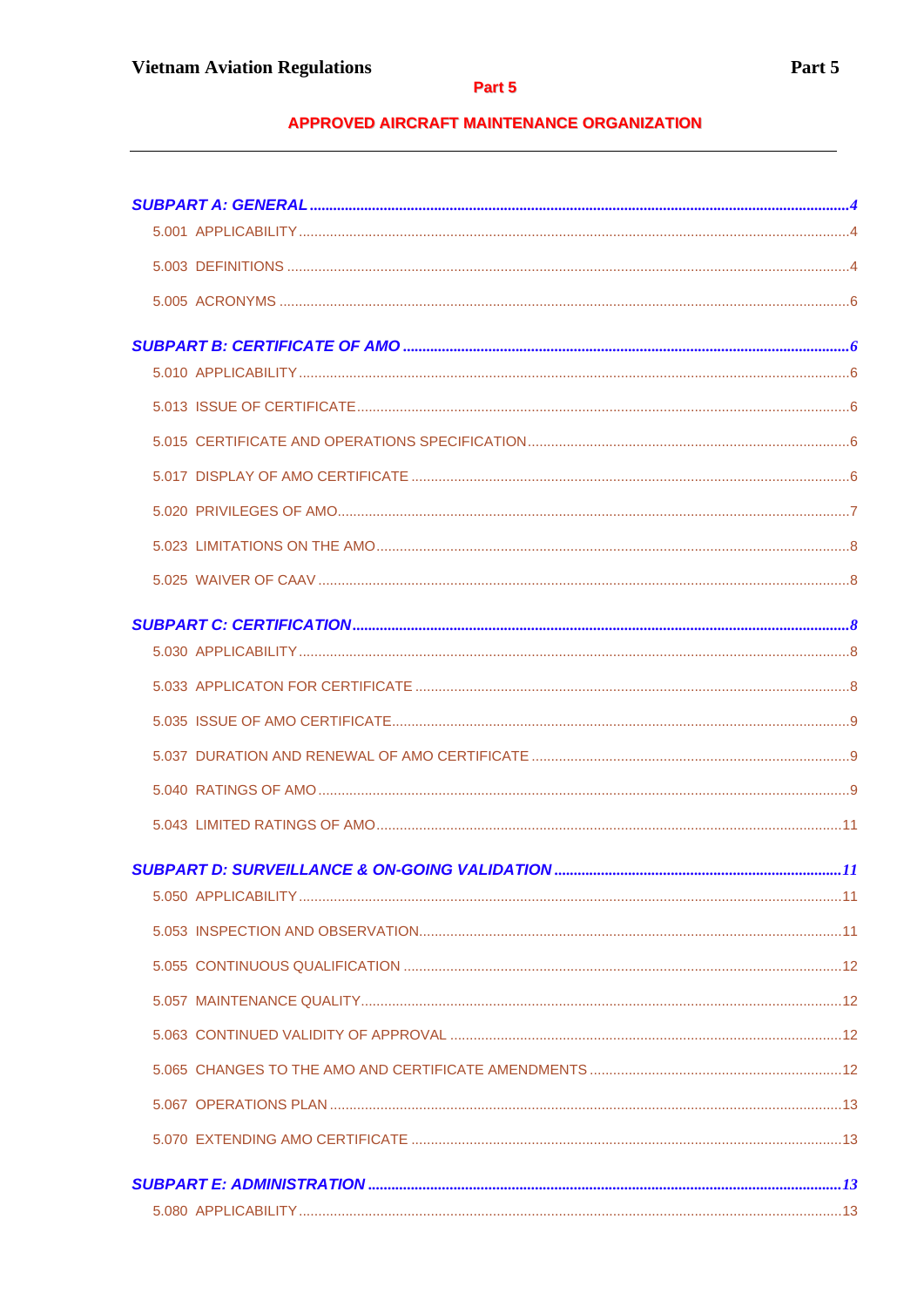| 5.090 MAINTENANCE PROCEDURES AND INDEPENDENT QUALITY ASSURANCE SYSTEM 15                 |  |
|------------------------------------------------------------------------------------------|--|
|                                                                                          |  |
|                                                                                          |  |
|                                                                                          |  |
|                                                                                          |  |
|                                                                                          |  |
|                                                                                          |  |
|                                                                                          |  |
|                                                                                          |  |
|                                                                                          |  |
|                                                                                          |  |
|                                                                                          |  |
|                                                                                          |  |
|                                                                                          |  |
|                                                                                          |  |
|                                                                                          |  |
|                                                                                          |  |
|                                                                                          |  |
|                                                                                          |  |
|                                                                                          |  |
|                                                                                          |  |
|                                                                                          |  |
|                                                                                          |  |
|                                                                                          |  |
|                                                                                          |  |
| APPENDIX 1 TO 5.033 : APPLICATION FOR APPROVED MAINTENANCE ORGANIZATION CERTIFICATE : 21 |  |
|                                                                                          |  |
|                                                                                          |  |
|                                                                                          |  |
| APPENDIX 1 TO 5.087: CONTENTS OF A MAINTENANCE ORGANIZATION PROCEDURES MANUAL31          |  |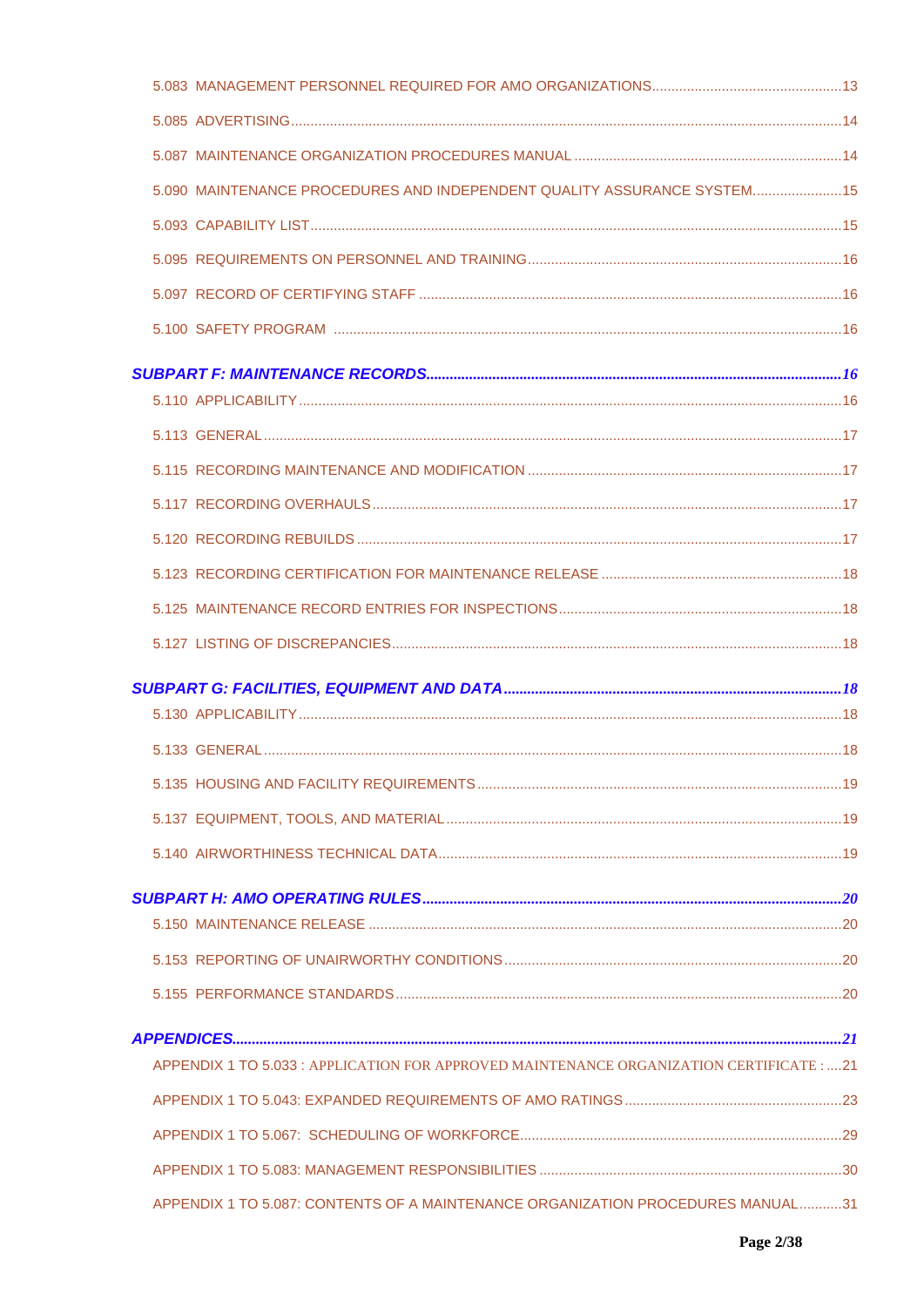| APPENDIX 2 TO 5.087: REGULATIONS OF PROCESS AND PROCEDURES FOR APPROVAL OF<br>AMENDMENTS AND SUPLEMENTS OF A A MAINTENANCE ORGANIZATION PROCEDURES MANUAL32 |  |
|-------------------------------------------------------------------------------------------------------------------------------------------------------------|--|
| APPENDIX 1 TO 5.090 SPECIFIC REQUIREMENTS OF QUALITY ASSURANCE SYSTEM32                                                                                     |  |
|                                                                                                                                                             |  |
|                                                                                                                                                             |  |
|                                                                                                                                                             |  |
|                                                                                                                                                             |  |
|                                                                                                                                                             |  |
|                                                                                                                                                             |  |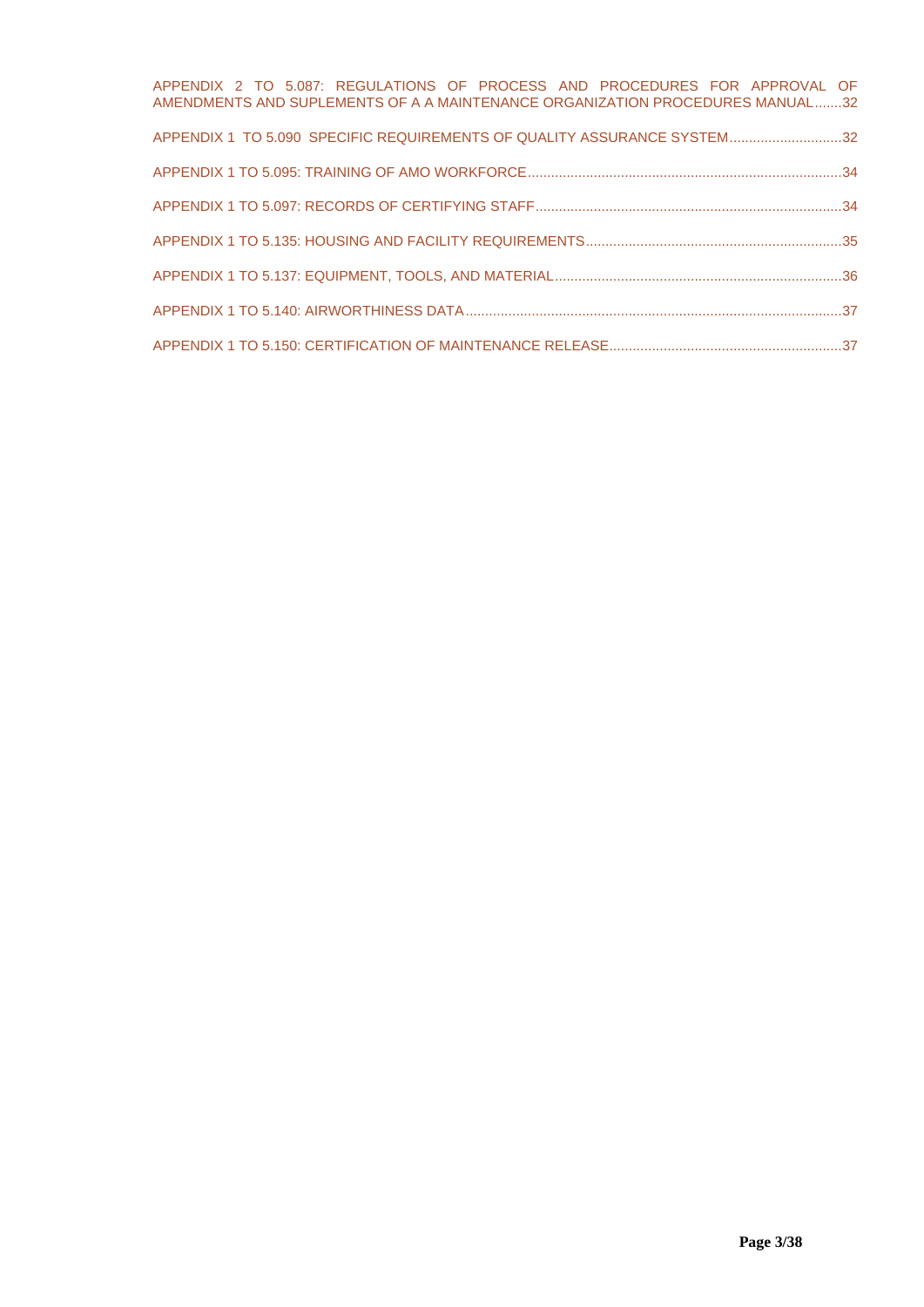#### <span id="page-3-1"></span><span id="page-3-0"></span>**SUBPART A: GENERAL**

#### **5.001 APPLICABILITY**

- (a) This Part prescribes the requirements of CAAV for:
	- (1) Issuance of approvals to organizations for the maintenance preventive maintenance, and modifications of aircraft and aircraft components;
	- (2) The certification and general operating rules for an Approved Maintenance Organization (AMO).
- (b) This Part is applicable to the approved organizations and persons working for those organizations that provide maintenance services for aircraft registered in Vietnam.

#### <span id="page-3-2"></span>**5.003 DEFINITIONS**

(a) In this Part, the following definitions shall apply:

*Note: Additional aviation-related terms are defined in Part 1 of these regulations.*

- (1) **<sup>1</sup>Accountable manager: The** manager who has corporate authority for ensuring that all maintenance, preventive maintenance, and modification required by the aircraft owner/operator can be financed and carried out to the standard required by the CAAV. The accountable manager may delegate to another person in the organization, in writing, to become the accountable manager, when the authorised by the CAAV;
- (2) **Approved data:** Technical information approved by the CAAV;
- (3) **Article:** Any item, including but not limited to, an aircraft, airframe, aircraft engine, propeller, appliance, accessory, assembly, subassembly, system, subsystem, component, unit, product, or part;
- (4) **Calibration:** A set of operations, performed in accordance with a definite documented procedure, that compares the measurement performed by a measurement device or working standard for the purpose of detecting and reporting or eliminating by adjustment errors in the measurement device, working standard, or aircraft component tested;
- (5) **Certificates realease to service:** The required maintenance record entry completed by a properly authorized person after the modification, overhaul, repair, or the inspection of an aircraft, or aircraft component required by operator; <sup>2</sup>
- (6) **Competency in civil aviation:** An individual shall have a technical qualification and management experience acceptable to CAAV for the position served;
- (7) **Composite:** Structural materials made of substances, including, but not limited to, wood, metal, ceramic, plastic, fibre-reinforced materials, graphite, boron, or epoxy, with built-in strengthening agents that may by in the form of filaments, foils, powders, or flakes, of a different material;
- (8) **Facility:** A physical plant, including land, buildings, and equipment, which provide the means for the performance of maintenance, preventive maintenance, or modifications of any article;
- (9) **Housing:** Buildings, hangers, and other structures to accommodate the necessary equipment and materials of a maintenance organization that:
	- (i) Provide working space for the performance of maintenance, preventive maintenance, or modifications for which the maintenance organization is certificated and rated; or
	- (ii) Provide structures for the proper protection of aircraft, airframes, aircraft engines, propellers, appliances, components, parts, and subassemblies thereof during disassembly, cleaning, inspection, repair, modification, assembly, and testing; and
	- (iii) Provide for the proper storage, segregation, and protection of materials, parts, and supplies.
- (10) **Inspection:** The examination of an aircraft or aircraft component to establish conformity with a standard approved by CAAV;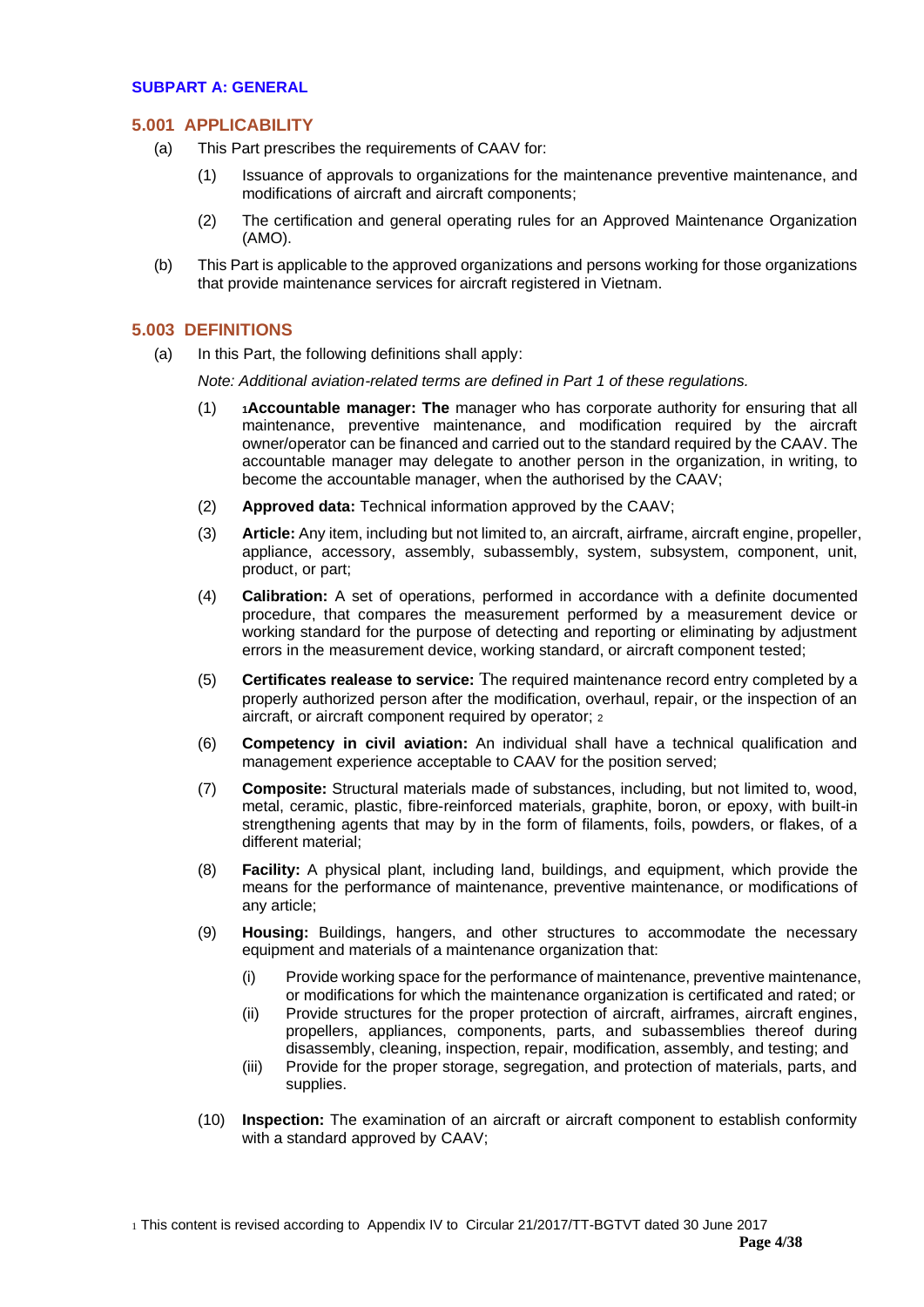- (11) **Maintenance:** The performance of tasks required to ensure the continuing airworthiness of an aircraft, including any one or combination of overhaul, inspection, replacement, defect rectification, and the embodiment of a modification or repair;
- (12) **Maintenance organization's procedures manual:** A document endorsed by the head of the maintenance organization which details the maintenance organization's structure and management responsibilities, scope of work, description of facilities, maintenance procedures and quality assurance or inspection systems;<sup>3</sup>
- (13) **Measurement Device**: A calibrated calibrator, standard, equipment and test equipment that is intended to be used to test, measure, or calibrate other measurement devices. It is not to be used to test, measure, or calibrate an aircraft component;
- (14) **Operations Specifications**: Formal documents issued by CAAV as a part of an approved organization's certificate to define the authorisations and limitations conveyed by the certificate;<sup>4</sup>
- (15) **Primary Standard:** A standard defined and maintained by a State Authority and used to calibrate secondary standards;
- (16) **Reference Standard:** A standard that is used to maintain working standards;
- (17) **Repair:** The restoration of an aircraft or aircraft component to a serviceable condition in conformity with an approved standard. The restoration of an aircraft component to an airworthy condition to ensure that the aircraft continues to comply with the design aspects of the appropriate airworthiness requirements used for the issuance of the Type Certificate for the respective aircraft type, after it has been damaged or subjected to wear;
- (18) **Secondary Standards:** A standard maintained by comparison with a primary standard;
- (19) **Signature:** An individual's unique identification used as a means of authenticating a maintenance record entry or maintenance record. A signature may be hand-written, electronic, or any other form acceptable to CAAV;
- (20) **Specialised maintenance :** Any maintenance not normally performed by an AMO (e.g., tire retreating, plating, etc.);
- (21) **Standard:** An object, artifact, tool, test equipment, system, or experiment that stores, embodies, or otherwise provides a physical quantity, which serves as the basis for measurement of the quantity. It also includes a document describing the operations and process that must be performed in order for a particular end to be achieved;
- (22) **Tools, Equipment and Test Equipment:** Used by an AMO for the performance of maintenance or calibration on an aircraft or aircraft component. See also working standard;
- (23) **Traceability:** A characteristic of a calibration, analogous to a pedigree. A traceable calibration is achieved when each Measurement Device and Working Standard, in a hierarchy stretching back to the National Standard, was itself properly calibrated, and the results properly documented. The documentation provides the information needed to show that all calibrations in the chain of calibrations were properly performed;
- (24) **Transfer Standard:** Any standard that is used to compare a measurement process, system, or device at one location or level with another measurement process, system or device at another location or level;
- (25) **Working Standard:** A calibrated standard that is used in the performance of maintenance and/or calibrations in any work area for the purpose of forming the basis for product acceptance or for making a finding of airworthiness (maintenance release) to an aircraft or aircraft component. A working standard may be maintained by comparison with primary standards, secondary standards, reference standards or transfer standards, as appropriate. A working standard is not to be used to test, measure, or calibrate other working standards or measurement devices.

<sup>2</sup> This content is revised according to Appendix IV to Circular 21/2017/TT-BGTVT dated 30 June 2017

<sup>3</sup> This content is revised according to Appendix IV to Circular 03/2016/TT-BGTVT dated 31 March 2016

<sup>4</sup> This content is revised according to Appendix IV to Circular 03/2016/TT-BGTVT dated 31 March 2016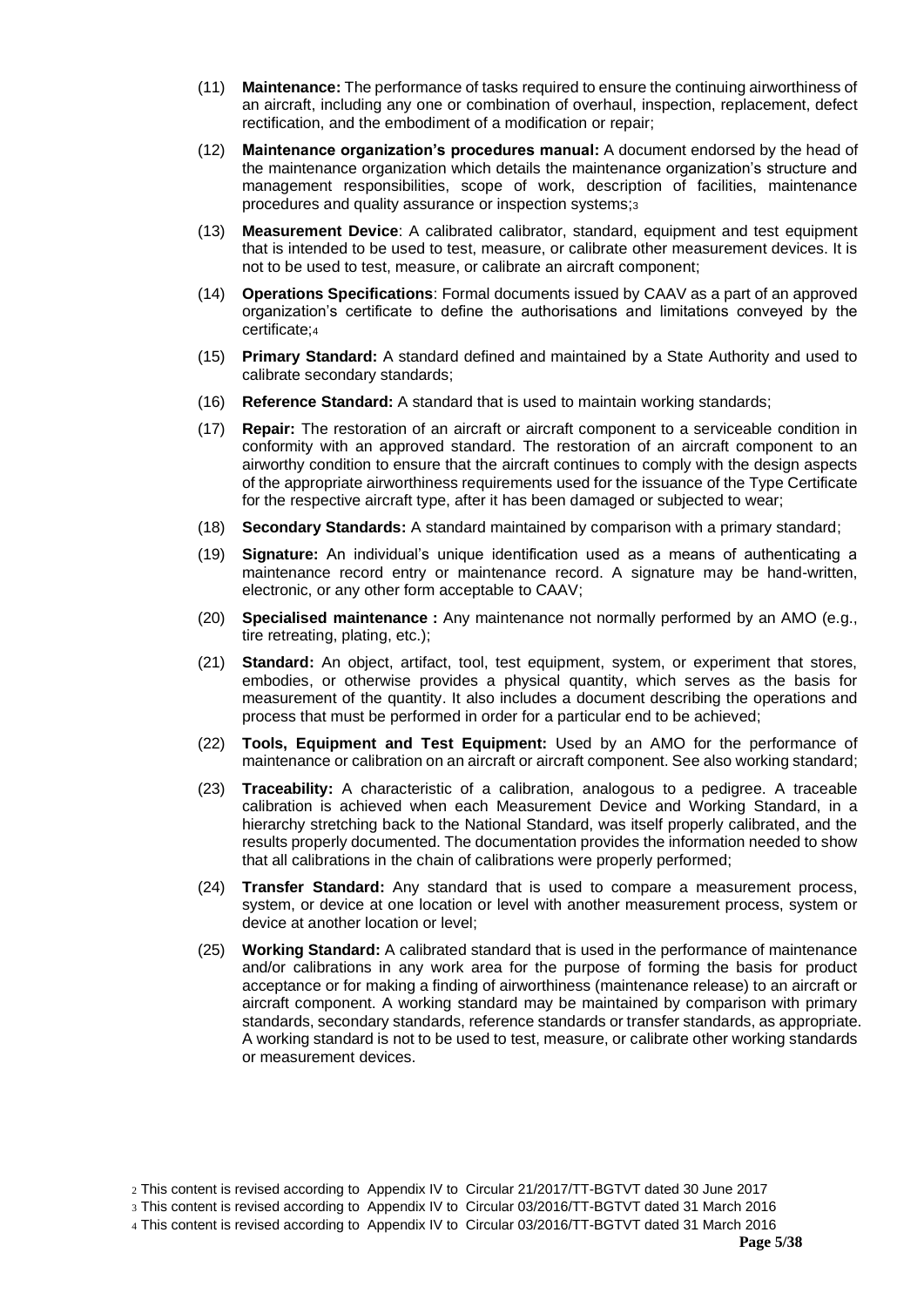# <span id="page-5-0"></span>**5.005 ACRONYMS**

- (a) The following acronyms are used in this Part:
	- (1) AMO Approved Maintenance Organization;
	- (2) PMA Part Manufacturing Approval;
	- (3) TSO Technical Standard Order.

## <span id="page-5-1"></span>**SUBPART B: CERTIFICATE OF AMO**

### <span id="page-5-2"></span>**5.010 APPLICABILITY**

(a) This subpart prescribes the requirements that are applicable to the certificate issued to an Approved Maintenance Organisation.

## <span id="page-5-3"></span>**5.013 ISSUE OF CERTIFICATE**

(a) The issue of a maintenance organization approval by CAAV shall be dependent on the organization completing initial certification and demonstration of conformance to the requirements of this Part.

## <span id="page-5-4"></span>**5.015 CERTIFICATE AND OPERATIONS SPECIFICATION<sup>5</sup>**

- (a) The AMO certificate will consist of two documents:
	- (1) A one page certificate signed by CAAV; and
	- (2) A multi-page Operations Specifications signed by the Accountable Manager and CAAV containing the terms, conditions, and authorisations.
- (b) No person may operate as a AMO without, or in violation of, a maintenance organization certificate issued under this Part.
- (c) An AMO holder may perform maintenance, preventive maintenance, or modifications on an aircraft, airframe, aircraft engine, propeller, appliance, component, or part thereof only for which it is rating and within the limitations placed in its specific operating limitations.
- (d) The AMO certificate will contain:
	- (1) The certificate number specifically assigned to the AMO holder;
	- (2) The name and location (main place of business) of the AMO holder;
	- (3) The date of issue and period of validity;
	- (4) The ratings issued to the AMO holder; and
	- (5) Authority signature.
- (e) The AMO Operations Specifications will contain:
	- (1) The certificate number specifically assigned to the AMO holder;
	- (2) The terms of approval, including specific class or limited ratings, special approvals and limitations issued;
	- (3) The date issued or revised;
	- (4) Accountable manager and Authority signatures.

# <span id="page-5-5"></span>**5.017 DISPLAY OF AMO CERTIFICATE**

(a) The holder of an ATO certificate shall display that certificate in a place in the facilities that is normally accessible to the public and that is not obscured.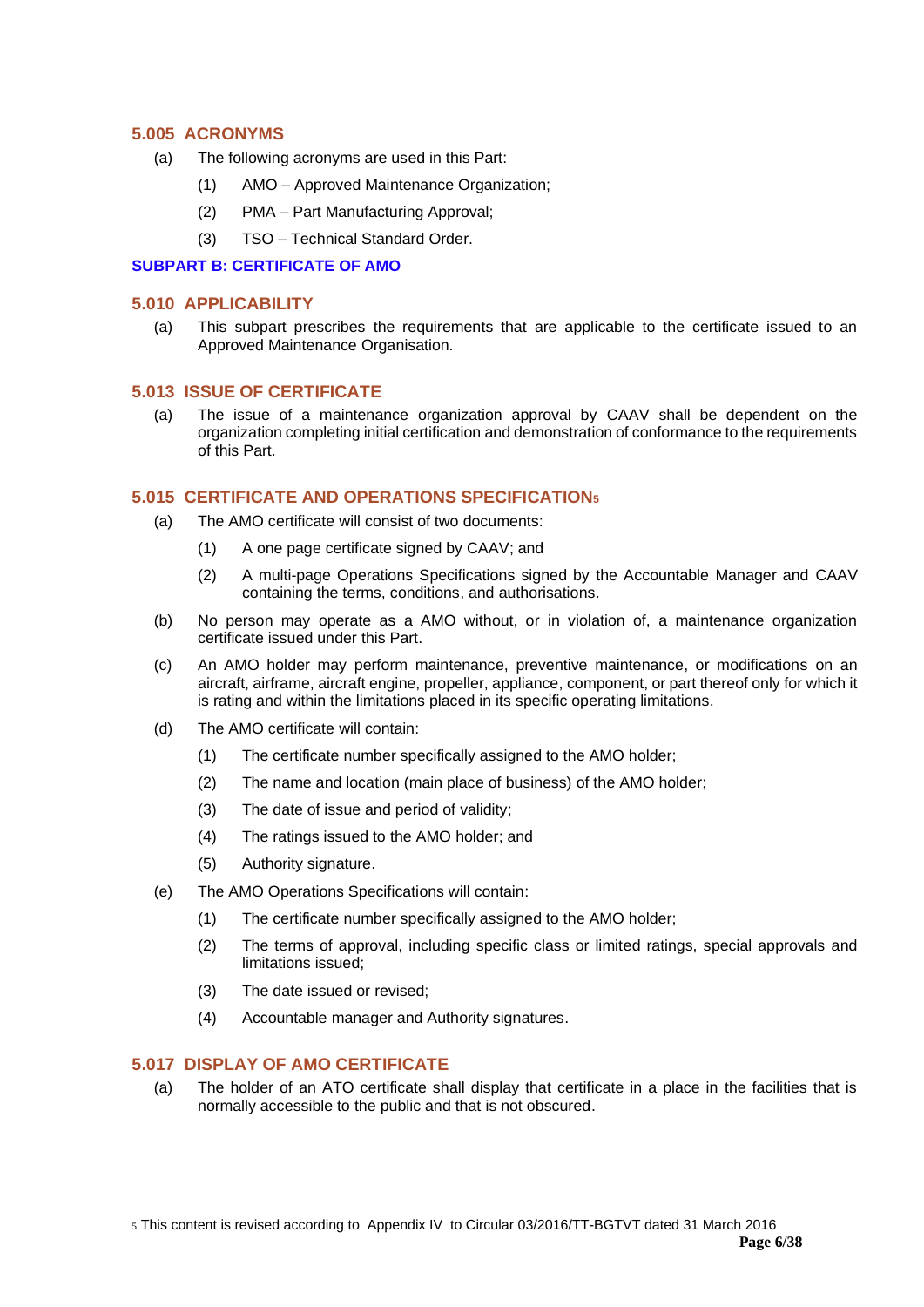# <span id="page-6-0"></span>**5.020 PRIVILEGES OF AMO**

- (a) The AMO holder shall carry out the following tasks as permitted by and in accordance with the AMO maintenance procedures manual:
	- (1) Maintain any aircraft or aircraft component for which it is rated at the location identified in the approval certificate;
	- (2) Maintain any aircraft for which it is rated at any location subject to the need for such maintenance arising from unserviceability of the aircraft;
	- (3) Provide maintenance services authorized by CAAV in the AMO operations specifications for AOC holder as identified in the maintenance procedures manual;
	- (4) Issue a maintenance release or a return to service in respect of sub paragraphs (a) (1), (2), and (3) of this subsection upon completion of maintenance in accordance with limitations applicable to the AMO holder.
- (b) An AMO holder may not contract out the maintenance, preventative maintenance, modification or alteration of a complete type-certificated product, and it may not provide only approval for return to service of a product following contract maintenance.
- (c) 6The AMO holder may contract a maintenance function pertaining to an article to an outside source provided:
	- (1) CAAV approves the maintenance function to be contracted to the outside source; and
	- (2) The AMO holder maintains and makes available to its certificate holding district office, in a format acceptable to the CAAV, the following information:
		- (i) The maintenance functions contracted to each outside facility; and
		- (ii) The name of each outside facility to whom the repair station contracts maintenance functions and the type of certificate and ratings, if any, held by each facility."

(d) <sup>7</sup> An AMO may contract a maintenance function pertaining to an article to a noncertificated CAAV, FAA or EASA person provided:

(1) The noncertificated person follows a quality control system equivalent to the system followed by the AMO;

(2) The AMO holder remains directly in charge of the work performed by the noncertificated person;

(3) The AMO holder verifies, by test and/or inspection, that the work has been performed satisfactorily by the

 (đ) 8The AMO holder may maintain or alter any article for which it is rated at a place other than the AMO principal base, if:

(1) The function would be performed in the same manner as when performed at the AMO principal base and in accordance with this Subpart;

(2) All necessary personnel, equipment, material, and technical and/or approved standards are available at the place where the work is to be done; and

(3) The maintenance procedure manual of the station sets forth approved procedures governing work to be performed at a place other than the AMO principal base.

<sup>6</sup> This content is revised according to Item 2, Appendix IV to Circular 21/2017/TT-BGTVT dated 30 June 2017

<sup>7</sup> This content is revised according to Appendix IV to Circular 21/2017/TT-BGTVT dated 30 June 2017

<sup>8</sup> This content is revised according to Appendix IV to Circular 21/2017/TT-BGTVT dated 30 June 2017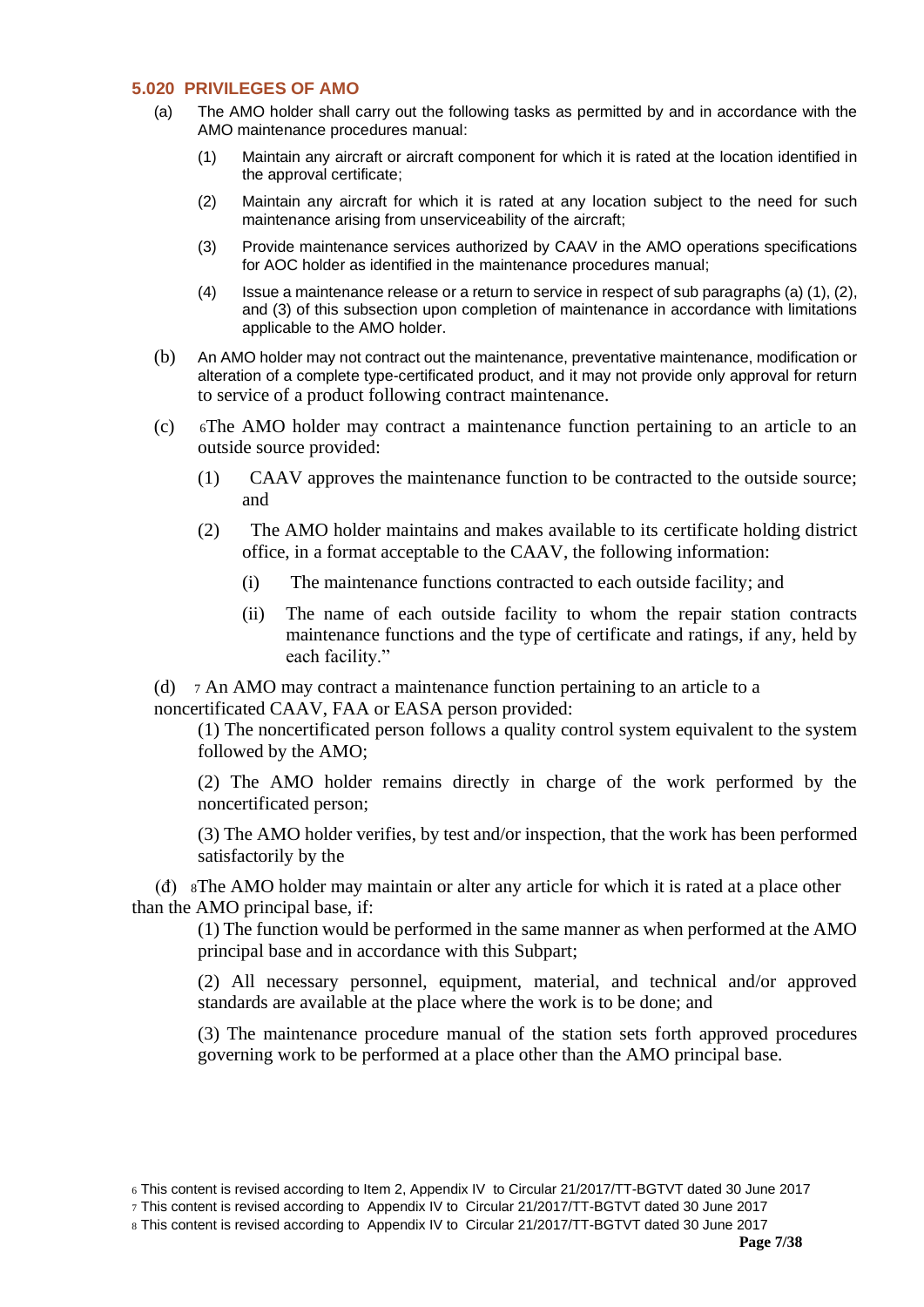## <span id="page-7-0"></span>**5.023 LIMITATIONS ON THE AMO**

(a) The AMO holder shall maintain an aircraft or aircraft component for which it is approved only when all necessary housing, facilities, equipment, tools, material, approved technical data and certifying staff are available.

# <span id="page-7-1"></span>**5.025 WAIVER OF CAAV**

- (a) CAAV may, upon consideration of the circumstances of a particular maintenance organization, issue a waiver providing relief from specified sections of this Part, provided that CAAV finds that:
	- (1) The circumstances presented warrant the waiver; and
	- (2) That a level of safety will be maintained equal to that provided by the rule from which the waiver is sought.
- (b) This waiver authority will be issued as a letter of waiver;
- (c) A Letter of Waiver may be terminated or amended at any time by CAAV;
- (d) A request for a waiver must contain complete statement of the circumstances and justifications for the waiver requested, and show that a level of safety will be maintained equal to that provided by the rule from which the waiver is sought;
- (e) Each AMO holder that receives a Letter of Waiver must have a means of notifying the appropriate management, certifying staff, and personnel of the waiver, including the extent of the waiver and when the waiver is terminated or amended.

#### <span id="page-7-3"></span><span id="page-7-2"></span>**SUBPART C: CERTIFICATION**

# **5.030 APPLICABILITY**

(a) This subpart prescribes the general requirements that are applicable to the certification of an approved AMO.

# <span id="page-7-4"></span>**5.033 APPLICATON FOR CERTIFICATE**

- (a) An applicant for an AMO certificate required to submit as the following:
	- (1) An application in a form and manner prescribed by CAAV;
	- (2) Maintenance procedures manual in duplicate;
	- (3) A list of the maintenance functions to be performed for it, under contract, by another AMO;
	- (4) A list of all AMO certificates and ratings pertinent to those certificates issued by any contracting State other than Vietnam; and
	- (5) Any additional information CAAV requires the applicant to submit.

*Note: Appendix 1 to 5033 of the prescribed application form of AMO approval.*

- (b) The applicant for issuance of AMO approval must be sent directly or by post to the CAAV. Except that the application must be original, other documents may be copies.
- (c) CAAV check the validity of the records within 3 working days from the date of receipt of application; notice in person or in writing to the applicant if the application is denied.
- (d) In case application is accepted, within 7 working days from the date of receiving the application, CAAV reviews and accepts profile content and gives official notification of AMO inspection schedule.
- (e) <sup>9</sup>Within 20 days from the date of official inspection schedule notification, CAAV shall certificate AMO approval to the application if the inspection results meet the requirements specified in this Subpart, or give refusal in writing with stating the reasons.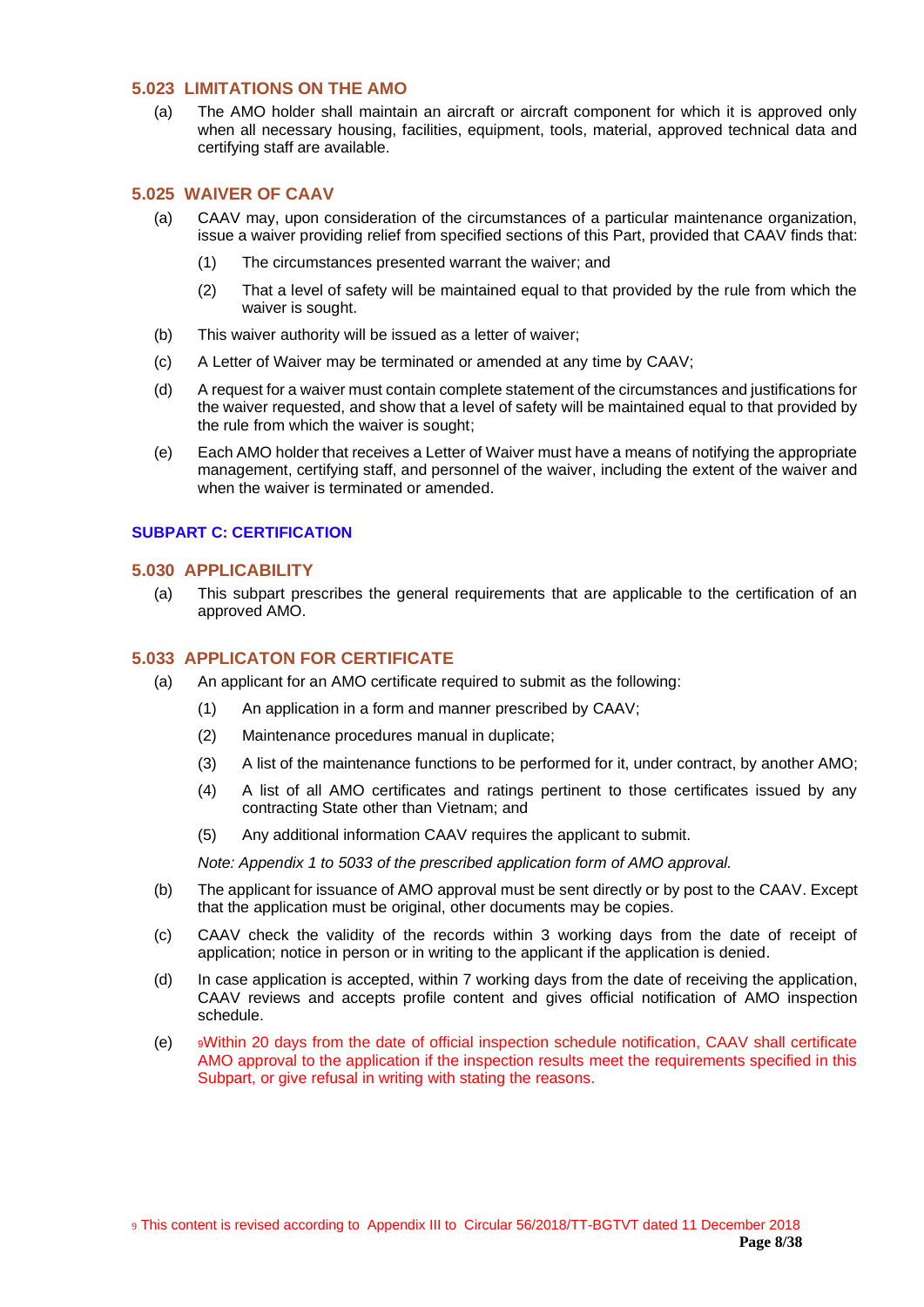## <span id="page-8-0"></span>**5.035 ISSUE OF AMO CERTIFICATE**

- (a) An applicant may be issued an AMO certificate if, after investigation, CAAV finds that the applicant:
	- (1) Meets the applicable regulations and standards for the holder of an AMO; and
	- (2) Is properly and adequately equipped for the performance of maintenance of aircraft or aircraft component for which it seeks approval.

## <span id="page-8-1"></span>**5.037 DURATION AND RENEWAL OF AMO CERTIFICATE**

- (a) A certificate or rating issued to a maintenance organization located outside Vietnam is effective for 12 calendar months unless:
	- (1) AMO surrenders the certificate, or
	- (2) CAAV suspends or revokes the certificate.
- (b) The holder of a certificate that expires or is surrendered, suspended, or revoked by CAAV must return the certificate and Operations Specifications to CAAV;<sup>10</sup>
- (c) AMO that applies for a renewal of its maintenance organization certificate must send application to CAAV. CAAV considered decision to renew the certificate within 20 days from the date of application receipt or refusal notice in writing, stating the reasons. <sup>11</sup>
- (d) AMO that applies for a amendment of its maintenance organization certificate must send application to CAAV, attached with the amendments of the maintenance organization procedures manual. Within 20 days from the date of receiving applications, CAAV considers to amend AMO approval certificate or notice of refusal in writing, stating the reason.
- (e) AMO approval certificate suspended or revoked by CAAV in case that scope of work, does not satisfy the conditions to maintain or certificate does not guarantee security, aviation security activitiesapproved. AMO violates approved operation scope, not meet the conditions to maintain the certificate, or not ensure aviation safety, security for approved activities.

#### <span id="page-8-2"></span>**5.040 RATINGS OF AMO**

- (a) 12The ratings issued for an AMO are specified in the AMO Operartionns Specification:
	- (1) Aircraft ratings: An aircraft rating on a maintenance organization certificate permits that maintenance organization to perform maintenance, preventive maintenance, or modifications on an aircraft, including work on the powerplant(s) of that aircraft up to, but not including, overhaul as that term defined in Part 5 under the following classes:<sup>13</sup>
		- (i) Class 1: Aircraft (other than rotorcraft and aircraft composed primarily of composite material) of 5,700 kg maximum certificated takeoff weight or less;
		- (ii) Class 2: Aircraft (other than rotorcraft and aircraft composed primarily of composite material) over 5,700 kg maximum certificated takeoff weight and up to, and including, 34,200 kg maximum certificated takeoff weight;
		- (iii) Class 3: Aircraft, (other than rotorcraft and aircraft composed primarily composite material) over 34,200 kg maximum certificated takeoff weight;
		- (iv) Class 4: Rotorcraft (other than rotorcraft composed primarily of composite material) of 2,730 kg maximum certificated takeoff weight or less;<sup>14</sup>
		- (v) Class 5: Rotorcraft (other than rotorcraft composed primarily of composite material) over 2,730 kg maximum certificated takeoff weight; <sup>15</sup>
		- (vi) Class 6: Aircraft composed primarily of composite material, of 5,700 kg maximum certificated takeoff weight or less;
		- (vii) Class 7: Aircraft composed primarily of composite material, over 5,700 kg maximum certificated takeoff weight.

13 This content is revised according to Appendix IV to Circular 03/2016/TT-BGTVT dated 31 March 2016

<sup>10</sup> This content is revised according to Appendix IV to Circular 03/2016/TT-BGTVT dated 31 March 2016

<sup>11</sup> This content is revised according to Appendix III to Circular 56/2018/TT-BGTVT dated 11 December 2018

<sup>12</sup> This content is revised according to Appendix IV to Circular 03/2016/TT-BGTVT dated 31 March 2016

<sup>14</sup> This content is revised according to Appendix IV to Circular 03/2016/TT-BGTVT dated 31 March 2016

<sup>15</sup> This content is revised according to Appendix IV to Circular 03/2016/TT-BGTVT dated 31 March 2016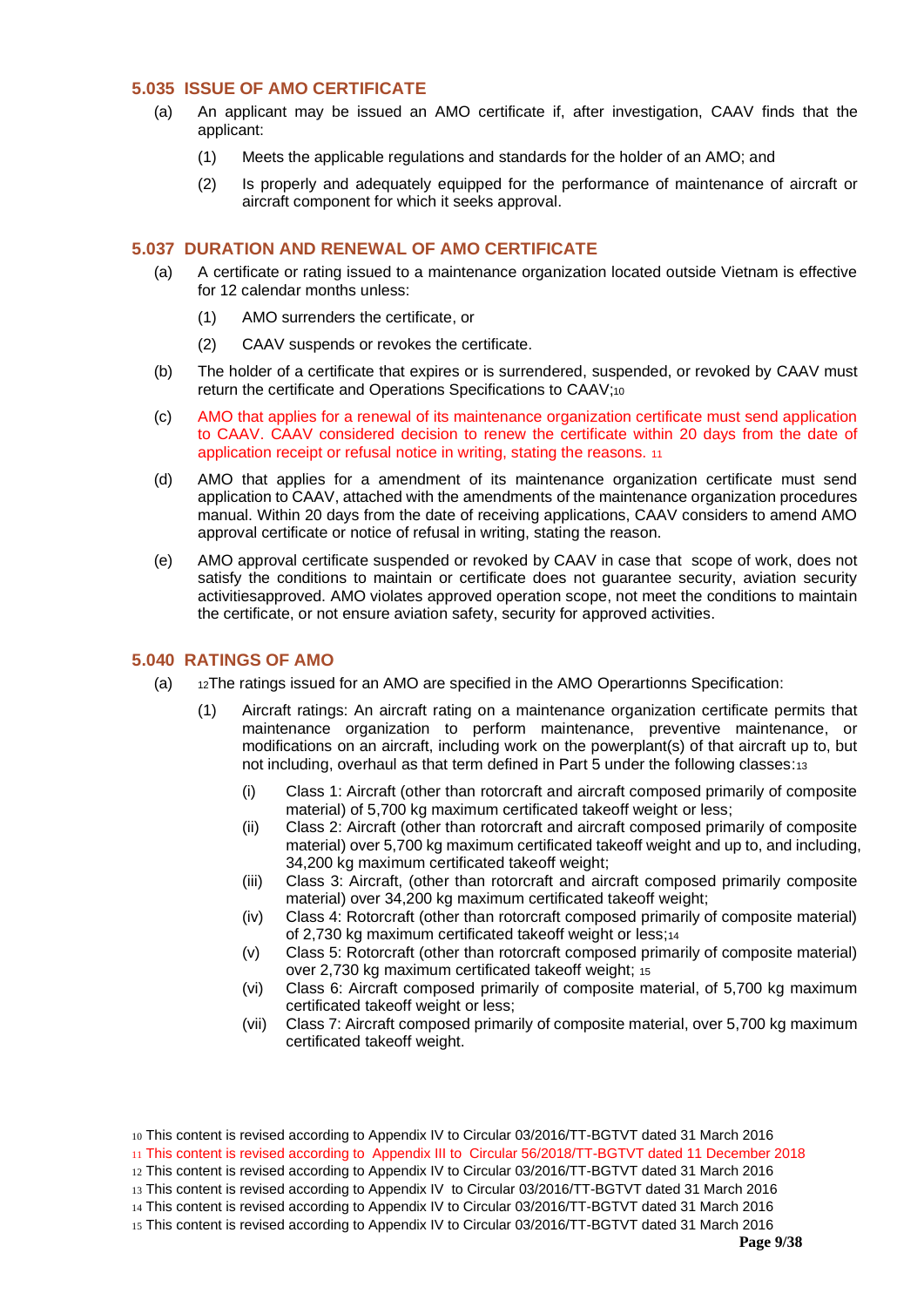- (2) Powerplant ratings: A powerplant rating on a maintenance organization certificate permits that maintenance organization to perform maintenance, preventive maintenance, or modifications of powerplants under the following classes:
	- (i) Class 1: Reciprocating engines;
	- (ii) Class 2: Turbopropeller and turboshaft engines;
	- (iii) Class 3: Turbojet and turbofan engines.
- (3) Propeller ratings: A propeller rating on a maintenance organization certificate permits that maintenance organization to perform maintenance, preventive maintenance, or modifications of propellers under the following classes:
	- (i) Class 1: Fixed-pitch and ground-adjustable propellers;
	- (ii) Class 2: Variable-pitch propellers.
- (4) Avionics ratings: An avionics rating on a maintenance organization certificate permits that maintenance organization to perform maintenance, preventive maintenance, or modifications of avionics equipment under the following ratings:
	- (i) Class 1: Communication equipment: Any radio transmitting equipment or receiving equipment, or both, used in aircraft to send or receive communications, regardless of carrier frequency or type of modulation used; including auxiliary and related aircraft interphone systems, amplifier systems, electrical or electronic intercrew signalling devices, and similar equipment; but not including equipment used for navigation of the aircraft or as an aid to navigation, equipment for measuring altitude or terrain clearance, other measuring equipment operated on radio or radar principles, or mechanical, electrical, gyroscopic, or electronic instruments that are a part of communications avionics equipment;
	- (ii) Class 2: Navigational equipment: Any avionics system used in aircraft for en-route or approach navigation, except equipment operated on radar or pulsed radio frequency principles, but not including equipment for measuring altitude or terrain clearance or other distance equipment operated on pulsed radio frequency principles;
	- (iii) Class 3: Pulsed equipment: Any aircraft electronic system operated on pulsed radio frequency principles.
- (5) Computer systems ratings. A computer systems rating on a maintenance organization certificate permits that maintenance organization to perform maintenance, preventive maintenance, or modifications of digital computer systems and components thereof, that have the function of receiving external data, processing such data, and transmitting and presenting the processed data under the following classes:
	- (i) Class 1: Aircraft computer systems;
	- (ii) Class 2: Powerplant computer systems;
	- (iii) Class 3: Avionics computer systems.
- (6) Instrument ratings: An instrument rating on a maintenance organization certificate permits that maintenance organization to perform maintenance, preventive maintenance, or modifications of instruments under the following classes:
	- (i) Class 1: Mechanical: Any diaphragm, bourdon tube, aneroid, optical, or mechanically driven centrifugal instrument that is used on aircraft or to operate aircraft, including tachometers, airspeed indicators, pressure gauges, drift sights, magnetic compasses, altimeters, or similar mechanical instruments;
	- (ii) Class 2: Electrical: Any self-synchronous and electrical indicating instruments and systems, including remote indicating instruments, cylinder head temperature gauges, or similar electrical instruments;
	- (iii) Class 3: Gyroscopic: Any instrument or system using gyroscopic principles and motivated by air pressure or electrical energy, including automatic pilot control units, turn and bank indicators, directional gyros, and their parts, and gyrosyn compasses;
	- (iv) Class 4: Electronic: Any instruments whose operation depends on electron tubes, transistors, or similar devices including capacitance type quantity gauges, system amplifiers, and engine testers.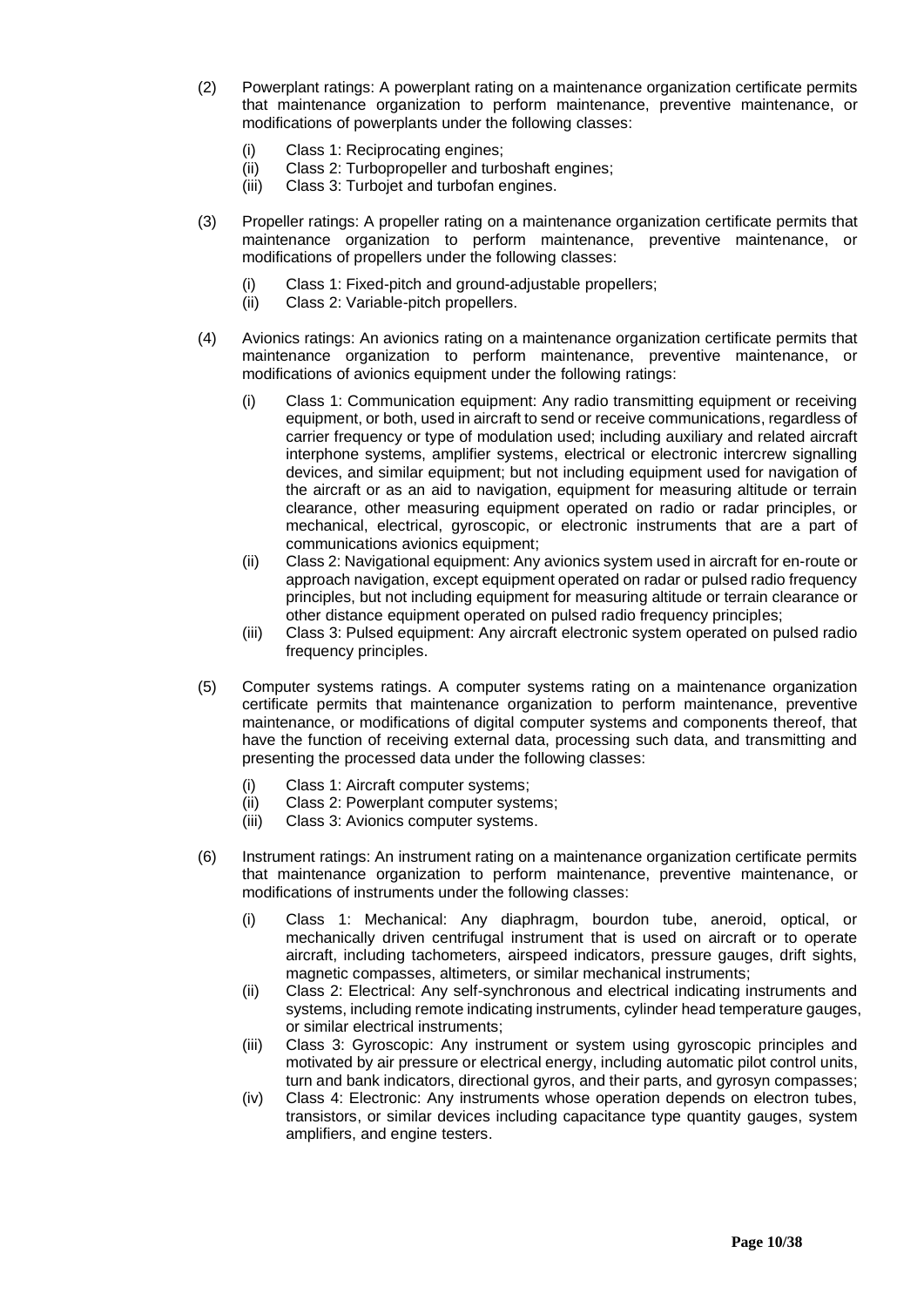- (7) Accessory ratings. An accessory rating on a maintenance organization certificate permits that maintenance organization to perform maintenance, preventive maintenance, or modifications of accessory equipment under the following classes:<sup>16</sup>
	- (i) Class 1: Mechanical. The accessories that depend on friction, hydraulics, mechanical linkage, or pneumatic pressure for operation;
	- (ii) Class 2: Electrical. The accessories that depend on electrical energy;
	- (iii) Class 3: Electronic. The accessories that depend on the use of an electron tube transistors, lasers, fibre optics, solid-state, integrated circuits, vacuum tubes, or similar electronic controls;
	- (iv) Class 4: Auxiliary power units (APU's) that may be installed on aircraft as self-contained units to supplement the aircraft's engines as a source of hydraulic, pneumatic, or electrical power.

# <span id="page-10-0"></span>**5.043 LIMITED RATINGS OF AMO**

- (a)  $17$ Whenever CAAV finds it appropriate, it may issue a limited rating to an AMO that maintains or alters only a particular type of airframe, powerplant, propeller, radio, instrument, or accessory, or parts thereof, or performs only specialised maintenance requiring equipment and skills not ordinarily found in an AMO. Such a rating may be limited to a specific model aircraft, engine, or constituent part, or to any number of parts made by a particular manufacturer.
- (b) Limited ratings are issued for:<sup>18</sup>
	- (1) Airframes of a particular make and model;
	- (2) Engines of a particular make and model;
	- (3) Propellers of a particular make and model;
	- (4) Avionics equipment of a particular make and model;
	- (5) Computer systems of a particular make and model;
	- (6) Instruments of a particular make and model;
	- (7) Accessories of a particular make and model;
	- (8) Any other purpose for which CAAV finds the applicant's request appropriate.
- (c) Specialised service ratings. A specialised service rating may be issued to a maintenance organization to perform specific maintenance or processes. The Operations Specifications of the maintenance organization must identify the specification used in performing that specialised service. The specification may be:
	- (1) A civil or military specification that is currently used by industry and authorized by CAAV; or
	- (2) A specification developed by the maintenance organization and authorized by CAAV.
- (d) See Appendix 1 to 5.043 for expanded information regarding limited ratings of AMO.<sup>19</sup>

#### <span id="page-10-2"></span><span id="page-10-1"></span>**SUBPART D: SURVEILLANCE & ON-GOING VALIDATION**

# **5.050 APPLICABILITY**

(a) This subpart prescribes the general requirements that are applicable to the on-going validation of an AMO.

# <span id="page-10-3"></span>**5.053 INSPECTION AND OBSERVATION**

- (a) CAAV may, at any time, inspect an AMO holder's facilities and any of its contract maintenance facilities to determine the organisation's compliance with this Part.
- 16 This content is revised according to Appendix IV to Circular 03/2016/TT-BGTVT dated 31 March 2016

19 This content is revised according to Appendix IV to Circular 21/2017/TT-BGTVT dated 30 June 2017

<sup>17</sup> This content is revised according to Appendix IV to Circular 03/2016/TT-BGTVT dated 31 March 2016

<sup>18</sup> This content is revised according to Item 3, Appendix IV to Circular 21/2017/TT-BGTVT dated 30 June 2017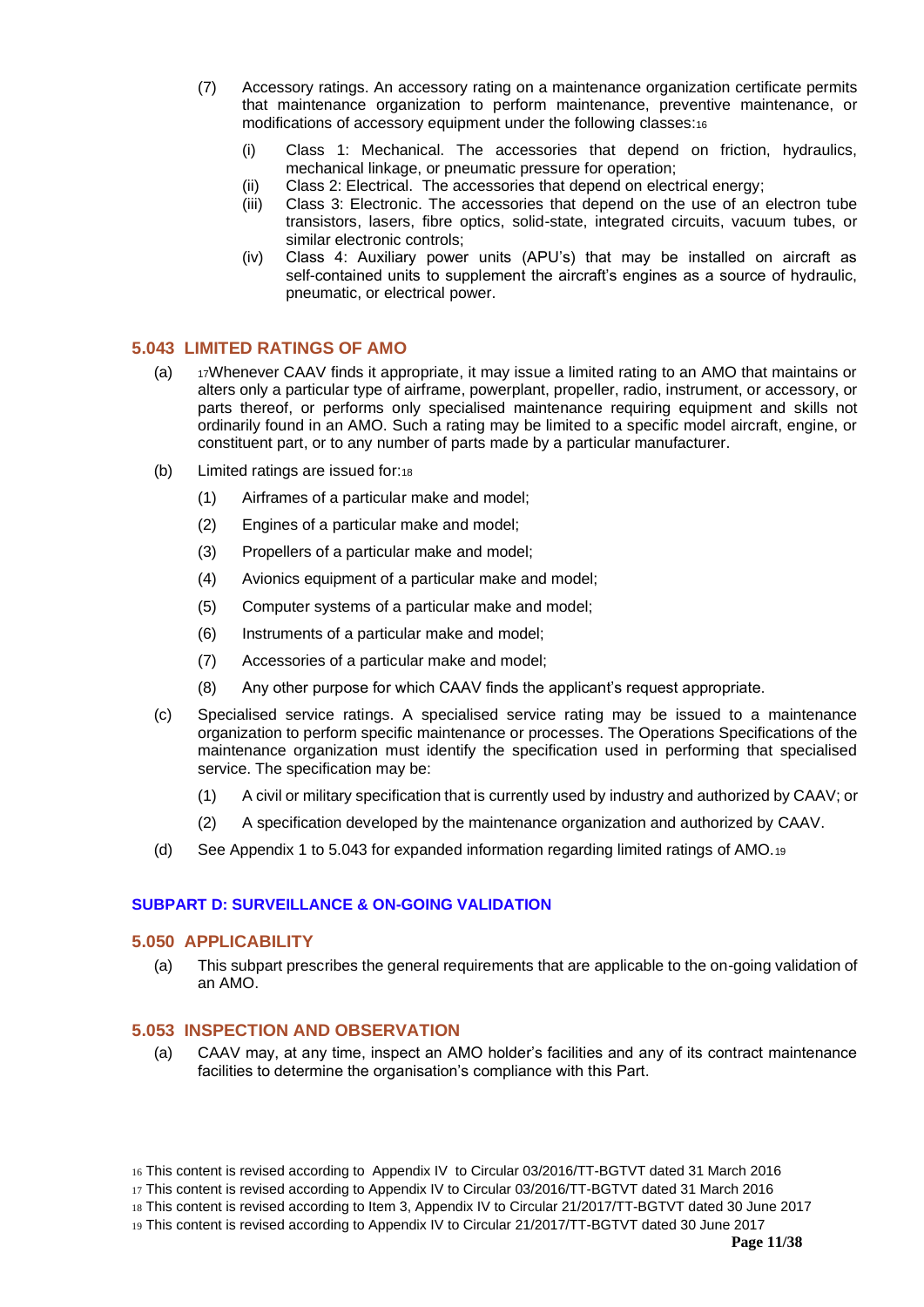- (b) Arrangements for maintenance, preventive maintenance, or modifications by a contractor must include provisions for inspections of the contractor by CAAV.
- (c) The AMO holder and personnel shall allow the authorised representative of CAAV unrestricted access to all locations, equipment, documents and personnel, including all maintenance in progress, in the accomplishment of these inspections and observations.
- (d) The continued validity of the original certification approval shall depend upon the AMO holder being in compliance with the requirements of this Part.

#### <span id="page-11-0"></span>**5.055 CONTINUOUS QUALIFICATION**

(a) The AMO holder shall not provide maintenance as an AMO unless its personnel, facilities, equipment and data continuously meets the requirements and the standards specified in the organization's maintenance specifications.

#### <span id="page-11-1"></span>**5.057 MAINTENANCE QUALITY**

(a) The AMO holder shall provide maintenance at a level of competency that is not suspect.

## <span id="page-11-2"></span>**5.063 CONTINUED VALIDITY OF APPROVAL**

- (a) Unless the approval has previously been surrendered, superseded, suspended, revoked or expired by virtue of exceeding any expiration date that may be specified in the approval certificate, the continued validity of approval is dependent upon:
	- (1) The AMO remaining in compliance with this Part; and
	- (2) CAAV being granted access to the organization's facilities to determine continued compliance with this regulation; and
	- (3) The payment of any charges prescribed by CAAV.
- (b) The holder of an AMO certificate that expires or is surrendered, suspended, or revoked, shall return it to CAAV.

#### <span id="page-11-3"></span>**5.065 CHANGES TO THE AMO AND CERTIFICATE AMENDMENTS**

- (a) To enable CAAV to determine continued compliance with this Part, the AMO holder shall provide written notification to CAAV either prior to, or within a time period determined by CAAV to be as soon as practicable after, any of the following changes:
	- (1) The name of the organization;
	- (2) Ownership;
	- (3) The location of the organization;
	- (4) Additional locations of the organization;
	- (5) The housing, facilities, equipment, tools, material, procedures, work scope and certifying staff that could affect the AMO rating or ratings;
	- (6) The ratings held by the AMO holder, whether granted by CAAV or held through an AMO certification issued by another contracting State;
	- (7) The accountable manager;
	- (8) The list of management personnel identified as described in the maintenance procedure manual.
- (b) CAAV will amend the AMO's certificate within 7 working days since AMO notifying the amendement referred to in (1), (2), (3, (4), (5), (7) and (8) of sub paragraph (a) of this Article.
- (c) When CAAV issues an amendment to an AMO certificate because of new ownership of the AMO, CAAV will assign a new certificate number to the amended AMO certificate.
- (d) CAAV may prescribe, in writing, the conditions under which the AMO holder may continue to operate during any period of implementation of the changes noted in sub paragraph (b).
- (e) CAAV may hold the AMO certificate in abeyance if CAAV determines that approval of the AMO certificate should be delayed; CAAV will notify the AMO holder, in writing, of the reasons for any such delay.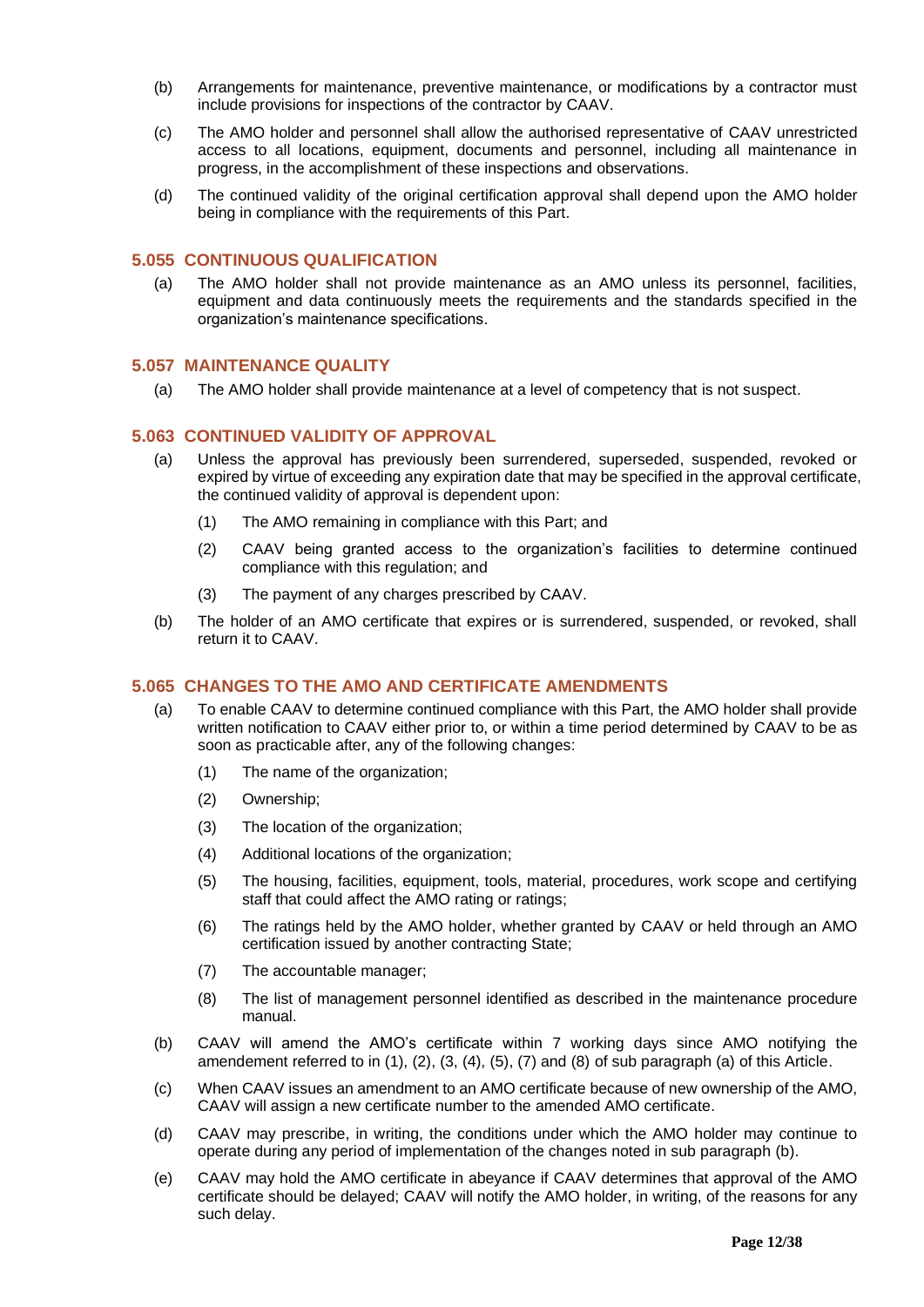(f) CAAV will notify the AMO holder, in writing, of the reasons for any such delay.

## <span id="page-12-0"></span>**5.067 OPERATIONS PLAN**

- (a) AMO must have a planning system of human resource, equipment, material, maintenance data and hanga to ensure safe completion of maintenance work, in accordance with the volume and complexity level of maintenance work.
- (b) The work division and work shift organization must take into account the limited human capacity in accordance with Appendix 1 to 5.067.<sup>20</sup>
- (c) If there is a change of maintenance team, the relevant information must be exchanged properly between the two teams to ensure the delivery of information related to aircraft maintenance. 21

#### <span id="page-12-1"></span>**5.070 EXTENDING AMO CERTIFICATE**

- (a) An AMO holder shall apply for renewal of the certificate and ratings 30 working days preceding the expiry date of their.
- (b) Application for approval AMO certificate must include:
	- (1) An application in a form and manner prescribed by CAAV;
	- (2) Maintenance procedures manual in duplicate;
	- (3) A list of the maintenance functions to be performed for aircraft regiter3ed in Vietnam;
	- (4) Any additional information that CAAV requests.
- (c) Application for renewal AMO approval certificate must be sent in person or by post to CAAV. Except that applications must be original and other documents are copies.
- (d) CAAV checks the validity of the dossier within 3 working days from the date of receipt of application; notice in person or in writing to the applicant if the application is denied.
- (e) In case that application is accepted, within 7 working days from the date of receiving the dossier, CAAV reviews profile content, givve approval and official notification inspection plan to AMO.
- (f) Within 20 days from the date of receipt, CAAV extends AMO approval certificate if the staff, housing, records, maintenance capacity and quality of performed work meet the provisions of this Subpart, or notice renewal refusal in writing, stating the reasons.

# <span id="page-12-3"></span><span id="page-12-2"></span>**SUBPART E: ADMINISTRATION**

#### **5.080 APPLICABILITY**

(a) This subpart prescribes the general requirements that are applicable to the on-going administration of an AMO.

## <span id="page-12-4"></span>**5.083 MANAGEMENT PERSONNEL REQUIRED FOR AMO ORGANIZATIONS**

- (a) The AMO holder shall have an accountable manager, acceptable to CAAV, who has corporate authority for ensuring that it is in compliance with the requirements for an AMO.
- (b) The AMO holder shall have qualified personnel, with proven competency in civil aviation, available and serving in the following positions or their equivalent:
	- (1) Base Maintenance Manager;
	- (2) Line Maintenance Manager;
	- (3) Workshop Manager;
	- (4) Safety and Quality Assurance Manager. <sup>22</sup>

- 21 This content is revised according to Appendix IV to Circular 03/2016/TT-BGTVT dated 31 March 2016
- 22 This content is revised according to Appendix IV to Circular 03/2016/TT-BGTVT dated 31 March 2016

<sup>20</sup> This content is revised according to Appendix IV to Circular 03/2016/TT-BGTVT dated 31 March 2016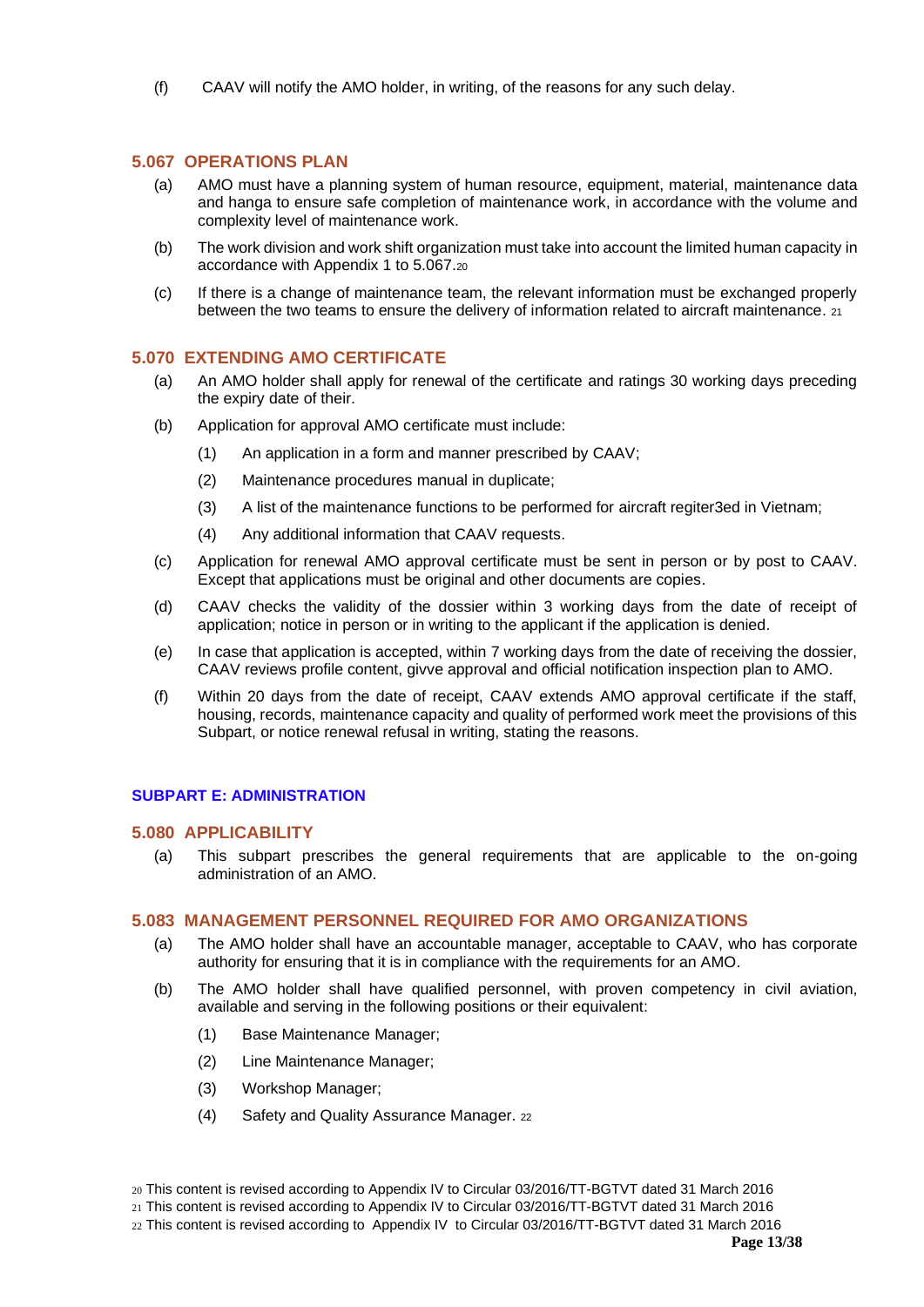*Note: See Appendix 1 to 5.083 for the management responsibilities.*

*Note: "The capacity of civil aviation" means that the individual must have the technical knowledge and management experience that CAAV-approved for the position.*

- (c) CAAV may approve positions or numbers of positions, other than those listed, if the AMO holder is able to show that it can perform the operation with the highest degree of safety under the direction of fewer or different categories of management personnel due to the:
	- (1) The kind of maintenance involved;
	- (2) The number and types of aircraft and components maintained; and
	- (3) Other complexities of operation.

#### <span id="page-13-0"></span>**5.085 ADVERTISING**

- (a) No maintenance organization may advertise as a AMO until a maintenance organization certificate has been issued to that facility.
- (b) No AMO holder may make any statement, either in writing or orally, about itself that is false or is designed to mislead any person.
- (c) Whenever the advertising of a maintenance organization indicates that it is certificated, the advertisement must clearly state the maintenance organization's certificate number.

#### <span id="page-13-1"></span>**5.087 MAINTENANCE ORGANIZATION PROCEDURES MANUAL**

- (a) The maintenance organization shall provide for the use and guidance of maintenance personnel concerned a procedures manual containing the contents prescribed by CAAV.
- (b) The maintenance organization shall ensure that the procedures manual is amended as necessary to keep the information contained therein up-to-date.
- (c) The Maintenance Organization Procedure Manual and any subsequent amendments thereto shall be approved by CAAV prior to use.
- (d) This manual and all amendments shall be furnished promptly to all organizations or persons accomplishing any activity for which the manual applies.
- (e) The Maintenance Organization Procedures Manual shall specify the scope of work required of the AMO in order to satisfy the relevant requirements needed for an approval of an aircraft or aircraft component for maintenance release.
- (f) The procedures manual and any other manual it identifies must:
	- (1) Include instructions and information necessary to allow the personnel concerned to perform their duties and responsibilities with a high degree of safety;
	- (2) Be in a form that is easy to revise and contains a system which allows personnel to determine current revision status;
	- (3) Have the date of the last revision printed on each page containing the revision;
	- (4) Not be contrary to any applicable Vietnam regulation or the AMO's Operations Specifications; and
	- (5) Include a reference to these regulations.<sup>23</sup>
		- *Note: See Appendix 1 to 5.087 for the required contents of a Maintenance Organization Procedures Manual.*

*Appendix 2 to 5.087 provisions of the procedures for amendment and supplement of Maintenance Organization Procedures Manual of operators.*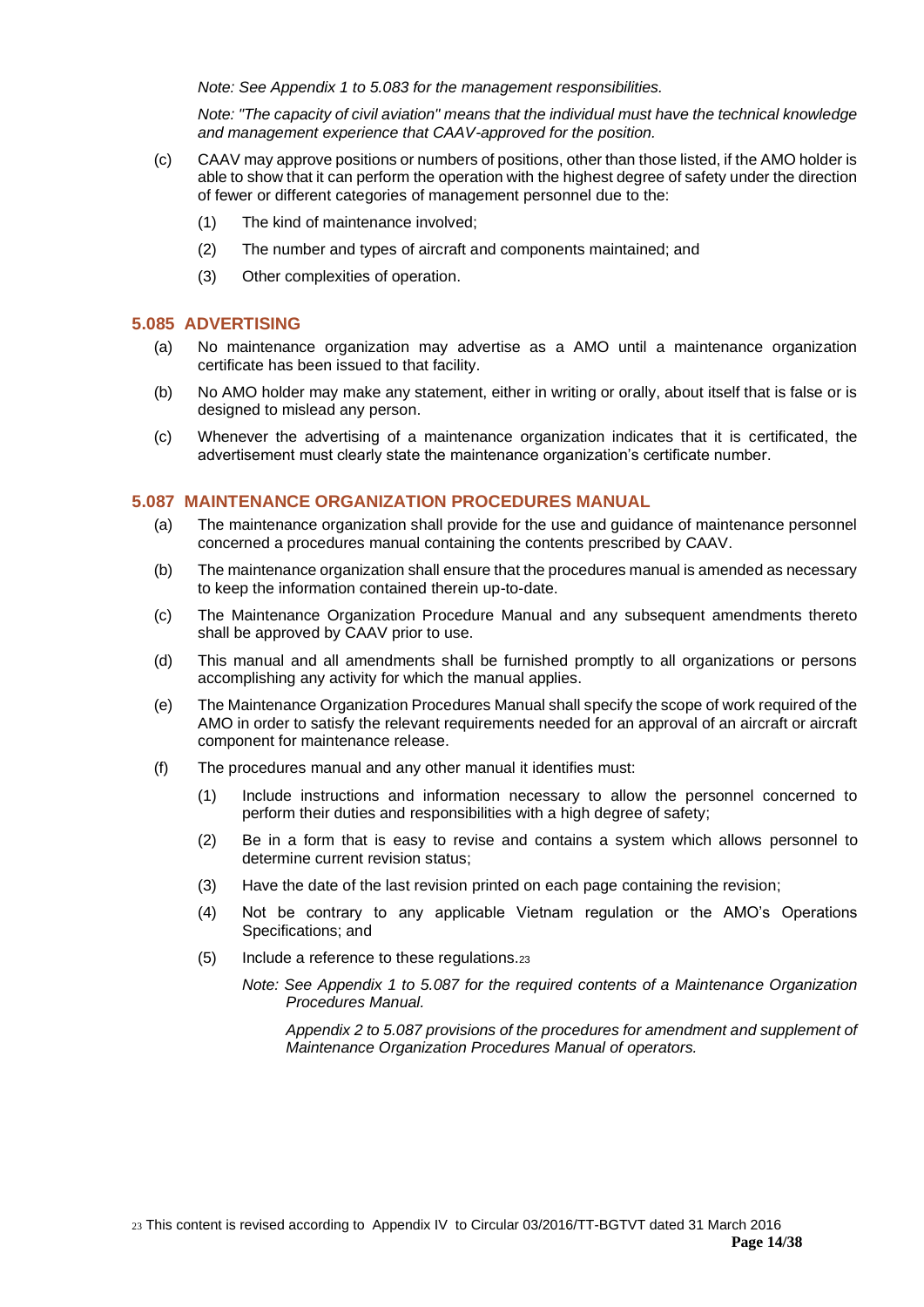# <span id="page-14-0"></span>**5.090 MAINTENANCE PROCEDURES AND INDEPENDENT QUALITY ASSURANCE SYSTEM.**

- (a) The AMO holder shall establish procedures acceptable to CAAV to insure good maintenance practices and compliance with all relevant requirements in these regulations such that aircraft and aircraft components may be properly released to service.
- (b) The AMO holder shall establish an independent quality assurance system, acceptable to CAAV, to monitor compliance with and adequacy of the procedures and by providing a system of inspection to ensure that all maintenance is properly performed.

*Note: The quality assurance system may be an independent system under the control of the quality manager that evaluates the maintenance procedures and the correctness of the Equivalent Safety Case process.* 

- (c) The quality assurance system shall include a procedure to initially qualify and periodically perform audits on persons performing work on behalf of the AMO holder.
- (d) Compliance monitoring shall include a feedback system to the designated management person or group of persons directly responsible for the quality system and ultimately to the accountable manager to ensure, as necessary, corrective action.
- (e) The maintenance procedures shall cover all aspects of maintenance activity and describe standards to which the AMO intends to work. The aircraft/aircraft component design AMO standards and aircraft operator standards must be taken into account.
- (f) The maintenance procedures should address the provisions and limitations of this Part.
- (g) The AMO's quality system shall be sufficient to review all maintenance procedures as described in the Procedures Manual in accordance with an approved programme once a year for each aircraft type maintained.
- (h) The AMO's quality system shall indicate when audits are due, when completed, and establish a system of audit reports, which can be seen by visiting Authority staff on request. The audit system shall clearly establish a means by which audit reports containing observations about non-compliance or poor standards are communicated to the accountable manager.

*Note: See Appendix 1 to 5.090 for detailed requirements pertaining to the quality system, including a sample of inspection items.* 

### <span id="page-14-1"></span>**5.093 CAPABILITY LIST**

- (a) Each AMO holder must prepare and retain a current capability list. The maintenance organization may not perform maintenance, preventive maintenance, or modifications on an article until the article has been listed on the capability list in accordance with this Part.
- (b) The capability list must identify each article by make and model, part number, or other nomenclature designated by the article's manufacturer.
- (c) An article may be listed on the capability list only if the article is within the scope of the ratings and classes of the maintenance organization's certificate, and only after the maintenance organization has performed a self-evaluation in accordance with this Part.
	- (1) The maintenance organization must perform the self-evaluation described in this paragraph to determine that the maintenance organization has all of the facilities, equipment, material, technical data, processes, housing, and trained personnel in place to perform the work on the article as required by this Part;
	- (2) If the maintenance organization makes that determination, it may list the article on the capability list, but cannot perform the work until approved by CAAV.
- (d) The document of the evaluation described in paragraph (c) of this section must be signed by the accountable manager and must be retained on file by the maintenance organization.
- (e) Upon listing an additional article on its capability list, the maintenance organization must send a copy of the list to CAAV having jurisdiction over the maintenance organization.
- (f) The capability list(s) must be available in the premises for inspection by the public and CAAV.
- (g) The self-evaluations must be available in the premises for inspection by CAAV.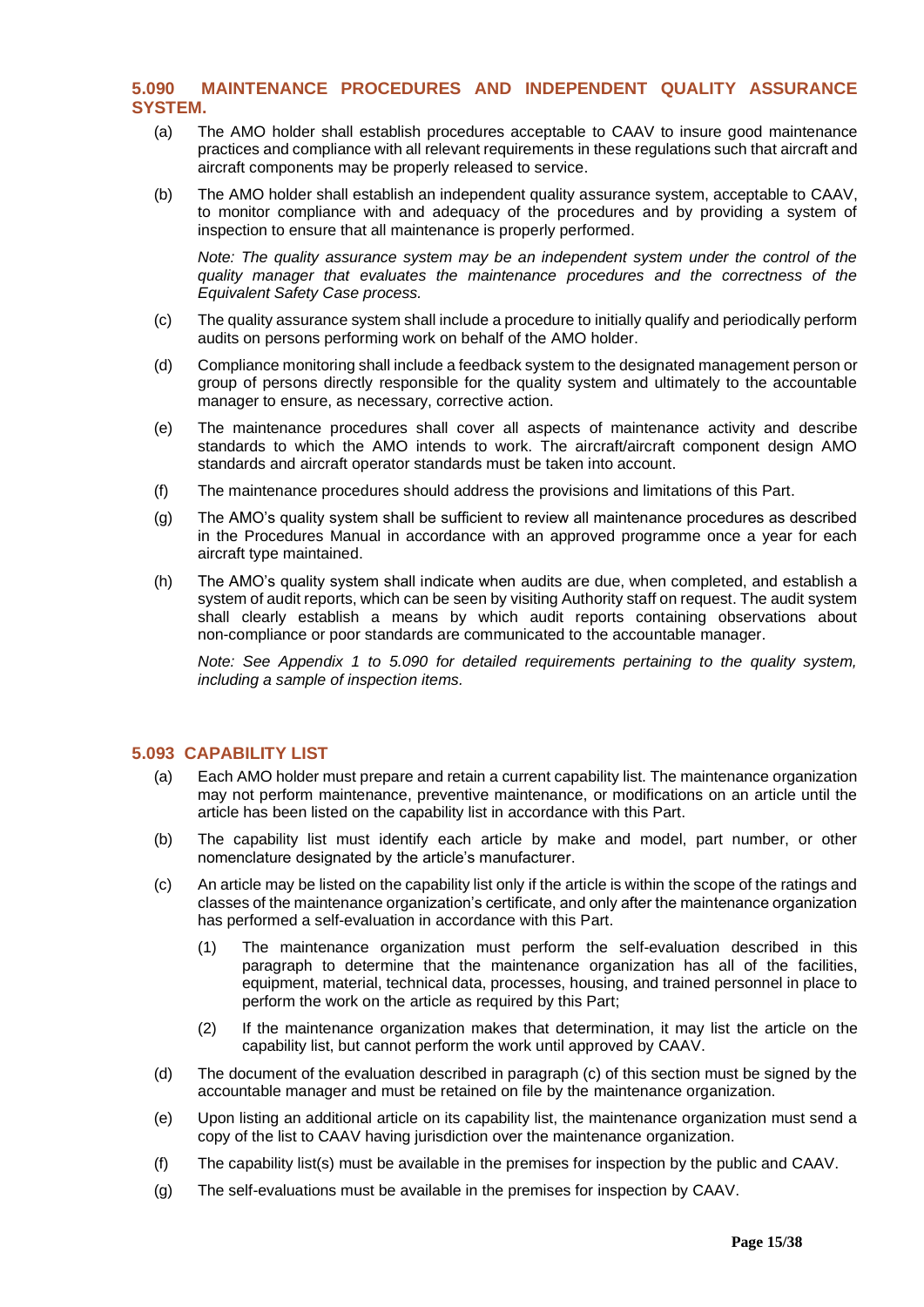(h) The AMO holder shall retain the capability list(s) and self-evaluation(s) for 24 calendar months from the date accepted by the accountable manager.

# <span id="page-15-0"></span>**5.095 REQUIREMENTS ON PERSONNEL AND TRAINING**

- (a) A management person or group of persons acceptable to CAAV, whose responsibilities include ensuring that the AMO holder is in compliance with these regulations, shall be nominated.
- (b) The person or persons nominated as manager shall represent the maintenance management structure of the AMO, and be responsible for all functions specified in this Part.
- (c) Nominated managers shall be directly responsible to an accountable manager who shall be acceptable to CAAV.
- (d) The AMO holder shall employ sufficient personnel to plan, perform, supervise and inspect and release the work in accordance with the approval.
- (e) The competence of personnel involved in maintenance shall be established in accordance with a procedure and to a standard acceptable to CAAV.
- (f) The person signing maintenance release or an approval for return to service shall be qualified in accordance with Parts 4 and 7 as appropriate to the work performed and is acceptable to CAAV.
- (g) The maintenance personnel and the certifying staff shall meet the qualification requirements and receive initial and continuation training to their assigned tasks and responsibilities including safety and human factor in accordance with a programme acceptable to CAAV.<sup>24</sup>
- (h) The training programme established by the AMO holder shall include training in knowledge and skills related to human performance, including co-ordination with other maintenance personnel and flight crew.

*Note: See Appendix 1 to 5.095 for detailed personnel trainingrequirements*

# <span id="page-15-1"></span>**5.097 RECORD OF CERTIFYING STAFF**

- (a) The AMO holder shall maintain a roster of all certifying staff, which includes details of the scope of their authorisation.
- (b) Certifying staff shall be notified in writing of the scope of their authorisation.

*Note: See Appendix 1 to 5.097 for detailed requirements pertaining to records of certifying staff.*

#### <span id="page-15-2"></span>**5.100 SAFETY PROGRAM <sup>25</sup>**

- (a) The AMO holder shall have a safety program acceptable to CAAV in accordance with Chapter 1, Part I of these regulations.
- (b) The AMO's holder's safety management system shall clearly define lines of safety accountability throughout the maintenance organization, including a direct accountability for safety on the part of senior management.

### <span id="page-15-4"></span><span id="page-15-3"></span>**SUBPART F: MAINTENANCE RECORDS**

#### **5.110 APPLICABILITY**

(a) This subpart prescribes the general requirements that are applicable to the records of an Approved Maintenance Organisation.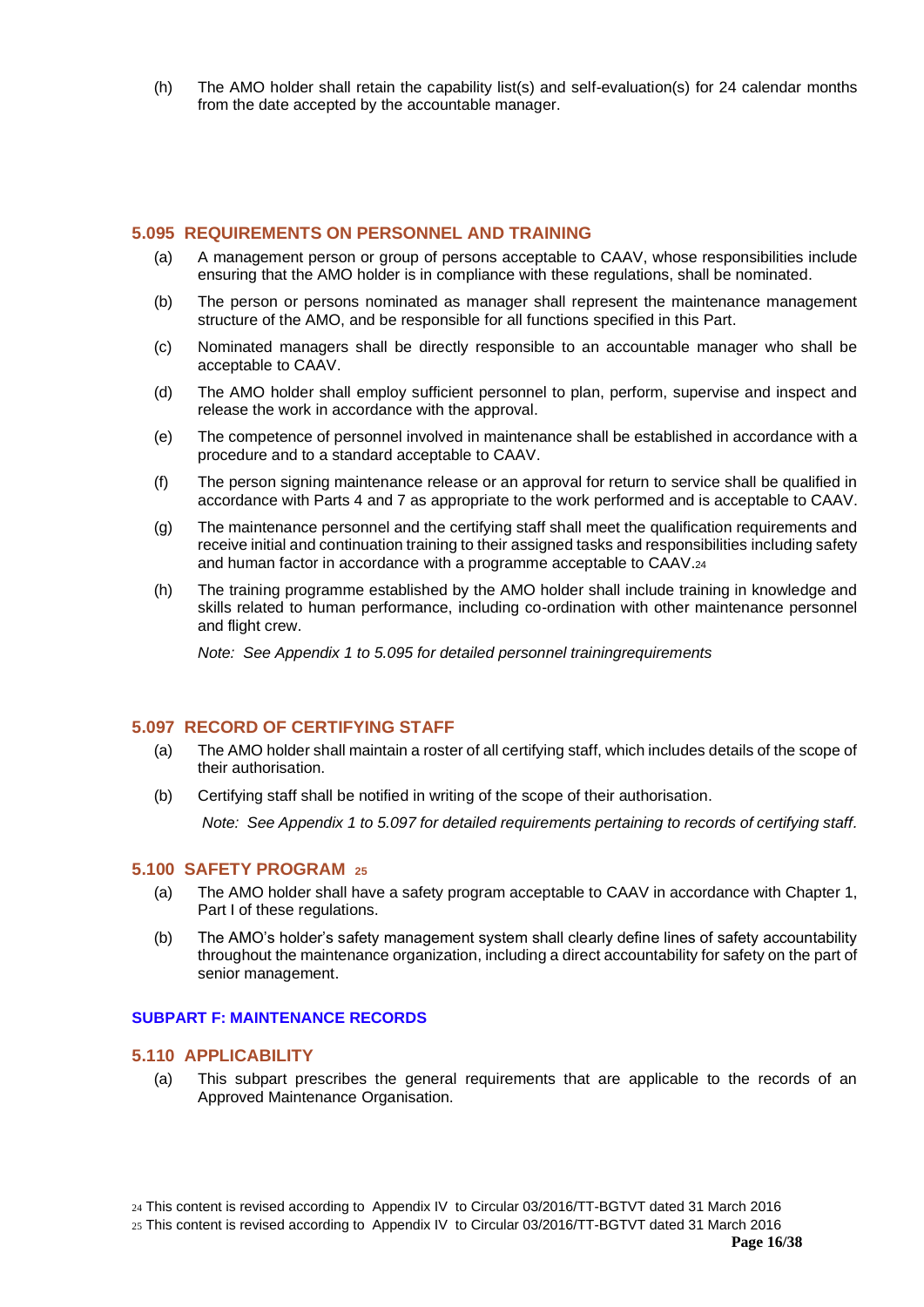#### <span id="page-16-0"></span>**5.113 GENERAL**

- (a) The AMO holder shall record all details of the maintenance work performed in a form and manner acceptable to CAAV.
- (b) The holder shall provide a copy of each maintenance release to the aircraft operator, including:
	- (1) References to specific airworthiness data used for that maintenance;
	- (2) For cases involving major repairs or modifications, a copy of the airworthiness data used.
- (c) The AMO holder shall retain a copy of all detailed maintenance records to show that all requirements for the signing of a maintenance release have been met.
- (d) These records, and any associated airworthiness data, shall be retained for 24 calendar months from the date the aircraft or aircraft product to which the work relates was released from the AMO.

*Note: Where an AOC holder contracts an AMO to keep the aircraft operator's certificates of maintenance release and any associated airworthiness data, the retention period will be that required by Part 4.*

# <span id="page-16-1"></span>**5.115 RECORDING MAINTENANCE AND MODIFICATION**

- (a) Each person who maintains, performs preventive maintenance, rebuilds, or modifies an aircraft or aircraft component shall make an entry in the maintenance record of that equipment which includes:
	- (1) A description and reference to data acceptable to CAAV of work performed;
	- (2) The date of completion of the work performed;
	- (3) The name of the person performing the work;
	- (4) If the work performed on the aircraft or aircraft component has been performed satisfactorily, the signature, certificate number, and kind of certificate held by the person approving the work;
	- (5) The authorised signature, the AMO certificate number, and kind of certificate held by the person approving or disapproving for maintenance release the aircraft, airframe, aircraft engine, propeller appliance, component part, or portions thereof;
	- (6) The signature constitutes the approval for maintenance release only for the work performed;
	- (7) In addition to the entry required above, major repairs and major modifications shall be entered on a form in the manner prescribed by CAAV.

# <span id="page-16-2"></span>**5.117 RECORDING OVERHAULS**

- (a) No person shall describe in any required maintenance entry or form an aircraft or aeronautical component as being overhauled unless:
	- (1) Using methods, techniques, and practices acceptable to CAAV, it has been disassembled cleaned, inspected as permitted, repaired as necessary, and reassembled; and
	- (2) It has been tested in accordance with approved standards and technical data, or in accordance with current standards and technical data acceptable to CAAV, which have been developed and documented by the holder of the type certificate, supplemental type certificate, or a material, part, process, or appliance approval under a TSO*.*

*Note: For definitions of overhaul see Part 4.*

# <span id="page-16-3"></span>**5.120 RECORDING REBUILDS**

- (a) No person may describe in any required maintenance entry or form, an aircraft or other aircraft component as being rebuilt unless it has been:
	- (1) Disassembled, cleaned, inspected as permitted;
	- (2) Repaired as necessary; and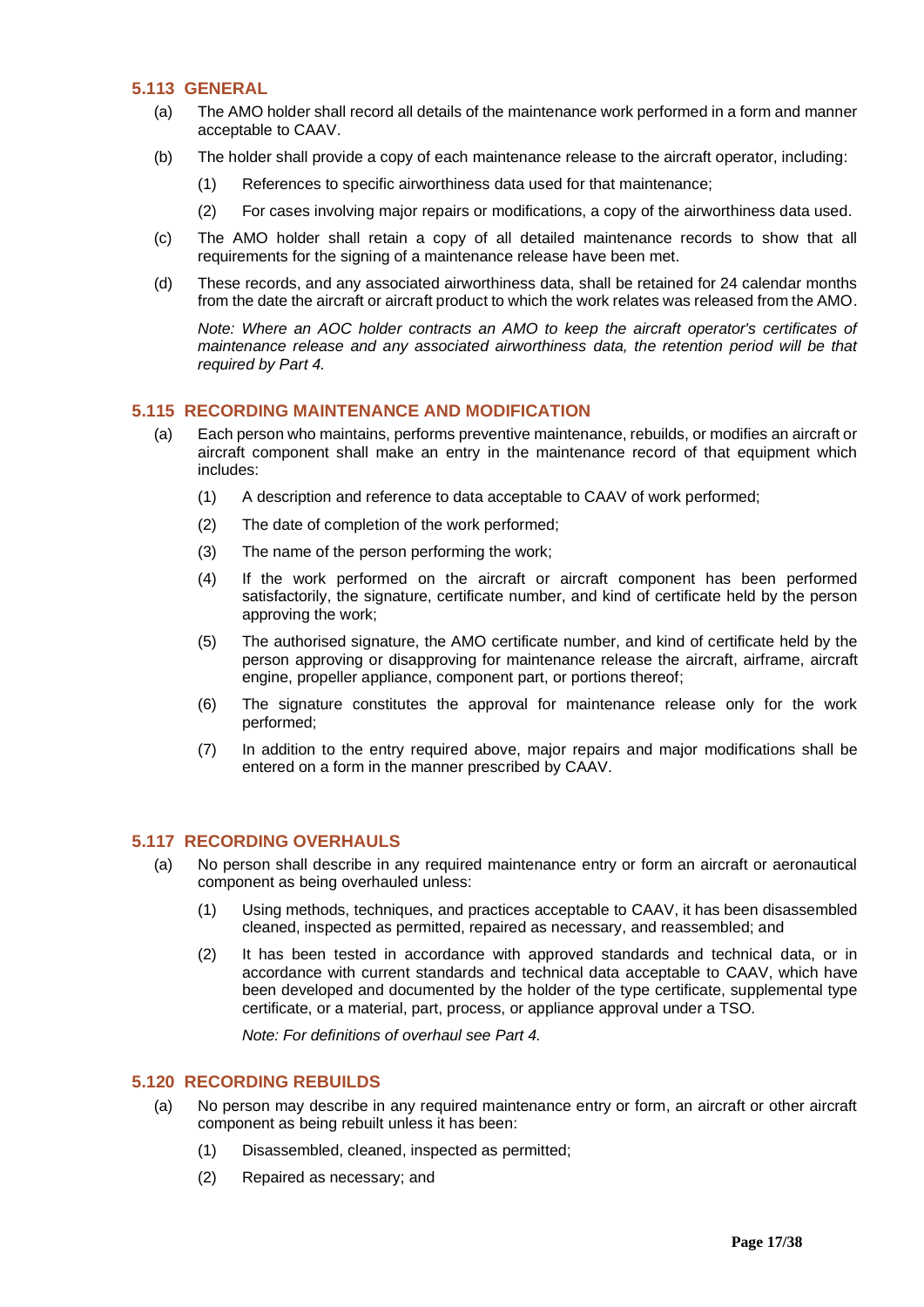(3) Reassembled and tested to the same tolerances and limits as a new item, using either new parts or used parts that either conforms to new part tolerances and limits, or to approve oversized or undersized dimensions.

*Note: For definitions of rebuild see Part 4.*

## <span id="page-17-0"></span>**5.123 RECORDING CERTIFICATION FOR MAINTENANCE RELEASE**

- (a) No person may certify for return to service any aircraft or aircraft component that has undergone maintenance, preventive maintenance, rebuilding, or modification unless:
	- (1) The appropriate maintenance record entry has been made;
	- (2) The repair or modification form authorised by or furnished by CAAV has been executed in a manner prescribed by CAAV.
- (b) If a repair or modification results in any change in the aircraft operating limitations or flight data contained in the approved aircraft flight manual, those operating limitations or flight data shall be appropriately revised and published as prescribed by CAAV.

## <span id="page-17-1"></span>**5.125 MAINTENANCE RECORD ENTRIES FOR INSPECTIONS**

- (a) The person approving or disapproving for return to service an aircraft or aircraft component, after any inspection performed in accordance with this regulation, shall make an entry in the maintenance record including the following information:
	- (1) The type of inspection and a brief description of the extent of the inspection;
	- (2) The date of the inspection and aircraft total time in service; and
	- (3) The authorised signature, the AMO certificate number, and kind of certificate held by the person certifying or rejecting certification for return to service the aircraft, airframe, aircraft engine, propeller, appliance, component part, or portions thereof;
	- (4) If the aircraft is found to be airworthy and certified for return to service, the following or a similarly worded statement: I certify that this aircraft has been inspected in accordance with (insert type) inspection and was determined to be in airworthy condition;
	- (5) If the aircraft is rejected for certification for return to service because of needed maintenance, non- compliance with the applicable specifications, airworthiness directives, or other approved data, the following or a similarly worded statement: I certify that this aircraft has been inspected in accordance with (insert type) inspection and a list of discrepancies and unairworthy items dated (date) has been provided for the aircraft owner or operator; and
	- (6) If an inspection is conducted under an inspection programme provided for Part 4, the entry shall identify the inspection programme and, if applicable, the phase or interval accomplished.

### <span id="page-17-2"></span>**5.127 LISTING OF DISCREPANCIES**

(a) If the person performing any inspection required by this regulation finds that the aircraft is not airworthy or does not meet the applicable type certificate data sheet, airworthiness directives, or other approved data upon which its airworthiness depends, that person shall give the owner or lessee a signed and dated list of those discrepancies.

#### <span id="page-17-4"></span><span id="page-17-3"></span>**SUBPART G: FACILITIES, EQUIPMENT AND DATA**

#### **5.130 APPLICABILITY**

(a) This subpart prescribes the general requirements that are applicable to the facilities, equipment and data of an AMO.

#### <span id="page-17-5"></span>**5.133 GENERAL**

(a) An AMO holder must provide personnel, facilities, equipment, and materials in quantity and quality that meet the standards required for the issuance of the certificate and ratings that the maintenance organization holds.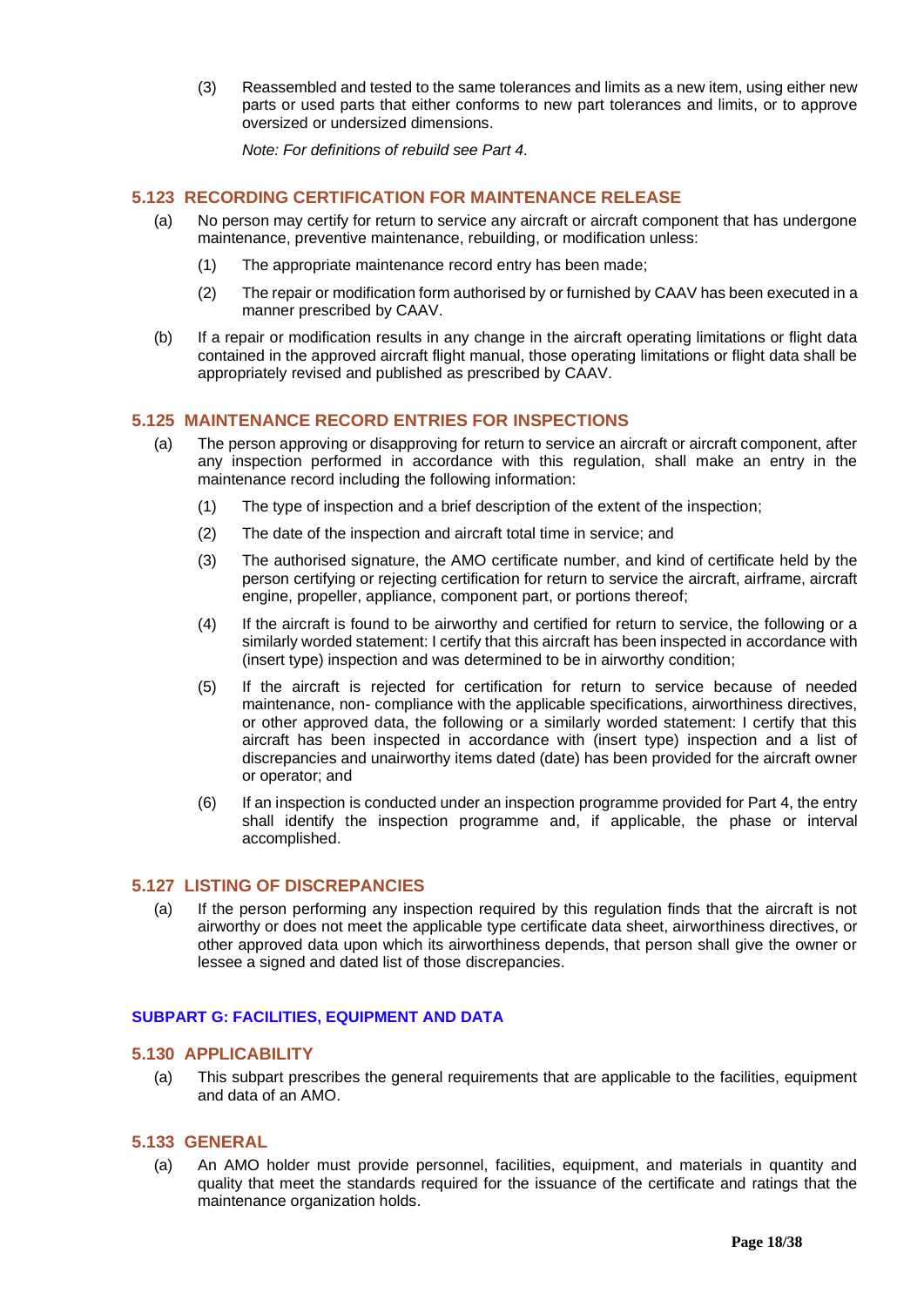# <span id="page-18-0"></span>**5.135 HOUSING AND FACILITY REQUIREMENTS**

- (a) Housing and facilities shall be provided appropriate for all planned work ensuring, in particular, protection from weather.
- (b) All work environments shall be appropriate for the task carried out and shall not impair the effectiveness of personnel.
- (c) Office accommodation shall be appropriate for the management of planned work including, in particular, the management of quality, planning, and technical records.
- (d) Specialised workshops and bays shall be segregated, as appropriate, to insure that environmental and work area contamination is unlikely to occur.
- (e) Storage facilities shall be provided for parts, equipment, tools and materials.
- (f) Storage conditions shall be provided security for serviceable parts, segregation of serviceable from unserviceable parts, and prevent deterioration of and damage to stored items.
- (g) Housing and facilities shall be conmpliant with environmental protection regulations in Circular 53/2012/TT-BGTVT dated 25/12/2012 promulgated by Ministry of Transportation and Communications. <sup>26</sup>

*Note: See Appendix 1 to 5.135 for detailed requirements pertaining to housing and facilities.*

## <span id="page-18-1"></span>**5.137 EQUIPMENT, TOOLS, AND MATERIAL**

- (a) The AMO holder shall have available the necessary equipment, tools, and material to perform the approved scope of work and these items shall be under full control of the AMO holder. The availability of equipment and tools means permanent availability except in the case of any tool or equipment that is so rarely needed that its permanent availability is not necessary.
- (b) CAAV may exempt an AMO holder from possessing specific tools and equipment for maintenance or repair of an aircraft or aircraft component specified in the AMO holder's approval, if these items can be acquired temporarily, by prior arrangement, and be under full control of the AMO when needed to perform required maintenance or repairs.<sup>27</sup>
- (c) The AMO holder shall control all applicable tools, equipment, and test equipment used for product acceptance and/or for making a finding of airworthiness.
- (d) The AMO holder shall ensure that all applicable tools, equipment, and test equipment used for product acceptance and/or for making a finding of airworthiness are calibrated to ensure correct calibration to a standard acceptable to CAAV and traceable to the standards of those designed organiations.<sup>28</sup>
- (e) The AMO holder shall keep all records of calibrations and the standards used for calibration.

*Note: See Appendix 1 to 5.137 for detailed requirements pertaining to tools, equipment, and test equipment.*

# <span id="page-18-2"></span>**5.140 AIRWORTHINESS TECHNICAL DATA**

(a) The AMO holder shall have all airworthiness technical data appropriate to support the work performed from CAAV, the aircraft/aircraft component design organization, and any other approved design organization in the State of Manufacture or State of Design, as appropriate.<sup>29</sup>

*Note: CAAV may classify data from another authority or organization as mandatory and may require the AMO holder to hold such data.*

(b) Where the AMO holder modifies airworthiness technical data specified in paragraph (a) to a format or presentation more useful for its maintenance activities, the AMO holder shall submit to

<sup>26</sup> This content is revised according to Appendix IV to Circular 03/2016/TT-BGTVT dated 31 March 2016

<sup>27</sup> This content is revised according to Appendix IV to Circular 03/2016/TT-BGTVT dated 31 March 2016

<sup>28</sup> This content is revised according to Item 4, Appendix IV to Circular 21/2017/TT-BGTVT dated 30 June 2017

<sup>29</sup> This content is revised according to Appendix IV to Circular 03/2016/TT-BGTVT dated 31 March 2016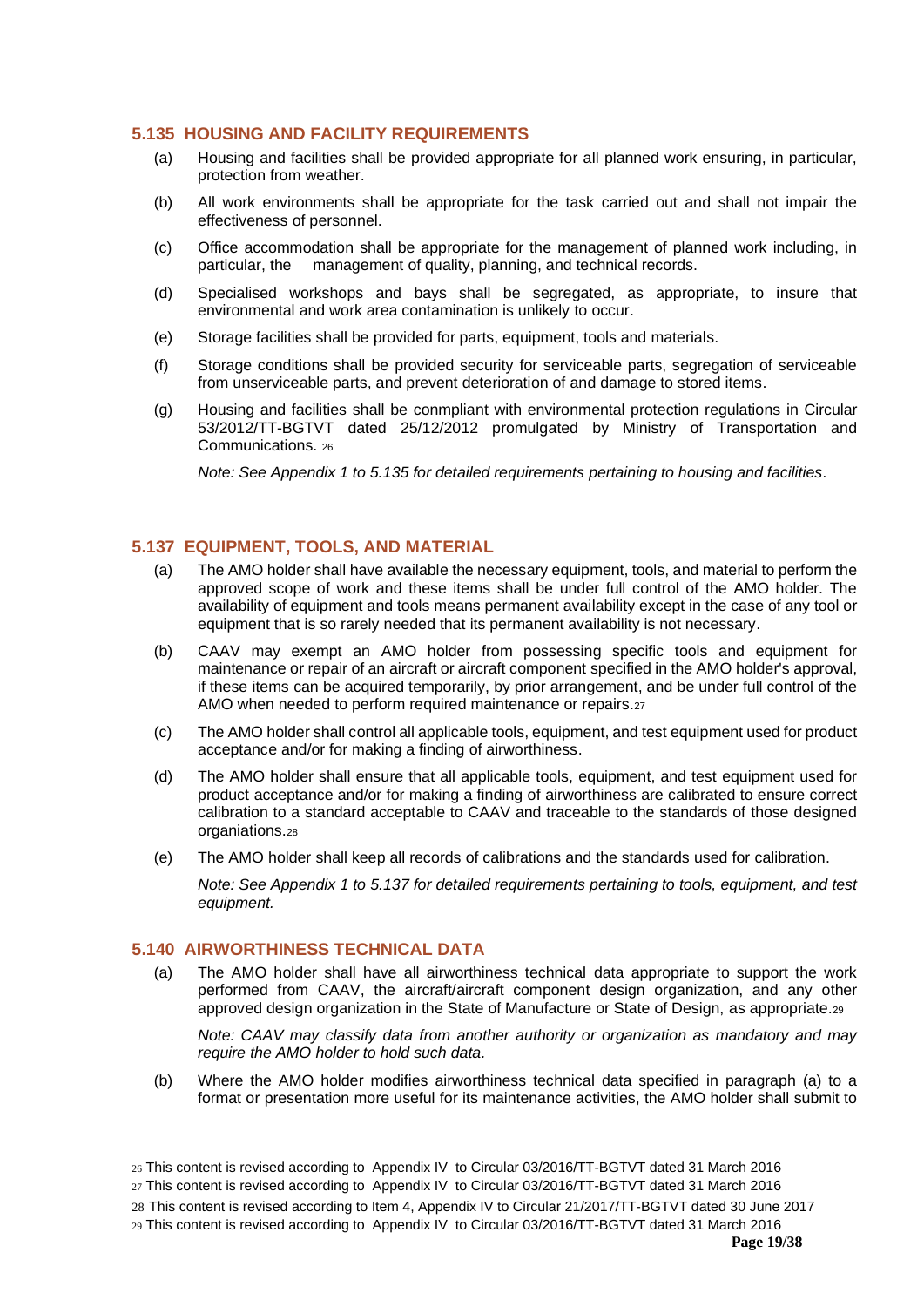CAAV an amendment to the maintenance procedure manual for any such proposed modifications for acceptance.

(c) All airworthiness technical data used by the AMO holder shall be kept current and made available to all personnel who require access to that data to perform their duties.

*Note: See Appendix 1 to 5.0140 for detailed requirements concerning airworthiness data.*

# <span id="page-19-1"></span><span id="page-19-0"></span>**SUBPART H: AMO OPERATING RULES**

### **5.150 MAINTENANCE RELEASE**

(a) A maintenance release shall be issued by appropriately authorised certifying staff when satisfied that all required maintenance of the aircraft or aircraft component has been properly carried out by the AMO holder in accordance with the maintenance procedure manual.

*Note30: (Removed)*

- (b) <sup>31</sup>A maintenance release shall contain:
	- (1) Basic details of the maintenance carried out;
	- (2) The date such maintenance was completed;
	- (3) The identity, including the authorisation reference, of the AMO; and
	- (4) The identity of the person or persons signing the release.
	- (5) Requirements concerning a maintenance release are described in the Appendix 1 to 5.075.

# <span id="page-19-2"></span>**5.153 REPORTING OF UNAIRWORTHY CONDITIONS**

- (a) The AMO holder shall report to CAAV and the aircraft design organization any identified condition that could present a serious hazard to the aircraft.
- (b) Reports shall be made on a form and in a manner prescribed by CAAV and contain all pertinent information about the condition known to the AMO holder.
- (c) Where the AMO holder is contracted by an AOC holder to carry out maintenance, that AMO holder shall report to the AOC holder any condition affecting the aircraft or aircraft component.
- (d) Reports shall be made as soon as practicable, but in any case within 3 working days of the AMO holder identifying the condition to which the report relates.

# <span id="page-19-3"></span>**5.155 PERFORMANCE STANDARDS**

- (a) Each AMO holder that performs any maintenance, preventive maintenance, modifications for an air operator certificated under Part 12 having an approved maintenance programme, as revised, shall perform that work in accordance with the air operator's manuals.
- (b) Except as provided in paragraph (a), each AMO holder shall perform its maintenance and modification operations in accordance with the applicable standards in Part 4. It shall maintain, in current condition, all manufacturer's service manuals, instructions, and service bulletins that relate to the articles that it maintains or modifies.
- (c) In addition, each AMO holder with an avionics rating shall comply with those sections in Part 4 that apply to electronic systems, and shall use materials that conform to approved specifications for equipment appropriate to its rating. It shall use test apparatus, shop equipment, performance standards, test methods modifications, and calibrations that conform to the manufacturer's specifications or instructions, approved specification, and if not otherwise specified, to accept good practices of the aircraft avionics industry.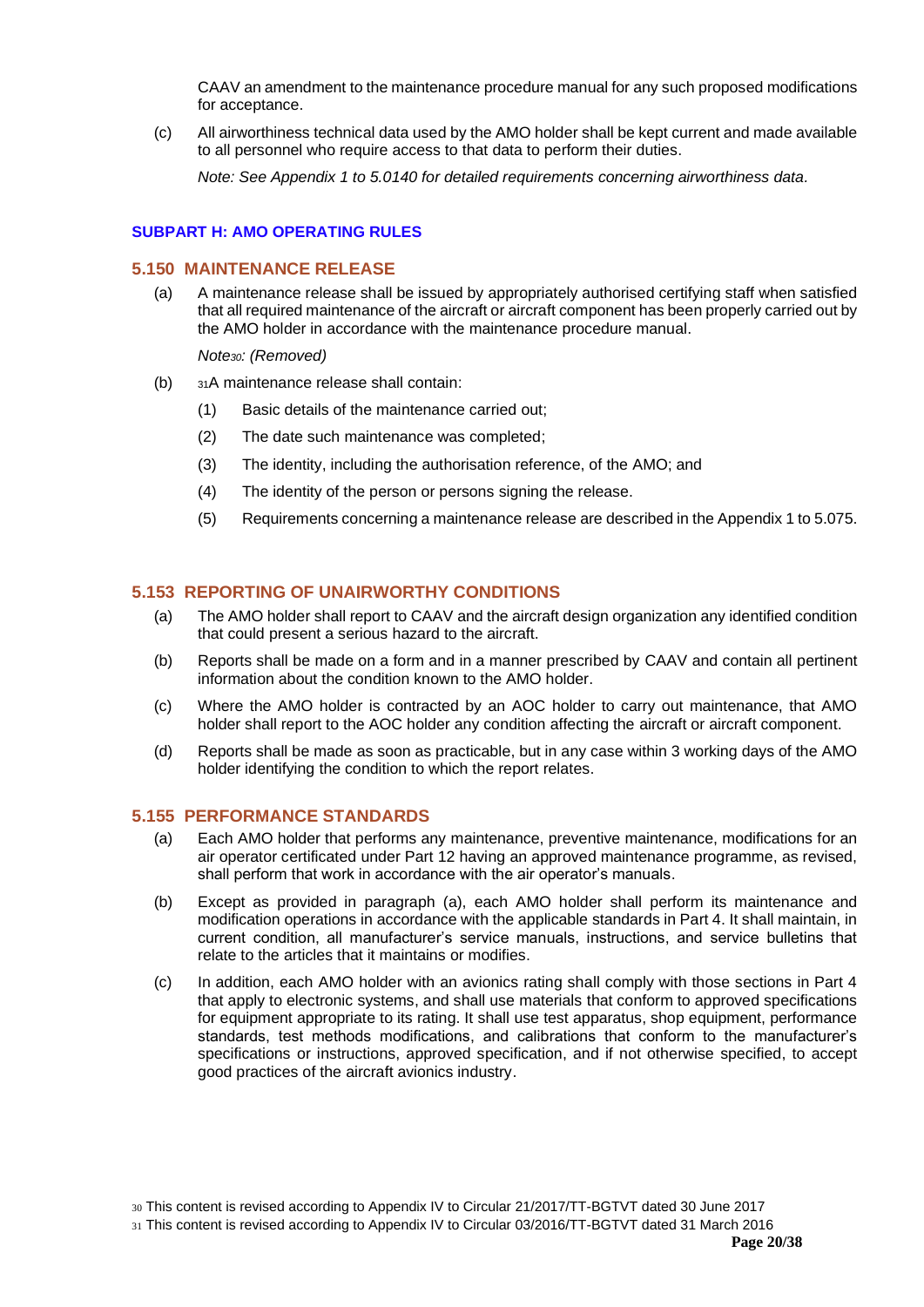# <span id="page-20-1"></span><span id="page-20-0"></span>**APPENDIX 1 TO 5.033 : APPLICATION FOR APPROVED MAINTENANCE ORGANIZATION CERTIFICATE :<sup>32</sup>**

| <b>ĐƠN XIN</b><br>PHẾ CHUẨN GIẤY CHỨNG NHÂN<br>TỔ CHỨC BẢO DƯỚNG<br><b>APPLICATION FOR</b><br><b>APPROVED MAINTENANCE</b><br><b>ORGANIZATION CERTIFICATE</b>                                                                                                                                                                                                                                                                                                                                                                                                                                                                                                                                                                                                                                                                                                                                                                                                                                                                                                                                                                                                                     |                                                                                                                                                                                                                                                                                                                                                                                                                                                                                  |          |                                                                |                                                                           |  | têp đính kèm.<br>use an attachment                        | HƯỚNG DĂN: In hoặc đánh máy. Không viết vào những chỗ đậm<br>màu, chỉ dành cho CAAV. Gửi bản gốc cho phòng Tiêu chuẩn an toàn bay<br>hoặc Người được CAAV ủy quyền. Nếu cần thêm khoảng trống, sử dụng<br><b>INSTRUCTIONS:</b> Print or type. Do not write in shaded areas, these<br>are for CAAV use only. Submit original only to the Flight Safety Standards<br>Department or a CAAV Authorized Person. If additional space is required, |                            |                                                                                                                     |  |
|----------------------------------------------------------------------------------------------------------------------------------------------------------------------------------------------------------------------------------------------------------------------------------------------------------------------------------------------------------------------------------------------------------------------------------------------------------------------------------------------------------------------------------------------------------------------------------------------------------------------------------------------------------------------------------------------------------------------------------------------------------------------------------------------------------------------------------------------------------------------------------------------------------------------------------------------------------------------------------------------------------------------------------------------------------------------------------------------------------------------------------------------------------------------------------|----------------------------------------------------------------------------------------------------------------------------------------------------------------------------------------------------------------------------------------------------------------------------------------------------------------------------------------------------------------------------------------------------------------------------------------------------------------------------------|----------|----------------------------------------------------------------|---------------------------------------------------------------------------|--|-----------------------------------------------------------|---------------------------------------------------------------------------------------------------------------------------------------------------------------------------------------------------------------------------------------------------------------------------------------------------------------------------------------------------------------------------------------------------------------------------------------------|----------------------------|---------------------------------------------------------------------------------------------------------------------|--|
| A. THỐNG TIN TỐ CHỨC BẢO DƯỚNG ĐƯƠC PHẾ CHUẨN/ AMO INFORMATION:<br>1. TÊN TỔ CHỨC HOẶC NGƯỜI NÔP HỒ SƠ AMO/<br>2. ĐIA CHỈ THƯỜNG TRÚ (ĐƯỜNG PHÓ HOẶC SỐ HỘP THƯ BƯU ĐIỆN)/<br>NAME OF AMO APPLICANT OR HOLDER<br>PERMANENT ADDRESS (Street or PO Box Number)                                                                                                                                                                                                                                                                                                                                                                                                                                                                                                                                                                                                                                                                                                                                                                                                                                                                                                                     |                                                                                                                                                                                                                                                                                                                                                                                                                                                                                  |          |                                                                |                                                                           |  |                                                           |                                                                                                                                                                                                                                                                                                                                                                                                                                             |                            |                                                                                                                     |  |
|                                                                                                                                                                                                                                                                                                                                                                                                                                                                                                                                                                                                                                                                                                                                                                                                                                                                                                                                                                                                                                                                                                                                                                                  | 3. SỐ ĐIỂN THOAI VÀ SỐ FAX/<br>TELEPHONE AND FAX                                                                                                                                                                                                                                                                                                                                                                                                                                 |          |                                                                | 4. THÀNH PHÔ/<br><b>BANG/TINH</b><br><b>STATE/PROVINCE</b><br><b>CITY</b> |  |                                                           | MÃ BƯU CUC<br><b>MAIL CODE</b>                                                                                                                                                                                                                                                                                                                                                                                                              | QUỐC GIA<br><b>COUNTRY</b> |                                                                                                                     |  |
|                                                                                                                                                                                                                                                                                                                                                                                                                                                                                                                                                                                                                                                                                                                                                                                                                                                                                                                                                                                                                                                                                                                                                                                  | 5. VI TRÍ CƠ SỞ HOAT ĐÔNG CHÍNH/<br>LOCATION OF MAIN OPERATIONS BASE                                                                                                                                                                                                                                                                                                                                                                                                             |          |                                                                |                                                                           |  |                                                           | 7. VI TRÍ CÁC CƠ SỞ HOAT ĐÔNG PHU/<br>LOCATION OF SATELLITE BASE(S)                                                                                                                                                                                                                                                                                                                                                                         |                            |                                                                                                                     |  |
|                                                                                                                                                                                                                                                                                                                                                                                                                                                                                                                                                                                                                                                                                                                                                                                                                                                                                                                                                                                                                                                                                                                                                                                  | B. DON DUOC LAP CHO MUC DICH/ APPLICATION IS HEREBY MADE FOR:<br>_  1. Cấp giấy chứng nhận AMO và các năng định để tiến hành bảo dưỡng, sửa chữa và đại tu được xác định dưới đây, và để phê chuẩn AMO<br>Issuance of a AMO Certificate and associated ratings to conduct the maintenance, repairs and modifications identified below, and for the approval of the AMO.<br>Giấy chứng nhận số/<br>Ngày hết hạn/<br>2. Gia hạn chứng nhận AMO hiện có và các năng định liên quan/ |          |                                                                |                                                                           |  |                                                           |                                                                                                                                                                                                                                                                                                                                                                                                                                             |                            |                                                                                                                     |  |
| AMO Certificate #:<br><b>Expiration Date:</b><br>Renewal of existing AMO Certificate and associated ratings<br>(a) Không thay đổi các năng định, loại và thiết bi/<br>Without changes to the currently approved ratings, classes and equipment.<br>(b) Với việc bổ sung các năng định dưới đây cho việc phê chuẩn được yêu cầu/<br>With addition of ratings (s) identified below for which approval is requested.<br>(c) Với việc xóa năng định dưới đây ra khỏi chỉ định khai thác/<br>With deletion of ratings (s) identified below from the operations specifications.                                                                                                                                                                                                                                                                                                                                                                                                                                                                                                                                                                                                        |                                                                                                                                                                                                                                                                                                                                                                                                                                                                                  |          |                                                                |                                                                           |  |                                                           |                                                                                                                                                                                                                                                                                                                                                                                                                                             |                            |                                                                                                                     |  |
| Số chứng chỉ AMO/<br>Ngày hết han<br>3. Sửa đối chứng chỉ AMO hiện tại và năng định/<br>AMO Certificate #:<br><b>Expiration Date:</b><br>Amending the current AMO Certificate and associated ratings.<br>(a) Thêm loại và năng định dưới đây cho việc phê chuẩn được yêu cầu/<br>By adding the ratings and classes identified below for which approval is requested.<br>(b) Xóa bỏ loại và năng định dưới đây khỏi chỉ định khai thác/<br>By deleting the ratings and classes (s) identified below from the operations specifications.                                                                                                                                                                                                                                                                                                                                                                                                                                                                                                                                                                                                                                           |                                                                                                                                                                                                                                                                                                                                                                                                                                                                                  |          |                                                                |                                                                           |  |                                                           |                                                                                                                                                                                                                                                                                                                                                                                                                                             |                            |                                                                                                                     |  |
| THÊM/                                                                                                                                                                                                                                                                                                                                                                                                                                                                                                                                                                                                                                                                                                                                                                                                                                                                                                                                                                                                                                                                                                                                                                            | D. CAC NANG ĐINH AMO/ AMO RATINGS:<br>XÓA                                                                                                                                                                                                                                                                                                                                                                                                                                        |          | NĂNG ĐINH/                                                     |                                                                           |  |                                                           | LOAI, MỘ TẢ/                                                                                                                                                                                                                                                                                                                                                                                                                                |                            |                                                                                                                     |  |
| <b>ADD</b>                                                                                                                                                                                                                                                                                                                                                                                                                                                                                                                                                                                                                                                                                                                                                                                                                                                                                                                                                                                                                                                                                                                                                                       | <b>DELETE</b>                                                                                                                                                                                                                                                                                                                                                                                                                                                                    |          | <b>RATING</b>                                                  |                                                                           |  |                                                           | <b>CLASS/DESCRIPTTION</b>                                                                                                                                                                                                                                                                                                                                                                                                                   |                            | <b>MÔ TẢ TRANG BI</b> /<br><b>EQUIPMENT DESCRIPTION</b>                                                             |  |
|                                                                                                                                                                                                                                                                                                                                                                                                                                                                                                                                                                                                                                                                                                                                                                                                                                                                                                                                                                                                                                                                                                                                                                                  |                                                                                                                                                                                                                                                                                                                                                                                                                                                                                  | 1.       |                                                                |                                                                           |  |                                                           |                                                                                                                                                                                                                                                                                                                                                                                                                                             |                            |                                                                                                                     |  |
|                                                                                                                                                                                                                                                                                                                                                                                                                                                                                                                                                                                                                                                                                                                                                                                                                                                                                                                                                                                                                                                                                                                                                                                  |                                                                                                                                                                                                                                                                                                                                                                                                                                                                                  | 2.       |                                                                |                                                                           |  |                                                           |                                                                                                                                                                                                                                                                                                                                                                                                                                             |                            |                                                                                                                     |  |
|                                                                                                                                                                                                                                                                                                                                                                                                                                                                                                                                                                                                                                                                                                                                                                                                                                                                                                                                                                                                                                                                                                                                                                                  |                                                                                                                                                                                                                                                                                                                                                                                                                                                                                  | 3.<br>4. |                                                                |                                                                           |  |                                                           |                                                                                                                                                                                                                                                                                                                                                                                                                                             |                            |                                                                                                                     |  |
|                                                                                                                                                                                                                                                                                                                                                                                                                                                                                                                                                                                                                                                                                                                                                                                                                                                                                                                                                                                                                                                                                                                                                                                  |                                                                                                                                                                                                                                                                                                                                                                                                                                                                                  | 5.       |                                                                |                                                                           |  |                                                           |                                                                                                                                                                                                                                                                                                                                                                                                                                             |                            |                                                                                                                     |  |
|                                                                                                                                                                                                                                                                                                                                                                                                                                                                                                                                                                                                                                                                                                                                                                                                                                                                                                                                                                                                                                                                                                                                                                                  |                                                                                                                                                                                                                                                                                                                                                                                                                                                                                  | 6.       |                                                                |                                                                           |  |                                                           |                                                                                                                                                                                                                                                                                                                                                                                                                                             |                            |                                                                                                                     |  |
|                                                                                                                                                                                                                                                                                                                                                                                                                                                                                                                                                                                                                                                                                                                                                                                                                                                                                                                                                                                                                                                                                                                                                                                  |                                                                                                                                                                                                                                                                                                                                                                                                                                                                                  | 7.       |                                                                |                                                                           |  |                                                           |                                                                                                                                                                                                                                                                                                                                                                                                                                             |                            |                                                                                                                     |  |
|                                                                                                                                                                                                                                                                                                                                                                                                                                                                                                                                                                                                                                                                                                                                                                                                                                                                                                                                                                                                                                                                                                                                                                                  |                                                                                                                                                                                                                                                                                                                                                                                                                                                                                  | 8.       |                                                                |                                                                           |  |                                                           |                                                                                                                                                                                                                                                                                                                                                                                                                                             |                            |                                                                                                                     |  |
|                                                                                                                                                                                                                                                                                                                                                                                                                                                                                                                                                                                                                                                                                                                                                                                                                                                                                                                                                                                                                                                                                                                                                                                  |                                                                                                                                                                                                                                                                                                                                                                                                                                                                                  |          |                                                                |                                                                           |  |                                                           |                                                                                                                                                                                                                                                                                                                                                                                                                                             |                            | Nếu cần thêm khoảng trống, vui lòng đính kèm thêm trang/ If more space is needed, please attach additional page(s). |  |
|                                                                                                                                                                                                                                                                                                                                                                                                                                                                                                                                                                                                                                                                                                                                                                                                                                                                                                                                                                                                                                                                                                                                                                                  | E. CAC DINH KEM THEO ĐƠN/ ADDITIONAL APPLICATION ATTACHMENTS:                                                                                                                                                                                                                                                                                                                                                                                                                    |          |                                                                |                                                                           |  |                                                           |                                                                                                                                                                                                                                                                                                                                                                                                                                             |                            |                                                                                                                     |  |
|                                                                                                                                                                                                                                                                                                                                                                                                                                                                                                                                                                                                                                                                                                                                                                                                                                                                                                                                                                                                                                                                                                                                                                                  | 1. Tài liêu giải trình tổ chức bảo dưỡng/<br>AMO Procedures Manual                                                                                                                                                                                                                                                                                                                                                                                                               |          |                                                                | 5. Giải trình năng lực/<br>Capability List(s)                             |  |                                                           |                                                                                                                                                                                                                                                                                                                                                                                                                                             |                            | 9. Sơ đồ và mô tả về cơ sở/<br><b>Facility Description &amp; Layout</b>                                             |  |
| 2. Báo cáo phù hợp phần 5/                                                                                                                                                                                                                                                                                                                                                                                                                                                                                                                                                                                                                                                                                                                                                                                                                                                                                                                                                                                                                                                                                                                                                       |                                                                                                                                                                                                                                                                                                                                                                                                                                                                                  |          | 6. Danh sách nhà cung cấp và chức năng/                        |                                                                           |  | 10. Chương trình huấn luyện/                              |                                                                                                                                                                                                                                                                                                                                                                                                                                             |                            |                                                                                                                     |  |
| Part 5 Conformance Report                                                                                                                                                                                                                                                                                                                                                                                                                                                                                                                                                                                                                                                                                                                                                                                                                                                                                                                                                                                                                                                                                                                                                        |                                                                                                                                                                                                                                                                                                                                                                                                                                                                                  |          | List of Service Providers & Functions                          |                                                                           |  | <b>Training Program</b>                                   |                                                                                                                                                                                                                                                                                                                                                                                                                                             |                            |                                                                                                                     |  |
| 3.Lý lịch bộ máy điều hành/<br>Management Resumes                                                                                                                                                                                                                                                                                                                                                                                                                                                                                                                                                                                                                                                                                                                                                                                                                                                                                                                                                                                                                                                                                                                                |                                                                                                                                                                                                                                                                                                                                                                                                                                                                                  |          | 7. Đề nghị xác nhận bảo dưỡng/<br>Proposed Maintenance Release |                                                                           |  | 11. Sổ tay chất lượng/<br><b>Quality Assurance Manual</b> |                                                                                                                                                                                                                                                                                                                                                                                                                                             |                            |                                                                                                                     |  |
| 4.Lý lịch nhân viên xác nhận bảo dưỡng/                                                                                                                                                                                                                                                                                                                                                                                                                                                                                                                                                                                                                                                                                                                                                                                                                                                                                                                                                                                                                                                                                                                                          |                                                                                                                                                                                                                                                                                                                                                                                                                                                                                  |          | 8. Mẫu gói công việc/                                          |                                                                           |  | 12. Đề nghi hồ sơ năng lưc/                               |                                                                                                                                                                                                                                                                                                                                                                                                                                             |                            |                                                                                                                     |  |
| <b>Certifying Staff Resumes</b><br>Sample Work Package<br>Proposed Qualification Records<br>Nếu cần thêm khoảng trống, vui lòng đính kèm thêm trang/ If more space is needed, please attach additional page(s).                                                                                                                                                                                                                                                                                                                                                                                                                                                                                                                                                                                                                                                                                                                                                                                                                                                                                                                                                                  |                                                                                                                                                                                                                                                                                                                                                                                                                                                                                  |          |                                                                |                                                                           |  |                                                           |                                                                                                                                                                                                                                                                                                                                                                                                                                             |                            |                                                                                                                     |  |
| <b>F. XAC NHAN CÚA NGƯƠI NỌP ĐƠN/ APPLICANT'S CERTIFICATION</b> — Tôi xác nhận rằng tất cả trình bày và trả lời của tôi<br>trên mẫu đơn này là hoàn chỉnh và đúng theo sự hiểu biết tốt nhất của tôi và tôi đồng ý rằng chúng được coi là một phần của cở sở đế phê chuẩn<br>bất kỳ giấy chứng nhận nào của Cục HKVN cho tôi./ I certify that all statements and answers provided by me on this application form are complete<br>and true to the best of my knowledge and I agree that they are to be considered as part of the basis for issuance of any CAAV certificate to me.<br>1. NGÀY THÁNG NĂM/ DATE<br>Một người sẽ không có ý định đánh lừa bằng cách tạo ra các<br>2. CHỮ KÝ NGƯỜI NỘP ĐƠN/ APPLICANT SIGNATURE:<br>thông tin sai nhằm mục đích nhận được cho mình hoặc bất kỳ<br>người nào khác sự cấp, công nhận, gia hạn hoặc thay đổi bất<br>3. ĐIỂN TÊN VÀ CHỨC VU CỦA NGƯỜI NOP ĐƠN/ PRINTED NAME AND TITLE OF APPLICANT:<br>kỳ giấy phép nào vv/ A person shall not with intent to<br>deceive by making any false representation for the purpose of<br>procuring for himself or any other person the grant, issue,<br>renewal or variation of any such license |                                                                                                                                                                                                                                                                                                                                                                                                                                                                                  |          |                                                                |                                                                           |  |                                                           |                                                                                                                                                                                                                                                                                                                                                                                                                                             |                            |                                                                                                                     |  |

32 This content is revised according to Item 6, Appendix IV to Circular 21/2017/TT-BGTVT dated 30 June 2017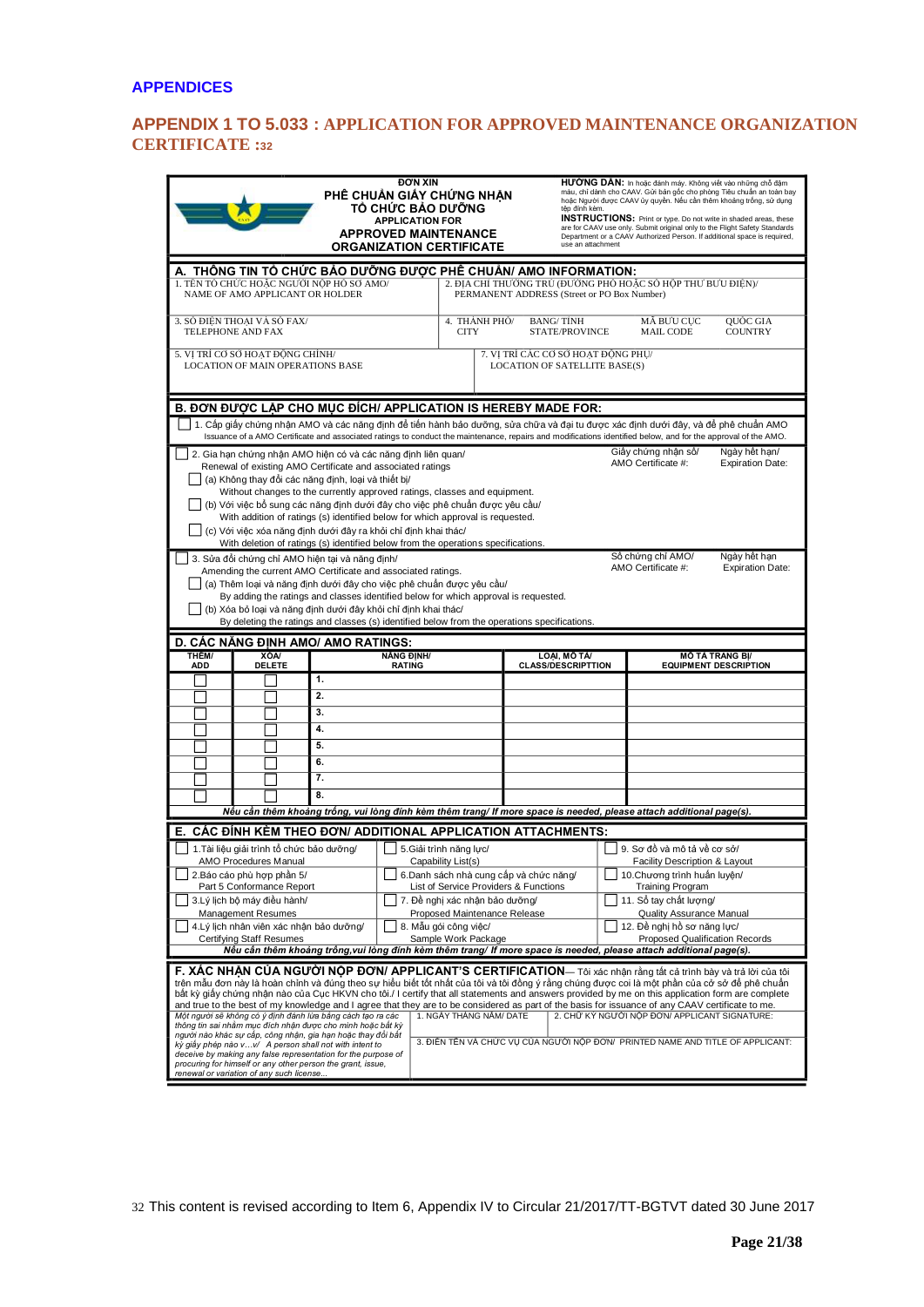# **Approved scope of AMO in accordance with Part 5**

| Chủng loại            | Phân loại                                                           | Giới hạn                                                                         | Nội         | Ngoại  |  |  |  |  |
|-----------------------|---------------------------------------------------------------------|----------------------------------------------------------------------------------|-------------|--------|--|--|--|--|
| Class                 | Rating                                                              | Limitation                                                                       | trường      | trường |  |  |  |  |
|                       |                                                                     |                                                                                  | <b>Base</b> | Line   |  |  |  |  |
|                       | bay/khí cầu trên<br>A1 Máy                                          | Nêu loại máy bay/khí cầu.                                                        |             |        |  |  |  |  |
|                       | 5700kg                                                              | Quote aeroplane/airship type                                                     |             |        |  |  |  |  |
|                       | -Aeroplanes/airships above<br>5700 kg                               |                                                                                  |             |        |  |  |  |  |
| Tàu bay               | A2 Máy bay/khí cầu bằng và                                          | Nêu nhà chế tạo hoặc nhóm                                                        |             |        |  |  |  |  |
| Aircraft              | dưới<br>5700<br>kg.                                                 | hoặc loại của máy bay/ khí                                                       |             |        |  |  |  |  |
|                       | Aeroplanes/airships<br>5700                                         | cầu                                                                              |             |        |  |  |  |  |
|                       | kg and below                                                        | Quote aeroplane/airship                                                          |             |        |  |  |  |  |
|                       |                                                                     | manufacturer or group or type                                                    |             |        |  |  |  |  |
|                       | A3 Máy bay lên thắng                                                | Nêu nhà chế tạo hoặc nhóm                                                        |             |        |  |  |  |  |
|                       | Helicopters                                                         | hoặc loại của máy bay lên                                                        |             |        |  |  |  |  |
|                       |                                                                     | thắng.                                                                           |             |        |  |  |  |  |
|                       |                                                                     | Quote helicopter                                                                 |             |        |  |  |  |  |
|                       |                                                                     | manufacturer or group or type                                                    |             |        |  |  |  |  |
|                       | B1 Tuốc-bin - Turbine                                               | Nêu loại động cơ - Quote engine type                                             |             |        |  |  |  |  |
| Động cơ               | B2 Pit tông - Piston                                                | Nêu nhà chế tạo hoặc nhóm hoặc loại động cơ.                                     |             |        |  |  |  |  |
| Engines               | B3 APU                                                              | Quote engine manufacturer or group or type<br>Nêu nhà chế tạo hoặc loại động cơ. |             |        |  |  |  |  |
|                       |                                                                     | Quote engine manufacturer or type                                                |             |        |  |  |  |  |
|                       | C1 Hệ thống điều hoà & áp                                           |                                                                                  |             |        |  |  |  |  |
|                       | suất - Air Cond & Press                                             |                                                                                  |             |        |  |  |  |  |
| Các bộ phận           | C2 Tự động lái - Auto Flight                                        |                                                                                  |             |        |  |  |  |  |
| khác trừ              | C3 Thông tin và dẫn đường                                           | Nêu loại tàu bay hoặc nhà chế tạo tàu bay, hoặc nhà                              |             |        |  |  |  |  |
|                       | - Comms and Nav                                                     | chế tạo các bộ phận hoặc bộ phận cụ thể và/ hoặc                                 |             |        |  |  |  |  |
| động cơ               | C4 Cửa - khoá                                                       | hướng dẫn tham khảo danh mục tiềm năng trong giải                                |             |        |  |  |  |  |
|                       | Doors - Hatches                                                     | trình.                                                                           |             |        |  |  |  |  |
| hoàn chỉnh            | C5 Hệ thống điện<br>Quote aircraft type or aircraft manufacturer or |                                                                                  |             |        |  |  |  |  |
|                       | <b>Electrical Power</b>                                             | component manufacturer or the particular component                               |             |        |  |  |  |  |
|                       |                                                                     | and or cross refer to an ability list in the exposition.                         |             |        |  |  |  |  |
| và động cơ            | C6 Thiết bị - Equipment                                             |                                                                                  |             |        |  |  |  |  |
| phụ                   | C7 Động cơ - động cơ phụ<br>Engine - APU                            |                                                                                  |             |        |  |  |  |  |
| Components            | C8 Hệ thống điều khiến                                              |                                                                                  |             |        |  |  |  |  |
|                       | <b>Flight Controls</b>                                              |                                                                                  |             |        |  |  |  |  |
| other than            | C9 Nhiên liệu - Thân máy                                            |                                                                                  |             |        |  |  |  |  |
|                       | bay. Fuel - Airframe                                                |                                                                                  |             |        |  |  |  |  |
| complete              | C10 Máy bay lên thẳng-                                              |                                                                                  |             |        |  |  |  |  |
|                       | Helicopter<br>Động<br>CO'.                                          |                                                                                  |             |        |  |  |  |  |
|                       | Rotors<br>C11 Máy bay lên thẳng - Bộ                                |                                                                                  |             |        |  |  |  |  |
| engines               | truyền động. Helicopter -                                           |                                                                                  |             |        |  |  |  |  |
|                       | Trans                                                               |                                                                                  |             |        |  |  |  |  |
| or APUs               | C12 Thuỷ lực-Hydraulic                                              |                                                                                  |             |        |  |  |  |  |
|                       | C <sub>13</sub><br>Các<br>đồng<br>loại                              |                                                                                  |             |        |  |  |  |  |
|                       | hồ-Instruments                                                      |                                                                                  |             |        |  |  |  |  |
|                       | C14 Càng-Landing Gear                                               |                                                                                  |             |        |  |  |  |  |
|                       | C15 Ö xy-Oxygen                                                     |                                                                                  |             |        |  |  |  |  |
|                       | C16 Cánh quạt-Propellers                                            |                                                                                  |             |        |  |  |  |  |
|                       | C17 Khí nén-Pneumatic                                               |                                                                                  |             |        |  |  |  |  |
|                       | C 18 Chống đóng băng/                                               |                                                                                  |             |        |  |  |  |  |
|                       | mưa/cháy-Protection                                                 |                                                                                  |             |        |  |  |  |  |
|                       | ice/rain/fire                                                       |                                                                                  |             |        |  |  |  |  |
|                       | C19 Cửa số-Windows                                                  |                                                                                  |             |        |  |  |  |  |
| Các công việc<br>khác | D1 Kiếm tra không phá<br>huỷ-Non destructive insp.                  |                                                                                  |             |        |  |  |  |  |
| Specialised           |                                                                     |                                                                                  |             |        |  |  |  |  |
| services              |                                                                     |                                                                                  |             |        |  |  |  |  |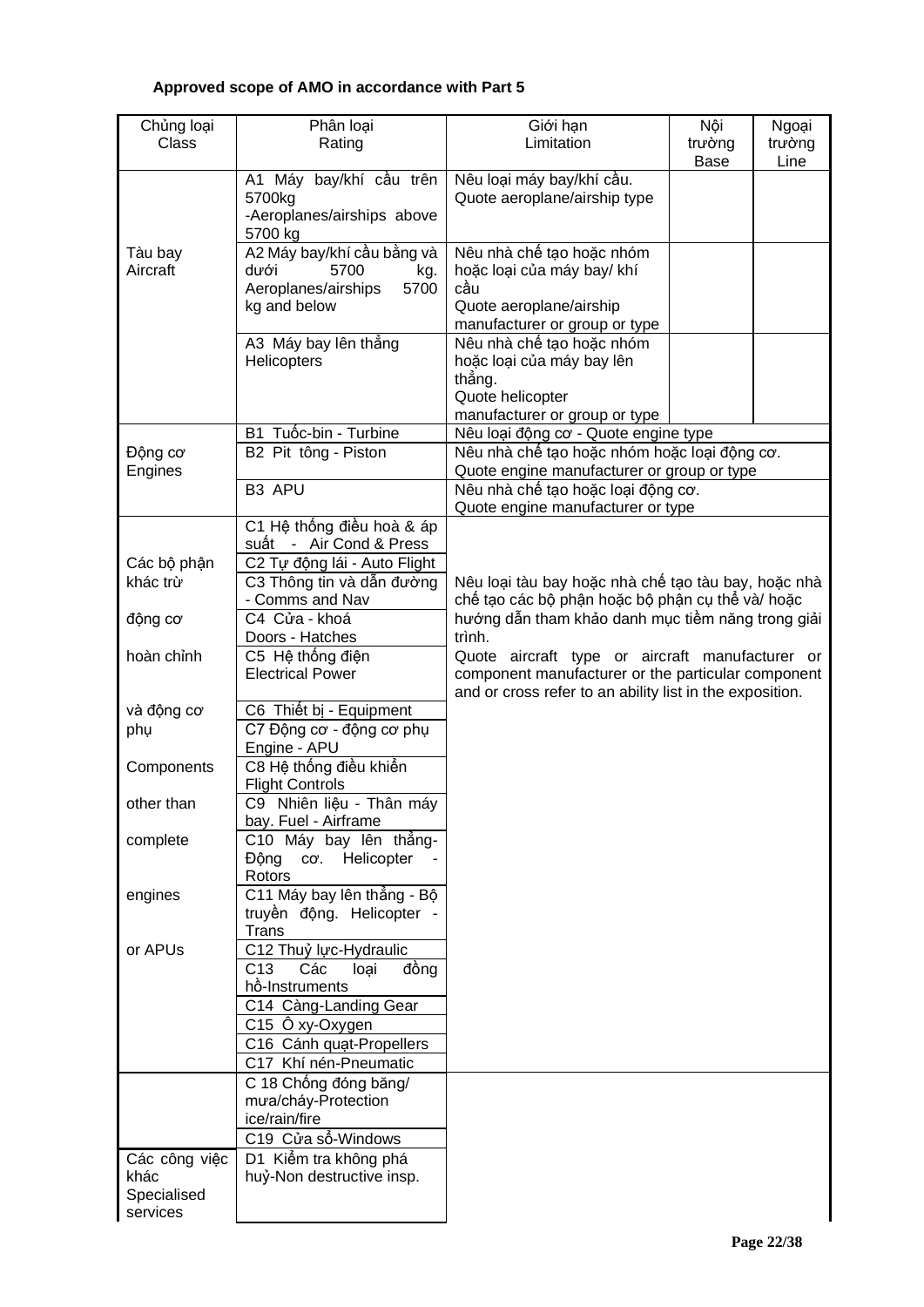Với hướng dẫn phạm vi phê chuẩn trên, xin hãy hoàn thành mục 5 trang 1 theo mẫu sau về các yêu cầu xin phê chẩn của tổ chức bảo dưỡng.

With reference to the above scope of approval and item 5 on page 1, please complete in the following example style, but relevant to your organisation.

- A1 Boeing 737-200 nội trường & ngoại trường. Base & line Boeing 737-200
- A2 Piper PA 34 nội trường Base Piper PA34
- A2 Pit-tông đôi Cessna nội trường, ngoại trường Base & Line Cessna Piston Twins
- A3 Bell 206/212
- B1 CFM 56
- B2 Lycoming Piston.
- B3 Garrett GTCP85.
- C2 SFENA
- C4 Boeing 747<br>D1 Dòng xoáy
- Dòng xoáy Eddy Current.

Có thể nêu tất cả các nhà chế tạo, tất cả các loại của từng phân loại. There may be any number of types/manufacturers, etc. listed against each rating.

# <span id="page-22-0"></span>**APPENDIX 1 TO 5.043: EXPANDED REQUIREMENTS OF AMO RATINGS**

Except for job functions that are contracted out, each AMO must provide equipment and material so that the job functions listed in this Appendix, as appropriate to the class or limited rating held or applied for, can be performed as required. The job functions are as follows:

- (a) For an aircraft rating:
	- (1) Classes 1, 2, 3, 4, and 5:
		- (i) Metal skin and structural components:
			- (A) Repair and replace steel tubes and fittings using the proper welding techniques, when appropriate;
			- (B) Apply anti corrosion treatment to the interior and exterior of parts;
			- (C) Perform simple machine operations;
			- (D) Fabricate steel fittings;
			- (E) Repair and replace metal skin;
			- (F) Repair and replace alloy members and components;
			- (G) Assemble and align components using jigs or fixtures;
			- (H) Make up forming blocks or dies;
			- (I) Repair or replace ribs.
		- (ii) Wood Structure: (BLANK);
		- (iii) Fabric covering: (BLANK);
		- (iv) Aircraft control systems:
			- (A) Repair and replace control cables;
			- (B) Rig complete control system;
			- (C) Replace and repair all control system components;
			- (D) Remove and install control system units and components.
		- (v) Aircraft systems:
			- (A) Replace and repair landing gear hinge-point components and attachments;
			- (B) Maintain elastic shock absorber units;
			- (C) Conduct landing gear retraction cycle tests;
			- (D) Maintain electrical position indicating and wiring systems;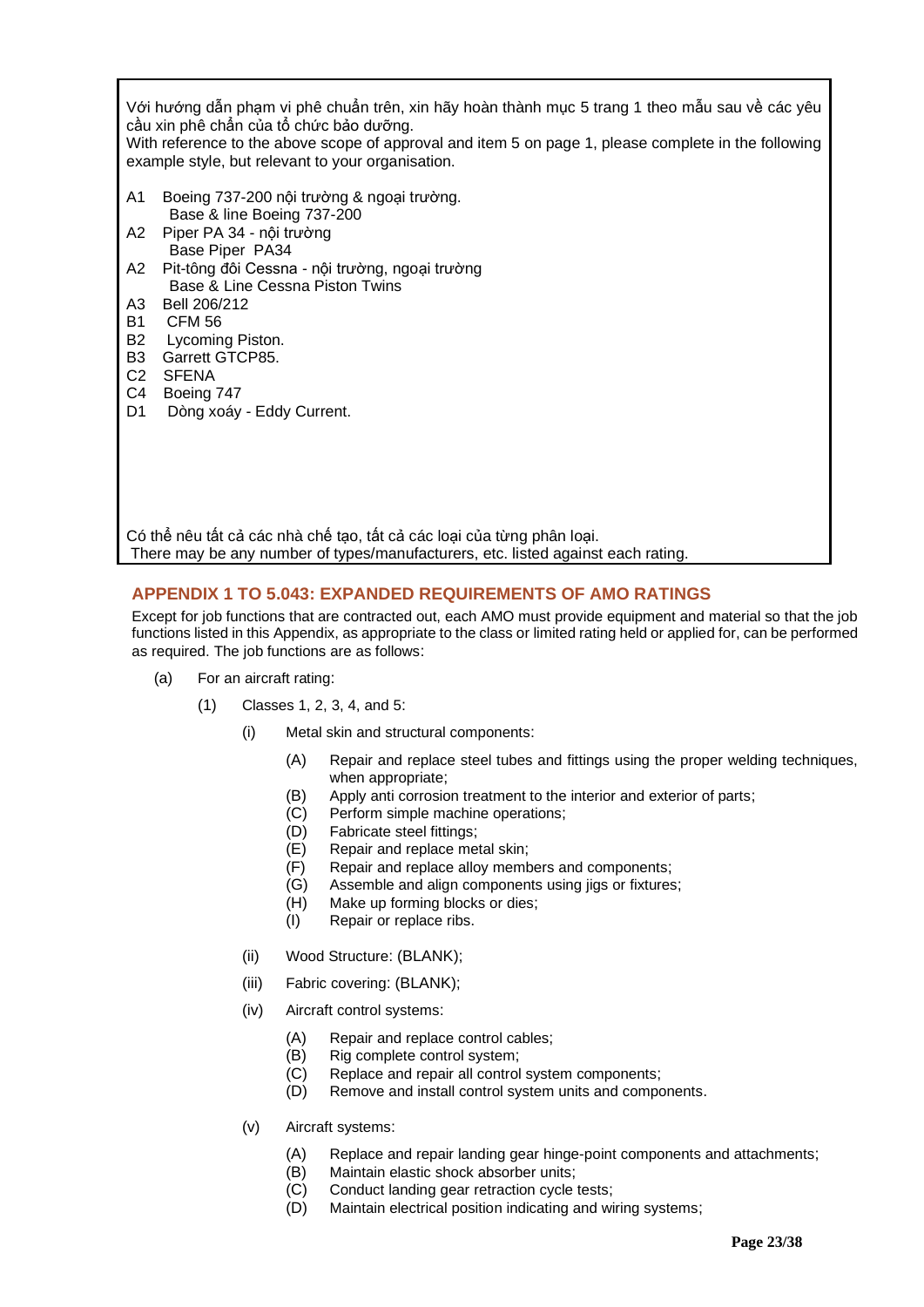- (E) Repair and fabricate fuel, pneumatic, hydraulic, and oil lines;
- (F) Diagnose electrical and electronic malfunctions;
- Repair and replace electrical wiring and electronic data transmission lines;
	- (H) Install electrical and electronic equipment;
	- (I) Perform bench check of electrical and electronic components. (This check is not to be confused with the more complex functional test after repair or overhaul)
- (vi) Assembly operations:
	- (A) Assemble aircraft components or parts, such as landing gear, wings, and controls;
	- (B) Rig and align aircraft components, including the complete aircraft and control system;
	- (C) Install powerplants;
	- (D) Install instruments and accessories;
	- (E) Assemble and install cowlings, fairings and windows;
	- (F) Jack or host complete aircraft;
	- (G) Balance flight control surfaces.
- (vii) Non-destructive inspection and testing using dye penetrants and magnetic, ultrasonic, radiographic, fluorescent, or holographic inspection techniques;
- (viii) Inspection of metal structures:
	- (A) Inspect metal structures, using appropriate inspection equipment to perform the inspections required on an aircraft.
- (2) Classes 6 and 7:
	- (i) In addition to having the capability to perform the appropriate functions set forth for class 1, 2, 3, 4, or 5 aircraft ratings, a maintenance organization holding a class 6 or 7 aircraft rating for composite aircraft must have the following equipment:
		- (A) Autoclave capable of providing positive pressure and temperature consistent with materials used;
		- (B) Air circulating oven with vacuum capability;
		- (C) Storage equipment, such as freezer, refrigerator, and temperature-control cabinets or other definitive storage areas;
		- (D) Honeycomb core cutters;
		- (E) Non-destructive inspection equipment such as x-ray, ultrasonic, or other types of acoustic test equipment as recommended by the manufacturer;
		- (F) Cutting tools, such as diamond or carbide saws or router bits, suitable for cutting and trimming composite structures;
		- (G) Scales adequate to ensure proper proportioning by weight of epoxy adhesive and resins;
		- (H) Mechanical pressure equipment such as vacuum bagging or sand bags, as appropriate;
		- (I) Thermocouple probes necessary to monitor cure temperatures;
		- (J) Hardness testing equipment using heat guns that are thermostatically controlled for curing repairs.
	- (ii) Appropriate inspection equipment to perform inspection of composite structures as recommended by the manufacturer and as required for inspection of an aircraft under this section.
- (3) List of maintenance functions that may be contracted out:
	- (i) For all classes of airframe ratings:
		-
		- (A) Metal plating or anodizing;<br>(B) Complex machine operati Complex machine operation involving the use of planners, shapers, milling machines, etc;
		- (C) Abrasive air blasting and chemical cleaning operations;
		- (D) Heat treatment;
		- (E) Magnetic inspection;
		- (F) Sửa chữa và làm mới thùng nhiên liệu bằng kim loại;
		- (G) Fabricate alloy members and components such as tubes, channels, cowlings, fittings, attach angles, etc;
		- (H) Fabricate wood spars;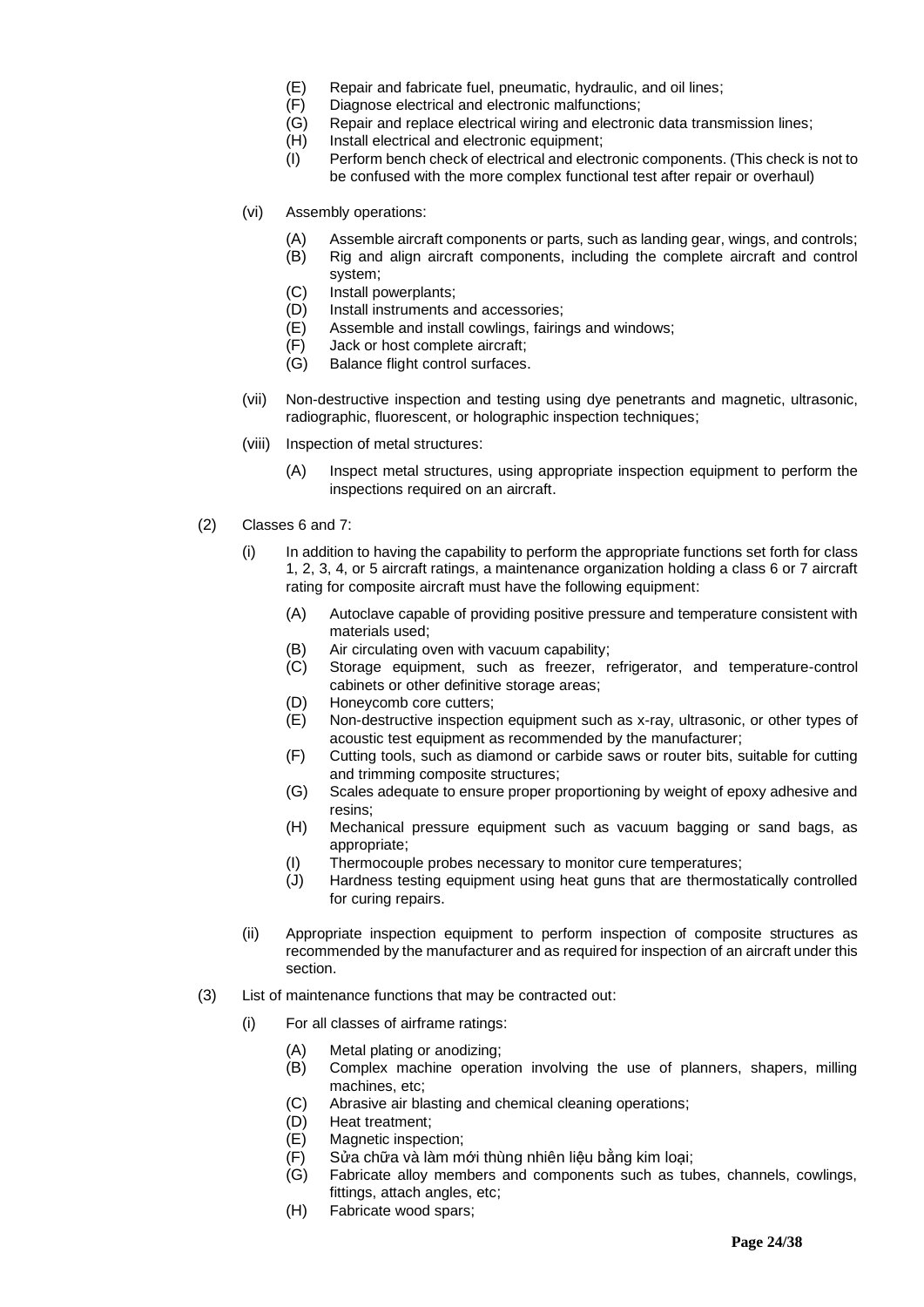- (I) Overhaul and repair hydraulic-pneumatic shock absorber units;
- (J) Overhaul and repair brake system components;
- (K) Overhaul and repair hydraulic system components;
- (L) Conduct aircraft weight and balance operation;
- (M) Fluorescent inspection of alloy components;
- (N) Recovering and refinishing of components and entire aircraft.
- (b) Powerplant rating33
	- (1) Class 1:
		- (i) Maintain and alter powerplants, including replacement of parts:<sup>34</sup>
			- (A) Perform chemical and mechanical cleaning;
			- (B) Perform disassembly operations;
			- (C) Replace bushings, bearings, pins, and inserts;
			- (D) Perform heating operations that may involve the use of recommended techniques that require controlled heating facilities;
			- (E) Perform chilling or shrinking operations;
			- (F) Remove and replace studs;
			- (G) Inscribe or affix identification information;
			- (H) Paint powerplants and components;
			- (I) Apply anti corrosion treatment for parts.
		- (ii) Inspect all parts, using appropriate inspection aids:
			- (A) Determine precise clearances and tolerances of all parts;
			- (B) Inspect alignment of connecting rods, crankshafts, and impeller shafts.
		- (iii) Accomplish routine machine work:
			- (A) Ream inserts, bushings, bearings, and other similar components;
			- (B) Reface valves.
		- (iv) Accomplish assembly operations:
			- (A) Perform valve and ignition-timing operations;
			- (B) Fabricate and test ignition harnesses;
			- (C) Fabricate and test rigid and flexible fluid lines;
			- (D) Prepare engines for long or short term storage;
			- (E) Hoist engines by mechanical means.
	- (2) Classes 2 and 3:
		- (i) In addition to having the capability to perform the appropriate functions as required for class 1 powerplant rating, a maintenance organization holding a class 2 or a class 3 powerplant rating must have the following equipment:
			- (A) Testing equipment;
			- (B) Surface treatment anti gallant equipment.
		- (ii) Functional and equipment requirements recommended by the manufacturer;
		- (iii) Appropriate inspection equipment.
	- (3) List of maintenance functions that may be contracted out.
		- (i) Class 1 and 2 Powerplant (Reciprocating);
		- (ii) Replacement of valve guides and seats;
		- (iii) Plating operations (copper, silver, cadmium, etc.);
		- (iv) Replacement and repair of powerplant alloy sheet metal and steel components such as air baffles, etc.;
		- (v) Magnetic, fluorescent and other acceptable inspection aids;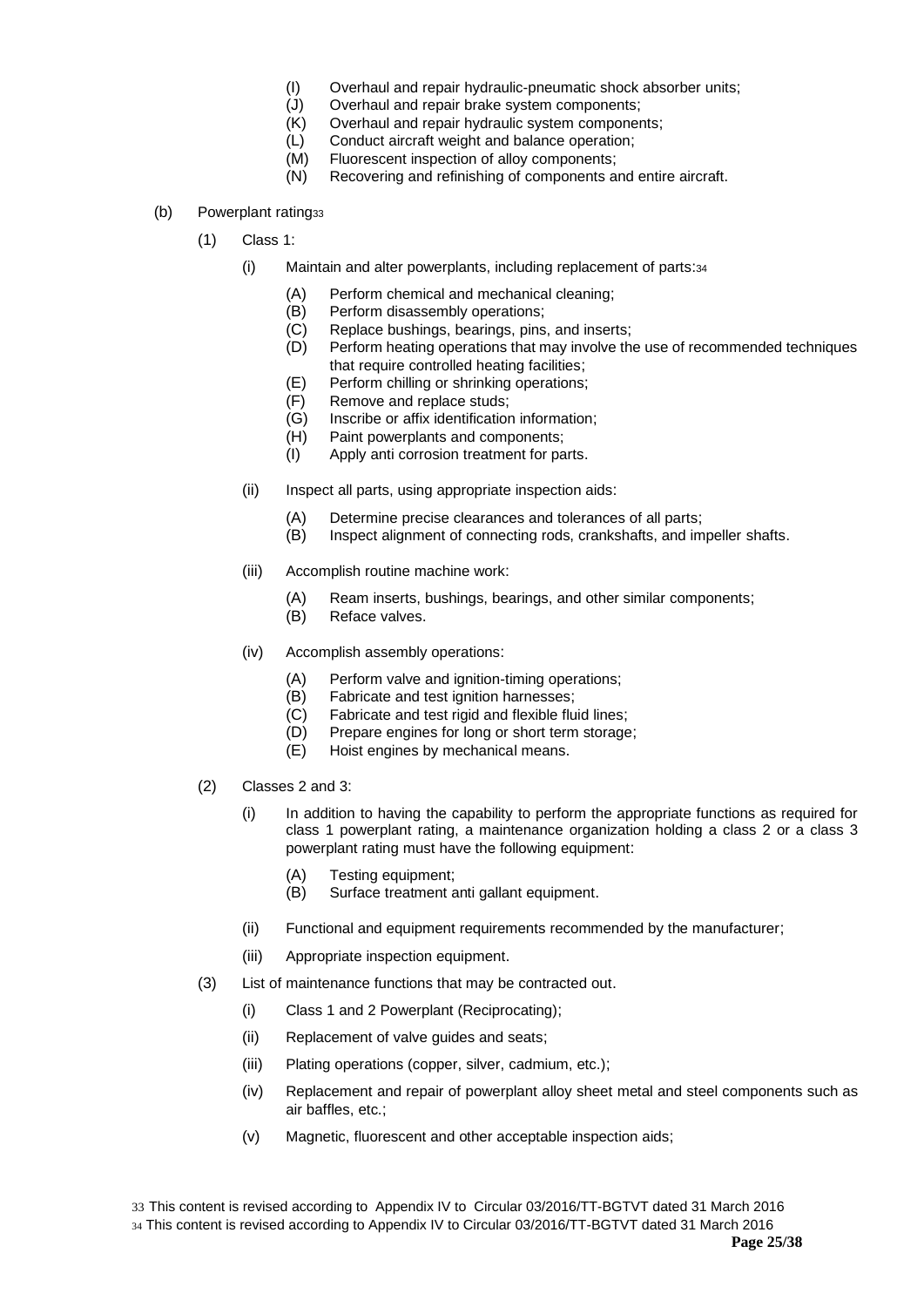- (vi) Balancing of parts, including crankshafts, impeller shafts, etc;
- (vii) Precision grinding, honing and lapping operations (including crankshaft, cylinder barrels, etc.);
- (viii) Precision drilling, tapping, boring, milling, and cutting operations;
- (ix) Functional check powerplant accessories (this check is not to be confused with the more complex performance test of overhaul);
- (x) Install engines in aircraft.
- (xi) Align and adjust engine controls.<sup>35</sup>
- (c) Propeller Rating:
	- (1) Class 1:
		- (i) Remove and install propellers;
		- (ii) Maintain and alter propellers, including installation and replacement of parts:
			- (A) Replace blade tipping;
			- (B) Refinish wood propellers;
			- (C) Make wood inlays;
			- (D) Refinish plastic blades;
			- (E) Straighten bent blades within repairable tolerances;
			- (F) Modify blade diameter and profile;
			- Polish and buff;
			- (H) Perform painting operations.
		- (iii) Inspect components using appropriate inspection aids:
			- (A) Inspect propellers for conformity with manufacturer's drawings and specifications;
			- (B) Inspect hubs and blades for failures and defects using all visual aids, including the etching of parts;
			- (C) Inspect hubs for wear of splines or keyways or any other defect.
		- (iv) Balance propellers:
			-
			- (A) Test for proper track on aircraft;<br>(B) Test for horizontal and vertical u Test for horizontal and vertical unbalance using precision equipment.
	- (2) Class 2:
		- (i) Remove and install aircraft propellers, which may include installation and replacement of parts:
			- (A) Perform all functions listed under Class 1 propellers when applicable to the make and model propeller in this class;
			- (B) Properly lubricate moving parts;
			- (C) Assemble complete propeller and subassemblies using special tools when required.
		- (ii) Inspect components using appropriate inspection aids for those functions listed for class 1 propellers under paragraph (c)(1)(ii) of this Implementing Standard when applicable to the make and model of the propeller being worked on.
		- (iii) Repair or replace components or parts:
			- (A) Replace blades, hubs, or any of their components;
			- (B) Repair or replace anti-icing devices;
			- (C) Remove nicks or scratches from metal blades;
			- (D) Repair or replace electrical propeller components.
		- (iv) Balance propellers, including those functions listed for class 1 propellers under paragraph  $(c)(1)(iv)$  of this Implementing Standard when applicable to the make and model of the propeller being worked on.
		- (v) Test propeller pitch-changing mechanism: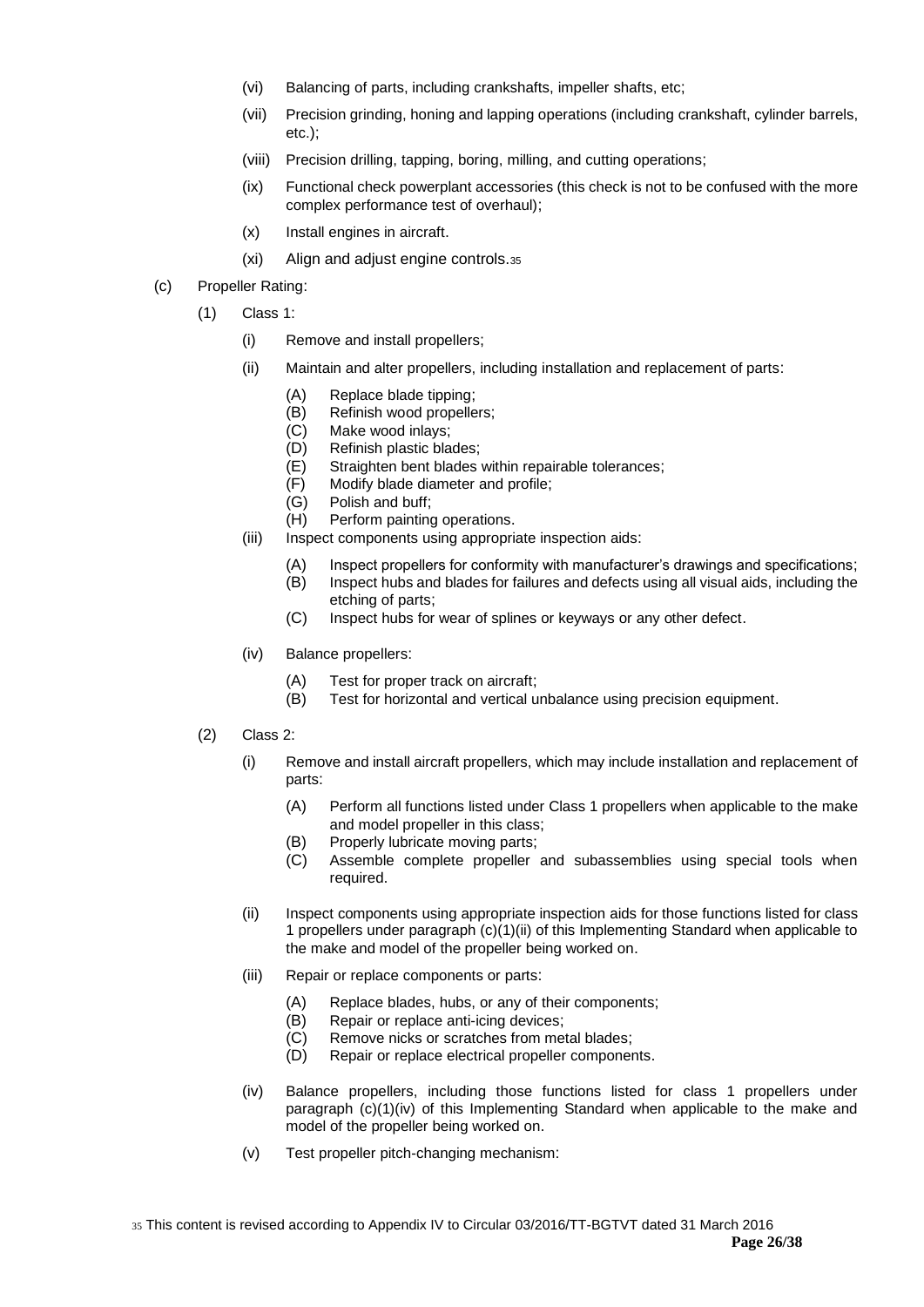- (A) Test hydraulically operated propellers and components;
- (B) Test electrically operated propellers and components.
- (3) List of maintenance functions that may be contracted out:
	- (i) Class 1 Propeller:
		- (A) Inspect hubs and blades for failures and defects, using magnetic or fluorescent inspection devices.
	- (ii) Class 2 Propeller:
		- (A) Test of constant speed devices.
- (d) Avionics rating:
	- (1) Class 1, 2, and 3:
		- (i) Perform physical inspection of avionics systems and components by visual and mechanical inspection;
		- (ii) Perform electrical inspection of avionics systems and components by means of appropriate electrical and/or electronic test equipment;
		- (iii) Check aircraft wiring, antennas, connectors, relays, and other associated avionics components to detect installation faults;
		- (iv) Check engine ignition systems and aircraft accessories to determine sources of electrical interference;
		- (v) Check aircraft power supplies for adequacy and proper functioning;
		- (vi) Remove, repair, and replace aircraft antennas;
		- (vii) Measure transmission line attenuation;
		- (viii) Measure avionics component values such as inductance, capacitance, and resistance;
		- (ix) Determine waveforms and phase in avionics equipment when applicable;
		- (x) Determine proper aircraft avionics antenna, lead-in, and transmission-line characteristics and determine proper locations for type of avionics equipment to which the antenna is connected;
		- (xi) Determine the operational condition of avionics equipment installed in aircraft by using appropriate portable test apparatus;
		- (xii) Test all types of transistors; integrated circuits; or similar devices in equipment appropriate to the class rating;
		- (xiii) Test avionics indicators.
	- (2) Class 1:
		- (i) In addition to having the capability to perform the job functions listed in paragraph  $(d)(1)$ : Test and repair headsets, speakers, and microphones;
		- (ii) Measure radio transmitter power output; Measure modulation values, noise, and distortion in communication equipment.<sup>36</sup>
	- (3) Class 2:
		- (i) In addition to having the capability to perform the job functions listed in paragraph  $(d)(1)$ :
		- (ii) Test and repair headsets;
		- (iii) Test speakers;
		- (iv) Measure loop antenna sensitivity by appropriate methods;
		- (v) Calibrate to approved performance standards any radio navigational equipment, en route and approach aids, or similar equipment, as appropriate to this rating.
	- (4) Class 3:
		- (i) In addition to having the capability to perform the job functions listed in paragraph  $(d)(1)$ ; (ii) Measure transmitter power output.
	- (5) List of maintenance functions that may be contracted out.
		- (i) Class 2 Avionics: Repair of speakers;
		- (ii) Class 3 Avionics;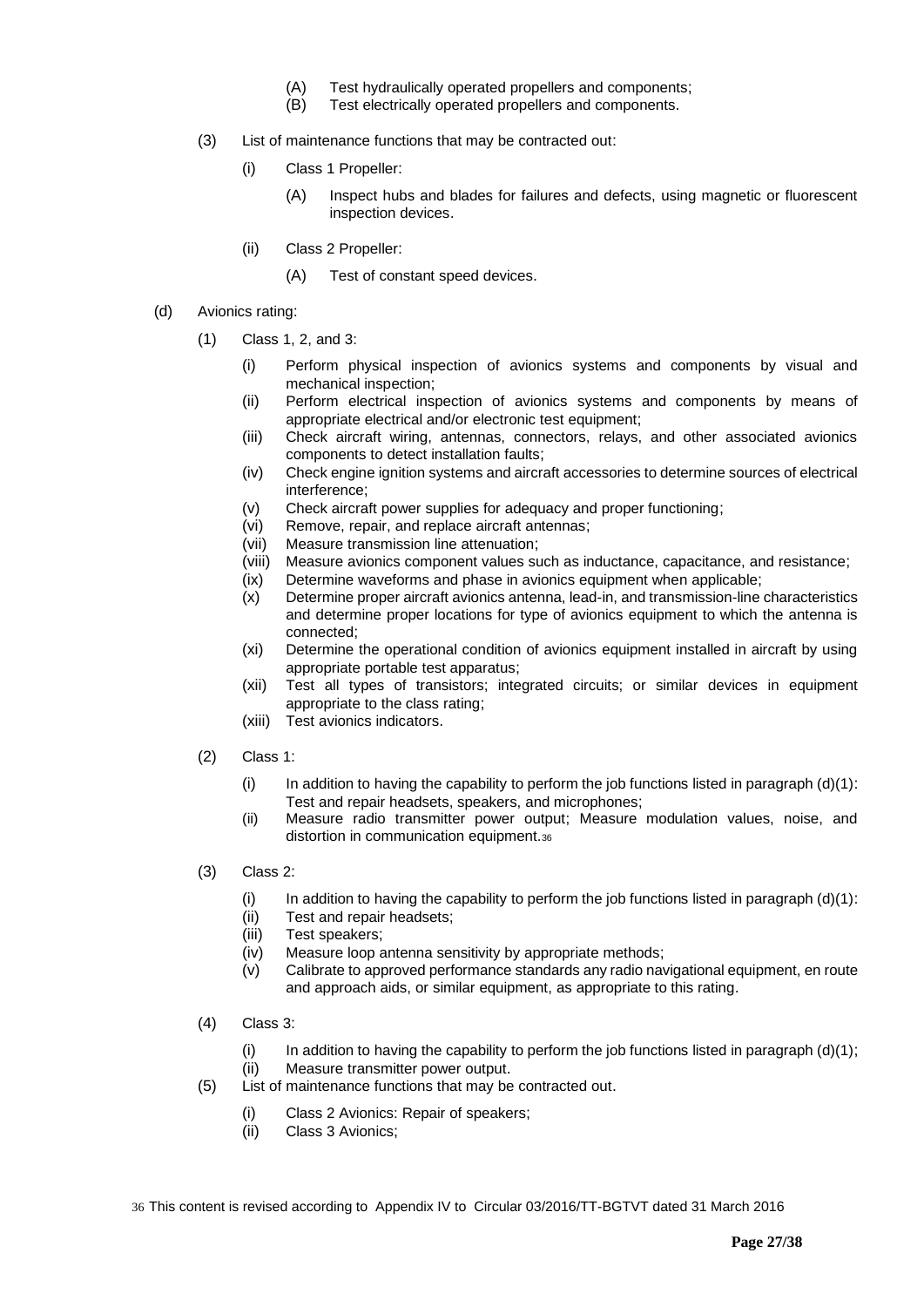- (iii) Metal plating of transmission lines, wave guides, and similar equipment in accordance with appropriate specifications;
- (iv) For all Class of Avionics ratings: Test avionics indicators;
- (v) Overhaul, test, and check dynamotors, inverters, and other radio electrical apparatus;
- (vi) Paint and refinish equipment containers;
- (vii) Accomplish appropriate methods of marking calibrations, or other information on avionics control panels and other components, as required;
- (viii) Make and reproduce drawings, wiring diagrams, and other similar material required to record alteration and/or modifications to avionics (photographs may be used in lieu of drawings when they will serve as an equivalent or better means of recording);
- (ix) Fabricate tuning shaft assemblies, brackets, cable assemblies, and other similar components used in avionics or aircraft avionics installations;
- (x) Install complete avionics systems in aircraft and prepare weight and balance reports (that phase of avionics installation requiring modifications to the aircraft structure must be performed, supervised, and inspected by appropriately qualified and authorised person).
- (e) Computer systems rating:
	- (1) Class 1, 2, and 3:
		- (i) Maintain computer systems in accordance with manufacturer's specifications, test requirements, and recommendations;
		- (ii) Remove, maintain, and replace computer systems in aircraft;
		- (iii) Inspect, test, and calibrate computer system equipment, including software.

#### (f) Instrument rating:

- (1) Class 1:
	- (i) Diagnose instrument malfunctions on the following instruments:
		- (A) Rate-of-climb indicators;
			- (B) Altimeters;
			- (C) Airspeed indicators;
			- (D) Vacuum Indicators;
			- (E) Oil pressure gauges;
			- (F) Hydraulic pressure gauges;
			- (G) De-icing pressure gauges;
			- (H) Pitot-static tube;
			- (I) Direct indicating compasses;<br>(J) Accelerometer.
			- Accelerometer.
			- (K) Direct indicating tachometers;
			- (L) Direct reading fuel quantity gauges.
	- (ii) Inspect, test, and calibrate the instruments listed under paragraph  $(f)(1)(i)$  of this IS on and off the aircraft, as appropriate.
- (2) Class 2:
	- (i) Diagnose instrument malfunctions of the following instruments:
		- (A) Tachometers;
		- (B) Synchroscope;
		- (C) Electric temperature indicators;
		- (D) Electric resistance-type indicators;
		- (E) Moving magnet-type indicators;
		- (F) Warning units (oil and fuel);
		- (G) Selsyn systems and indicators;
		- (H) Self-synchronous systems and indicators;
		- (I) Remote indicating compasses;
		- (J) Quantity indicators;
		- (K) Avionics indicators;
		- (L) Ammeters;
		- (M) Voltmeters;
		- (N) Frequency meters.
	- (ii) Inspect, test, and calibrate instruments listed under paragraph  $(f)(2)(i)$  of this IS on and off the aircraft, as appropriate.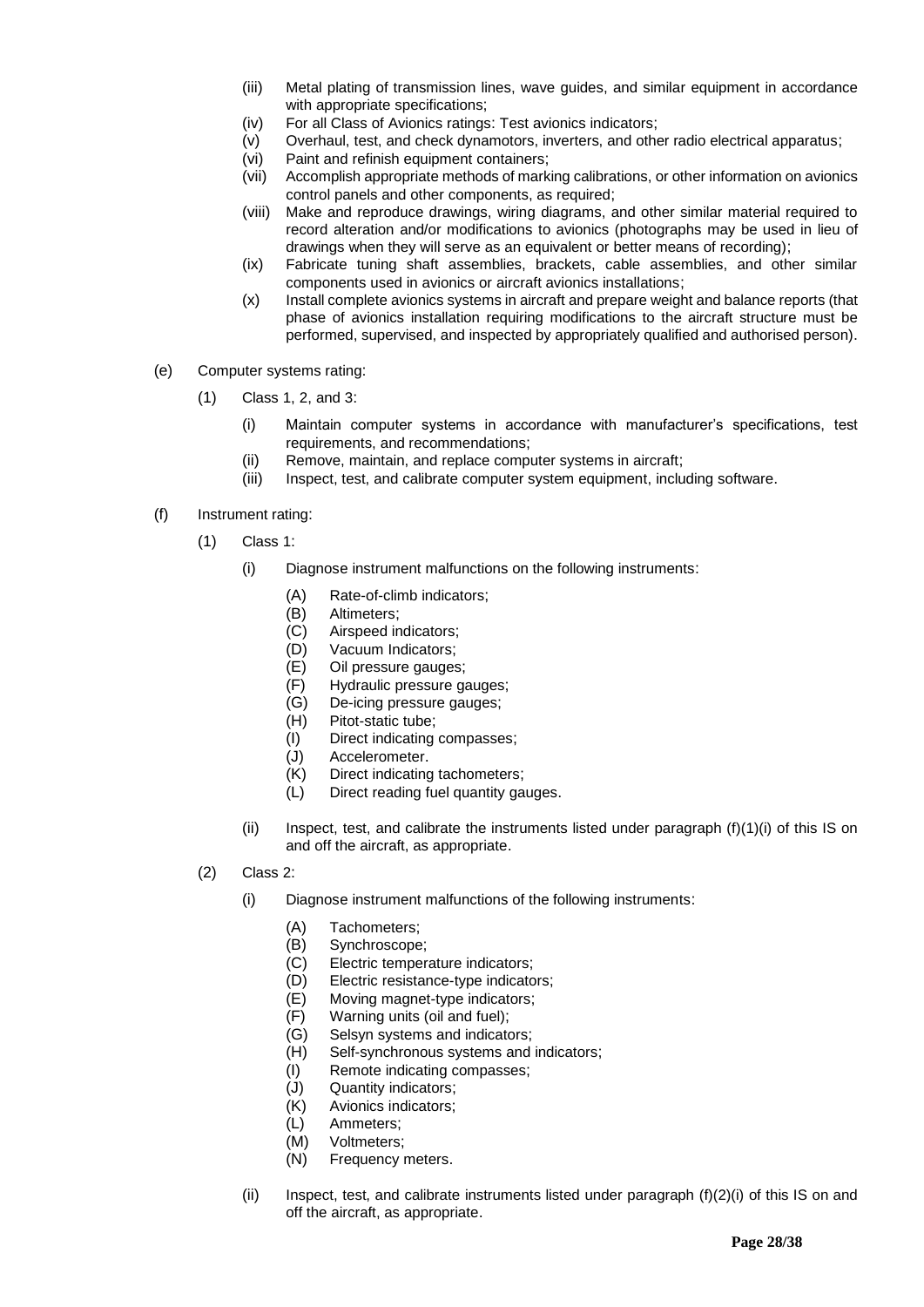- (3) Class 3:
	- (i) Diagnose instrument malfunctions of the following instruments:
		- (A) Turn and bank indicators;
		- (B) Directional gyros;
		- (C) Horizon gyros;
		- (D) Auto pilot control units and components.
	- (ii) Kiểm tra, thử, và hiệu chuẩn đồng hồ liệt kê tại khoản (f)(3)(i) được lắp hoặc tháo khỏi tàu bay một cách thích hợp.
- (4) Class 4:
	- (i) Diagnose instrument malfunctions of the following instruments:
		- (A) Capacitance-type quantity gauge;
		- (B) Laser gyros;
		- (C) Other electronic instruments.
	- $(i)$  Inspect, test, and calibrate instruments listed under paragraph  $(f)(3)(i)$  of this IS on and off the aircraft, as appropriate.
- (g) Accessory rating: <sup>37</sup>
	- (1) Class 1, 2, 3, and 4:
		- (i) Perform the following functions in accordance with the manufacturers specifications and recommendations:
			- (A) Diagnose accessory malfunctions;
			- (B) Maintain and alter accessories, including installing and replacing parts;
			- (C) Inspect, test, and calibrate accessories on and off the aircraft as appropriate.<br>(D) Process, manufacture simple accessories for maintenance and modifical
				- Process, manufacture simple accessories for maintenance and modification purposes.

# <span id="page-28-0"></span>**APPENDIX 1 TO 5.067: SCHEDULING OF WORKFORCE<sup>38</sup>**

- (a) The AMO shall have a production man-hours plan showing that it has sufficient man-hours for the intended work.
- (b) If an AMO is approved for base maintenance, the plan shall relate to the aircraft hangar visit plan.
- (c) Man-hour plans shall regularly be updated.
- (d) Work performed on any aircraft registered outside Vietnam should be taken into account where it impacts upon the production man-hours plan.
- (e) Quality monitoring compliance function man-hours shall be sufficient to meet the requirement of 5.067(b).
- (g) Planners, mechanics, supervisors and certifying staff shall be assessed for competence by "on the job" evaluation or by examination relevant to their particular role within the AMO before unsupervised work is permitted.
- (h) To assist in the assessment of competence, job descriptions are recommended for each position.
- (i) Planners are able to interpret maintenance requirements into maintenance tasks, and have an appreciation that they have no authority to deviate from the aircraft maintenance programme.
- (k) Mechanics are able to carry out maintenance tasks to any standard specified in the maintenance instructions and will notify supervisors of mistakes requiring rectification to re-establish required maintenance standards.
- (l) Supervisors are able to ensure that all required maintenance tasks are carried out and where not done or where it is evident that a particular maintenance task cannot be carried out to the maintenance instructions, then such problems will be reported to and agreed by the quality organization.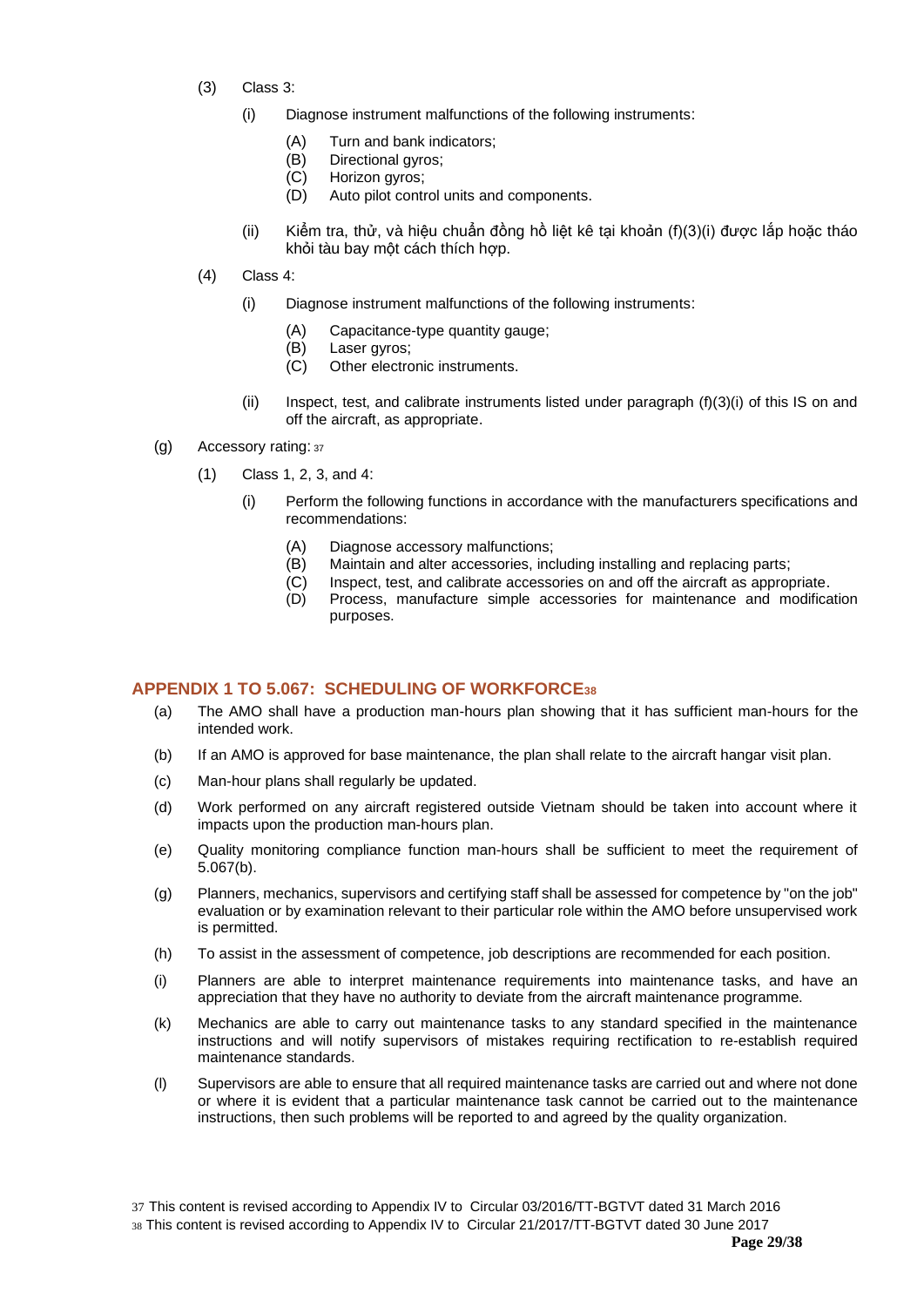- (m) Certifying staff are able to determine when the aircraft or aircraft component is and is not ready to return to service.
- (n) In the case of planners, supervisors, and certifying staff, knowledge of AMO procedures relevant to their particular role shall be demonstrated.

# <span id="page-29-0"></span>**APPENDIX 1 TO 5.083: MANAGEMENT RESPONSIBILITIES**

- (a) The AMO functions shall be subdivided under individual managers or combined in any number of ways, dependent upon the size of the AMO.
- (b) The AMO shall have, dependent upon the extent of approval, the following::
	- (1) A base maintenance manager;
	- (2) A line maintenance manager;
	- (3) A workshop manager;
	- (4) A safety and quality assurance manager;<sup>39</sup>
	- (5) All of whom should report to the accountable manager.

*Note: In small AMO's, one or more of the above positions may be combined.*

- (c) The Accountable Manager shall be responsible for ensuring that all necessary resources are available to accomplish maintenance required to support the AMO's approval.
- (d) The Base Maintenance Manager shall be responsible for:
	- (1) Ensuring that all maintenance required to be carried out in the hangar, plus any defect rectification carried out during base maintenance, is carried out to specified design and quality standards; and
	- (2) Any corrective action resulting from quality compliance monitoring.
- (e) The Line Maintenance Manager shall be responsible for:
	- (1) Ensuring that all maintenance required to be carried out on the line, including line defect rectification, is performed to the required standards; and
	- (2) Any corrective action resulting from quality compliance monitoring.
- (f) The Workshop Manager shall be responsible for:
	- (1) Ensuring that all work on aircraft components is performed to required standards; and
	- (2) Any corrective action resulting from quality compliance monitoring.
- (g) The Quality Manager shall be responsible for:
	- (1) Monitoring the AMO's compliance with this Part; and;
	- (2) Requesting remedial action as necessary by the base maintenance manager/line maintenance manager/workshop manager or the accountable manager, as appropriate..
- (h) The AMO may adopt any title for managerial positions, but shall identify to CAAV the titles and persons chosen to carry out these functions.
- (i) Where an AMO chooses to appoint managers for all or any combination of the identified functions because of the size of the undertaking, these managers shall report ultimately through either the Base Maintenance Manager or Line Maintenance Manager or Workshop Manager or Quality Manager, as appropriate, to the accountable manager.
- (j) The managers specified in this subsection shall be identified and their credentials submitted to CAAV. To be accepted, such managers shall have relevant knowledge and satisfactory experience related to aircraft/aircraft component maintenance as appropriate in accordance with these regulations.
- (k) Certifying staff may report to any of the managers specified depending upon which type of control the AMO uses (for example-licenced engineers, independent inspection/dual function supervisors, etc.) so long as the quality compliance monitoring staff remain independent.40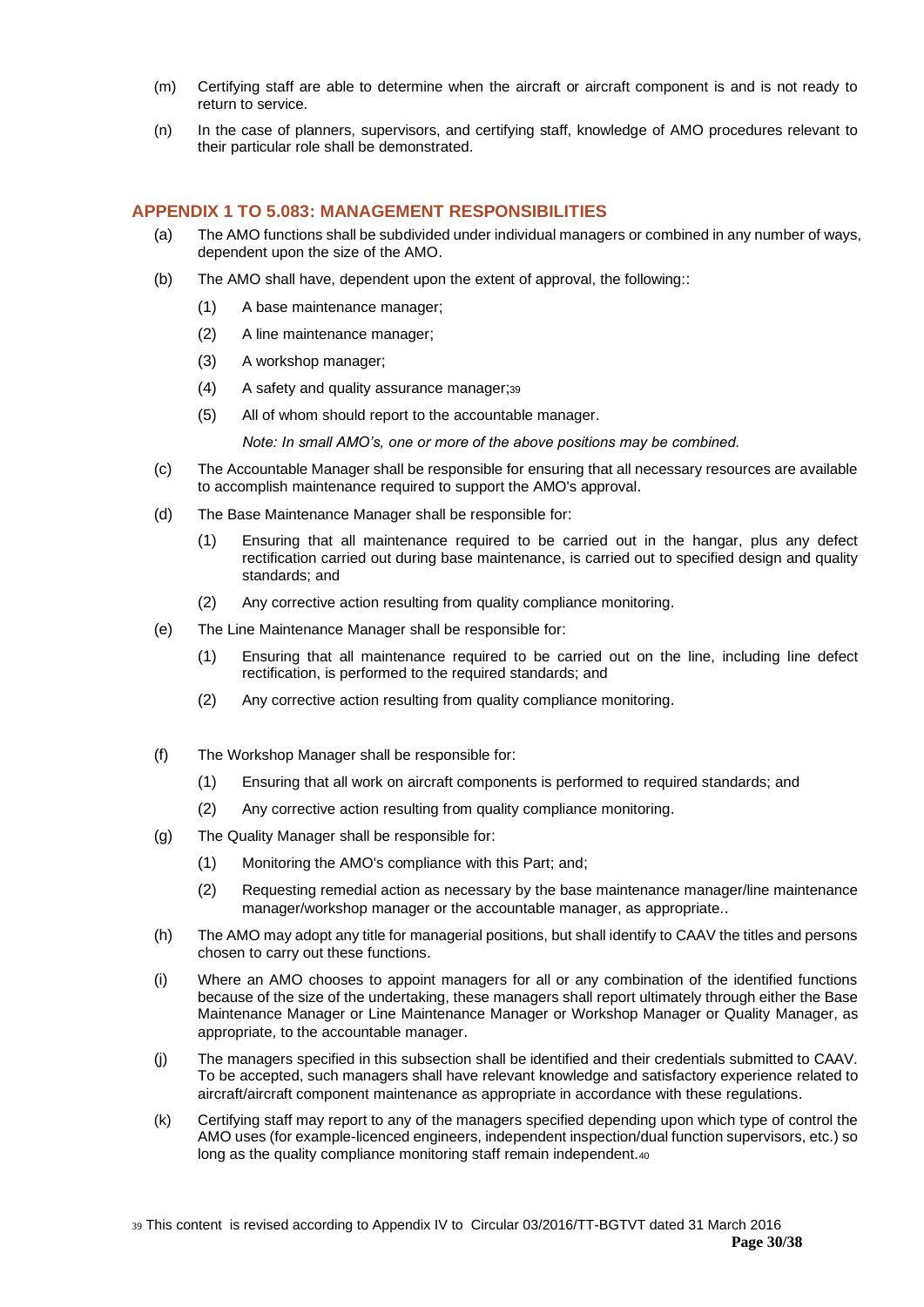# <span id="page-30-0"></span>**APPENDIX 1 TO 5.087: CONTENTS OF A MAINTENANCE ORGANIZATION PROCEDURES MANUAL**

- (a) <sup>41</sup>The AMO shall provide a Maintenance Procedures Manual for use by the organization, containing the following information:
	- (1) A statement signed by the accountable manager confirming that the maintenance organisation procedures manual and any referenced associated manuals defined the AMO's compliance with this Part and will be complied with at all times. When the accountable manager is not the chief executive officer of the AMO then such chief executive officer must countersign the statement;
	- (2) The organisation's safety and quality policy: A description of the independent quality assurance system to monitor compliance with and adequacy of the procedures (or a system of inspection to ensure that maintenance is properly performed, aircraft and components are properly certified for released for service and to include procedures for self-evaluations, including methods and frequency of such evaluations, and procedures for reporting results to the accountable manager for review and action;
	- (3) The title(s) and name(s) of the senior person(s) accepted by CAAV;
	- (4) The duties and responsibilities of all postholders including matters on which they may deal directly with Authority on behalf of the AMO;
	- (5) An organisation chart showing associated chains of responsibility of the senior person(s);
	- (6) A list of certifying staff;
	- (7) A general description of manpower resources;
	- (8) A general description of facilities located at each address specified in the AMO operations specifications;
	- (9) A specification of the AMO's scope of work relevant to the extent of work authorised;
	- (10) Training program;
	- (11) The notification procedure for AMO organisation changes;
	- (12) The AMO's maintenance organization procedures manual amendment procedure;
	- (13) A description of the method used for the completion and retention of maintenance records to show that all requirements for the signing of a return to service have been met:
	- (14) A description of the procedure for preparing the return to service and the circumstances under which the release is to be signed;
	- (15) A description of the additional procedures for complying with an operator's maintenance procedures and requirements;
	- (16) A description of the procedure for receiving, amending and distributing within the maintenance organization all necessary airworthiness data from the type certificate holder or type design organization:
	- (17) A description of the procedures used to establish the competence of maintenance personnel;
	- (18) A description of the AMO's maintenance program including testing, non-destructive inspection and other maintenance procedures;
	- (19) A description of the procedures for complying with the service information reporting requirements of Part 4;
	- (20) Procedures to control outbase maintenance activites;
	- (21) Procedures to control tools and equipment;
	- (22) The AMO's procedures and quality system;
	- (23) A list of AOC holders, if appropriate, to which the AMO provides an aircraft maintenance service;
	- (24) A list of organizations related to the maintenance;
	- (25) A list of line maintenance facilities, base maintenance, equipment maintenance;

41 This content is revised according to Appendix IV to Circular 03/2016/TT-BGTVT dated 31 March 2016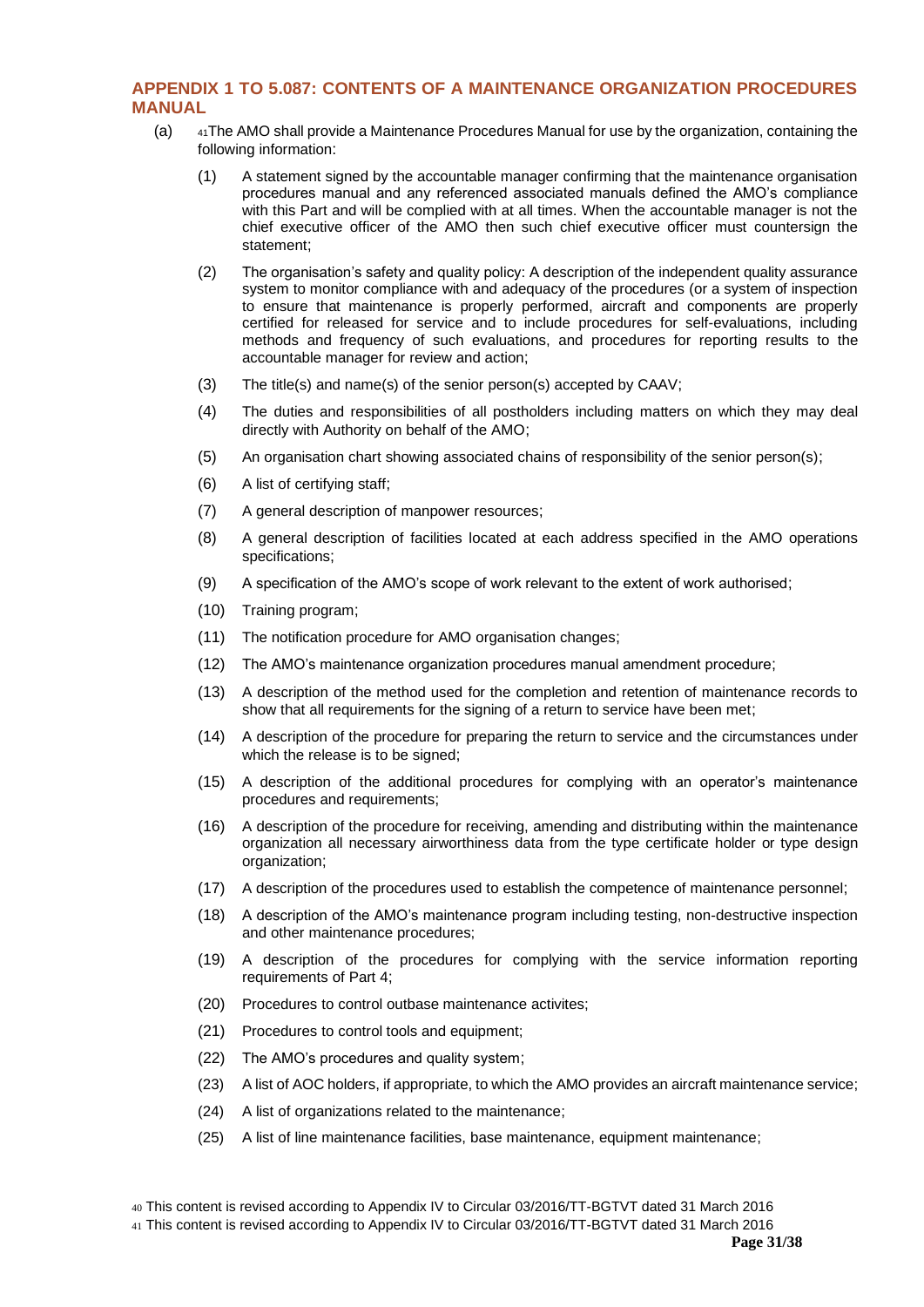- (26) A list of contracted organisations;
- (b) Portions of the AMO's maintenance organisation's procedures manual may be kept as separate documents or on separate electronic data files subject to the basic manual containing a clear cross reference to such documents or electronic data files.

# <span id="page-31-0"></span>**APPENDIX 2 TO 5.087: REGULATIONS OF PROCESS AND PROCEDURES FOR APPROVAL OF AMENDMENTS AND SUPLEMENTS OF A A MAINTENANCE ORGANIZATION PROCEDURES MANUAL**

- (a) When there are changes in the maintenance organisation's procedures manual, the operators must comply with all the necessary amending and supplementing procedures before the revised manual planned to apply 20 days. Request dossier for approval of revised manual including
	- (1) A written request for amendment and supplement of the maintenance organisation's procedures manual with a summary of the amendments compared to previously approved manual;
	- (2) Documents relating to amending, supplementing content of the maintenance organisation's procedures manual which approved as the first AOC granted;
- (b) A dossier for amendment and supplement of the maintenance organisation's procedures manual must be sent directly or through the mail to the CAAV.
- (c) CAAV checks the validity of the dossier within 3 working days from the date of application receipt; notifies in person or in writing to the applicant if the application is denied.
- (d) Where the application is accepted, within 7 working days from the date of receiving the dossier, CAAV reviews profile content, consults and officially notifies plans to inspect at the base of the proposer.
- (e) <sup>42</sup>Within 05 days from the date of receiving the dossier, CAAV gives decision on approval for amendment and supplement of the maintenance organisation's procedures manual if these amendments satisfy the provisions of this Part, or notice of refusal for amendment and supplement of the maintenance organisation's procedures manual in writing, stating the reasons.

#### <span id="page-31-1"></span>**APPENDIX 1 TO 5.090 SPECIFIC REQUIREMENTS OF QUALITY ASSURANCE SYSTEM**

- (a) The main objectives of the quality assurance system is to help AMO provides maintenance services which meet applicable standards and always adhere to the requirements.
- (b) Essential component of the quality assurance system is an independent quality audit. Independent quality audit is an objective process of regular inspection activities on a AMO's capability to perform maintenance work which meet standards as prescribed, including test of some maintained products, and the result of the maintenance process. Independent quality audit is the evaluation of all activities related to maintenance and is intended to supplement the requirements of Article 5.095, so that maintenance staff can believe that all maintenance work has to be done correctly before signing for release to service. Independent quality audit must include an random audit rate on the basis of sampling when performing maintenance. This means that it has to make some audit at night for AMO has done maintenance at night.
- (c) Except for the provisions in paragraphs (f) and (h) below, an independent quality audit to ensure that all aspects of compliance with Part 5 of the AMO must be inspected annually according to the schedule. Independent quality audit does not require each procedure to be inspected for each product line, if particular process which can be applied to multiple product lines and are inspected every 12 months can be proved without deficiency detecting. If defeciency found, that specific process must be re-inspected against other product lines until the defeciency is fixed, then independent audit can turned back to the 12-month cycle for specific processes.
- (d) Except for the provisions of paragraph (f), independent audit to inspect a product sample of each product line every 12 months to demonstrate the effectiveness of compliance with maintenance procedures. Audits of the process and product should be integrated by selecting samples, such as aircraft, engine or instrument and inspecting compliance with all procedures and regulations relating to specific product sample in order to ensure that the final result is a product which meets airworthiness standards. For independent quality audit, product line includes any product under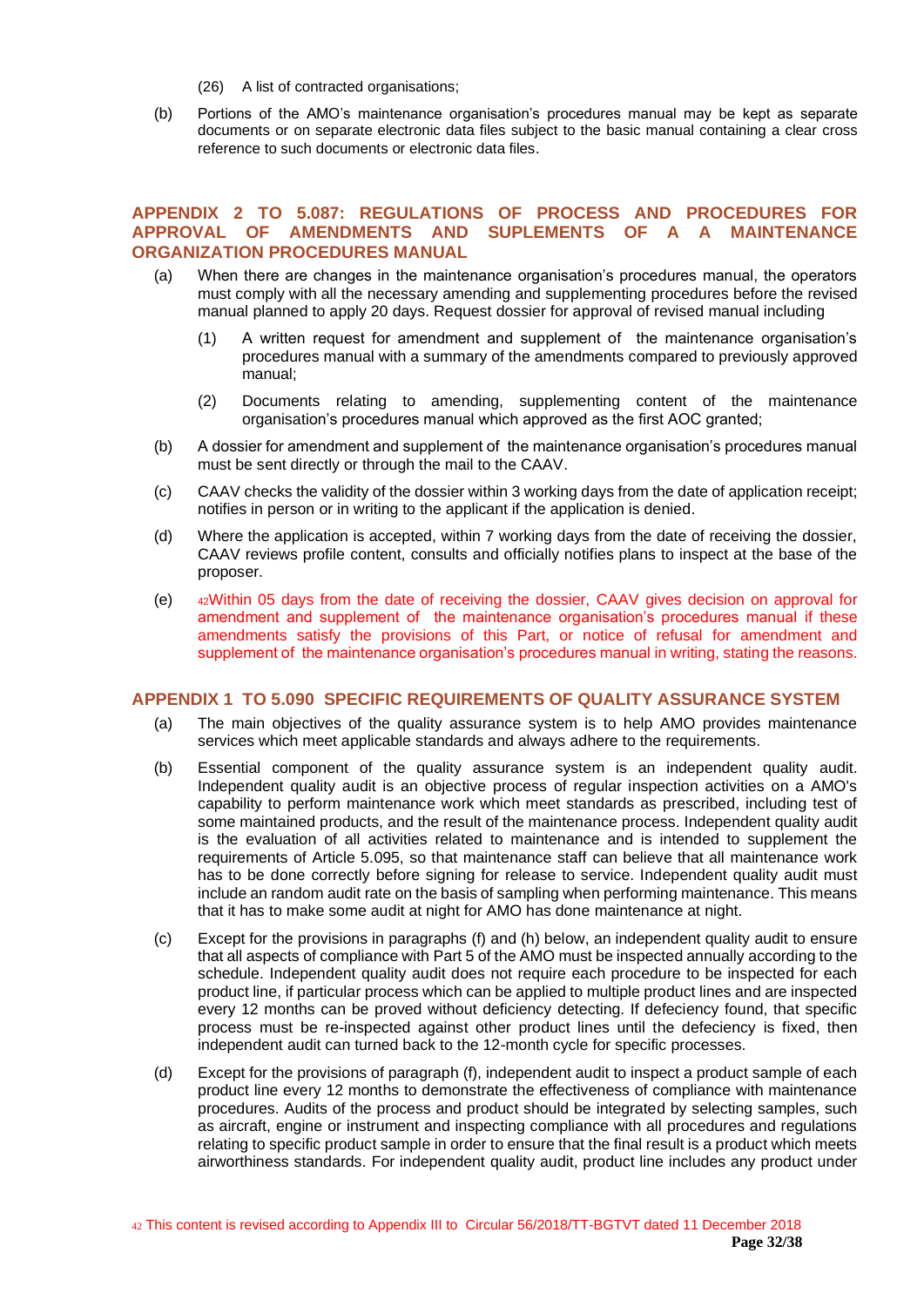Appendix 1 to 5.043 on level of approval together with the Certificate of approval in accordance with Part 5 issued for specific maintenance organization. Therefore, if the AMO with maintenance capability of aircraft, engine repair, brake and auto-pilot, it must be conducted full four sample audits each year, except for the cases specified in paragraphs (e), (f) or (h).

- (e) Inspecting a sample of the product means to witness any testing and visual inspection for related products and manuals. The sample inspection does not need to repeat the remove (diassembling) or test except that sample inspection detects defects need be fixed.
- (f) Except as specified in paragraph (h), if AMO's too small, in which only less than 10 people participate in the maintenance, if lease of an independent audit department of quality system of another AMO is chosen, the audits of all activities of AMO must be conducted in accordance with the minimum frequency of once every 12 months.
- (g) Except as specified in paragraph (h), if AMO has line maintenance stations as listed in Article 5.020 (c), quality assurance system must describe the method of that station control within the framework of the system and make plans to audit each station at a frequency in according to flight operations at that station. Except as specified in paragraph (i), the longest interval between the audits of a specific line maitenance station should not be exceed 24 months.
- (h) Except as specified in paragraph (c), CAAV may agree to increase the period by 100% if there are no safety-related defeciencies and AMO have kept the full record of overcoming these deficiencies in a timely manner.
- (i) After carrying audit, it need to be raised an report which describes what to audit and deficiency detection on the processes and products.
- (j) The independence of the audit must be ensured by audits are always done by people who do not have to perform the inspected function, process or product. For large AMO, with over 500 maitenance employees, they need to have a professional and qualified quality audit team only performing the audit, reporting deficiencies and monitoring corrective action. For medium AMO, with less than 500 maintenance employees, they can get qualified people from the non-function of manufacture, process or product to audit department which to perform the above mentioned functions, under the charge of the quality control for audit planning and implementation. AMO has no more than 10 maintenance employees, can lease audit team of the quality assurance system of the other AMO, or those who have qualifications approved by the CAAV.
- (k) Major components of the quality assurance system is the quality feedback system.
- (l) Quality information feedback system is not lease people from outside. The basic function of the quality feedback system is to ensure that all defeciencies found during an independent quality audit of the organization fully inspected and promptly overcome, so that accountable manager timely informed about safety issues and Part 5 compliance.
- (m) The independent quality audit report must be sent to the relevant departments to correct within the set time limit. Corrective period must be discussed with the relevant department before that period confirmed in the report by the quality department or auditor. Related departments to correct the deficiencies and notify the quality department or auditor monitoring that corrective actions.
- (n) Accountable Manager must regularly meet with subordinates to inspect the process of overcoming the defeciencies. For the large AMO, accountable manager may authorize the charge of the implementation of quality that meeting, Accountable Manager may authorize the person in charge of the quality for the implementation of that meeting, but every year Accountable Manager must meet at least two times with the executive board to review the overall function, and received at least brief report every six months on the defeciencies and the defeciencies correction.
- (o) All records related to the independent quality audit and quality feedback systems must be kept for at least 2 years after the date of finished deficiencies correction.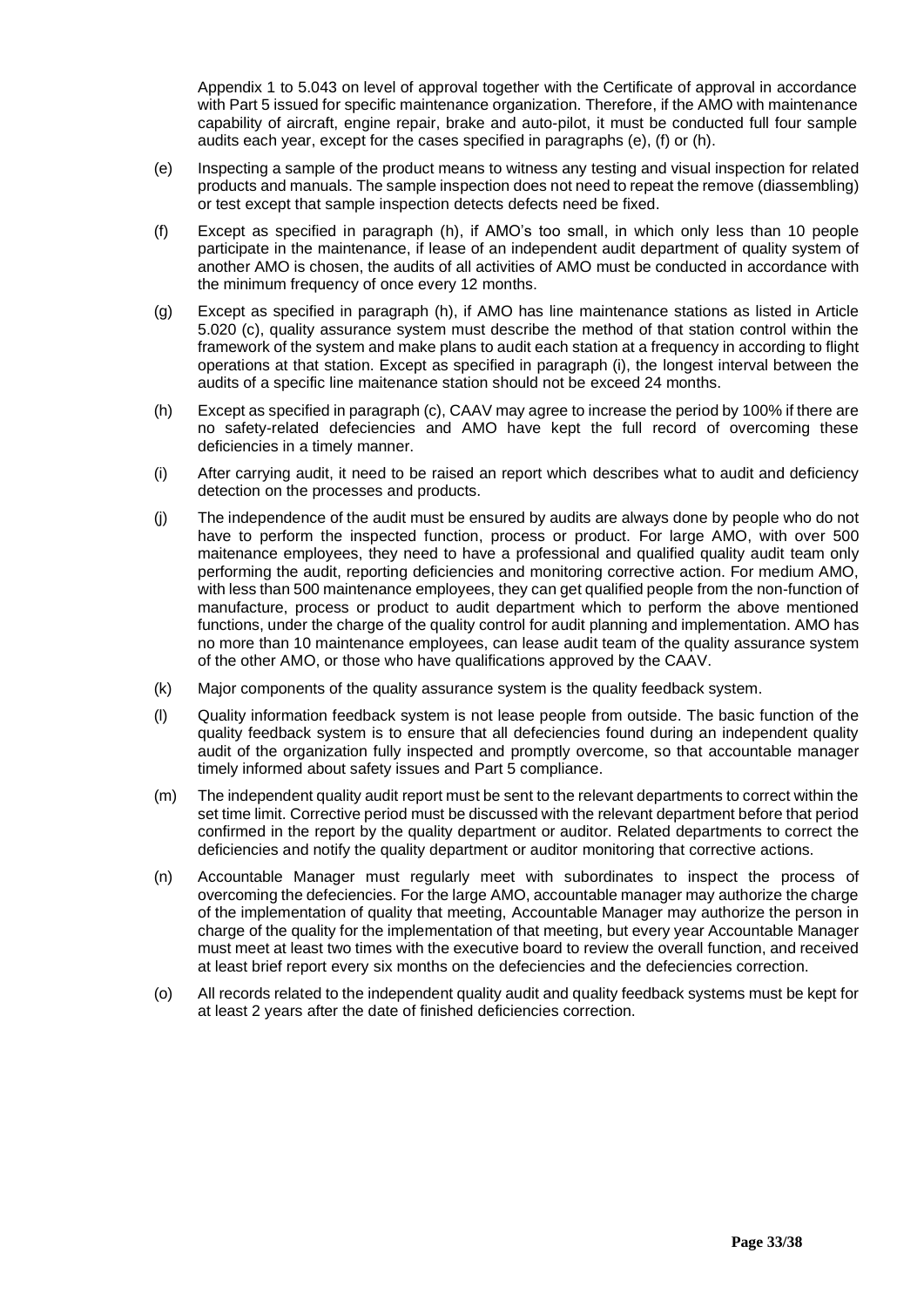### <span id="page-33-0"></span>**APPENDIX 1 TO 5.095: TRAINING OF AMO WORKFORCE<sup>43</sup>**

- (a) Training of certifying staff shall be performed by the AMO or by an institute selected by the AMO. In either case, the AMO shall establish the curriculum and standards for training, as well as pre-qualification standards for the personnel intended for training. Pre-qualification standards are intended to insure that the trainee has a reasonable chance of successfully completing any course.
- (b) Examinations shall be set at the end of each training course.
- (c) Initial training shall cover:
	- (1) Basic engineering theory relevant to the airframe structure and systems fitted to the class of aircraft the AMO intends to maintain;
	- (2) Specific information on the actual aircraft type on which the person is intended to become a certifying person including the impact of repairs and system/structural defects;
	- (3) AMO procedures relevant to the certifying staff's tasks.
- (d) Continuation training should cover changes in AMO procedures and changes in the standard of aircraft and/or aircraft components maintained.
- (e) The training programme shall include details of the number of personnel who will receive initial training to qualify as certifying staff over specified time periods.
- (g) The training programme established for maintenance personnel and certifying staff by the AMO shall include training in knowledge and skills related to human performance including co-ordination with other maintenance personnel and flight crew.

# **APPENDIX 2 TO 5.095** (*removed*)<sup>44</sup>

## <span id="page-33-1"></span>**APPENDIX 1 TO 5.097: RECORDS OF CERTIFYING STAFF**

- (a) <sup>45</sup>The following minimum information shall be kept on record in respect of each certifying person:
	- (1) Full name;
	- (2) Date of birth;
	- (3) Basic training;
	- (4) Type training;
	- (5) Continuation training;
	- (6) Experience;
	- (7) Qualifications relevant to the approval;
	- (8) Scope of the authorisation;
	- (9) Date of first issue of the authorisation;
	- (10) Expiration date of the authorisation (if appropriate);
	- (11) Identification number of the authorisation.
- (b) Records of certifying staff shall be controlled, but not necessarily run by the AMO's quality department.
- (c) The number of persons authorised to access the system shall be limited to minimise the possibility of records being altered in an unauthorised manner and to limit confidential records from become accessible to unauthorised persons.
- (d) A certifying person shall be given reasonable access on request to his or her records.
- (e) CAAV is authorised to and may investigate the records system for initial and continued approval, or when CAAV has cause to doubt the competence of a particular certifying person.
- (f) The AMO shall keep the record of a certifying person for at least 24 calendar months after that person has ceased employment with the AMO or upon withdrawal of his or her authorisation. Upon request, the certifying staff shall be furnished with a copy of their record on leaving the AMO.

<sup>43</sup> This content is revised according to Appendix IV to Circular 03/2016/TT-BGTVT dated 31 March 2016

<sup>44</sup> This content is revised according to Appendix IV to Circular 03/2016/TT-BGTVT dated 31 March 2016

<sup>45</sup> This content is revised according to Item 1, Appendix IV to Circular 21/2017/TT-BGTVT dated 30 June 2017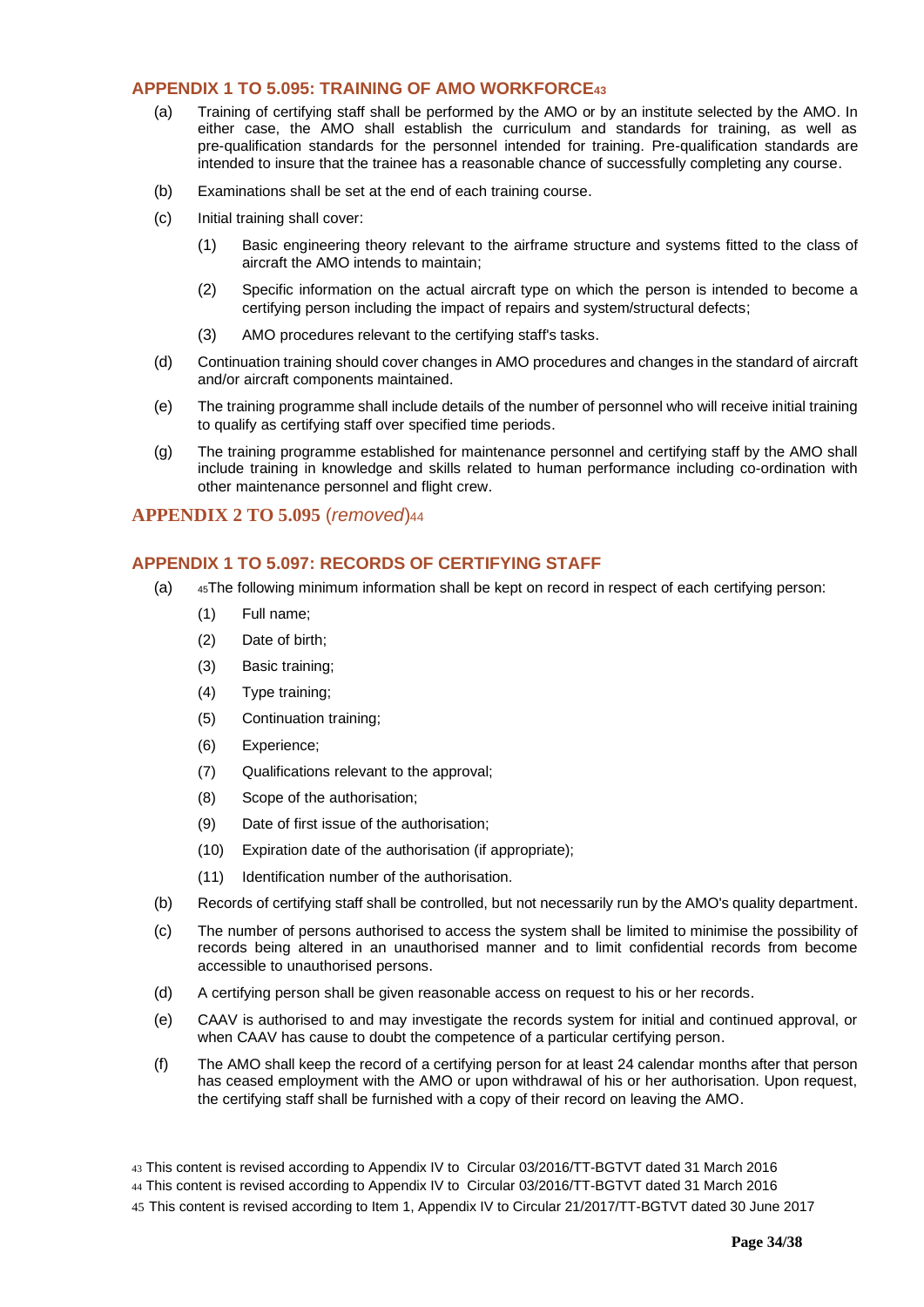- (g) The authorisation document shall be in a style that makes its scope clear to certifying staff and any authorised person that may be required to examine the document. Where codes are used to define scope, an interpretation document shall be readily available.
- (h) Certifying staff are not required to carry the authorisation document at all times but shall produce it within a reasonable time of a request from an authorised person.

Note: Authorised persons, apart from the AMO's quality department or maintenance supervisors/ managers, include CAAV*.*

# <span id="page-34-0"></span>**APPENDIX 1 TO 5.135: HOUSING AND FACILITY REQUIREMENTS**

- (a) For ongoing maintenance of aircraft, aircraft hangars shall be available and large enough to accommodate aircraft during maintenance activities.
- (b) Where the hangar is not owned by the AMO, it is recommended to:
	- (1) Establish proof of tenancy;
	- (2) Demonstrate sufficiency of hangar space to carry out planned base maintenance by preparing a projected aircraft hangar visit plan relative to the maintenance program;
	- (3) Update the aircraft hangar visit plan on a regular basis;
	- (4) Ensure, for aircraft component maintenance, aircraft component workshops are large enough to accommodate the components on planned maintenance;
	- (5) Ensure aircraft hangar and aircraft component workshop structures prevent the ingress of rain, hail, ice, snow, wind and dust, etc.;
	- (6) Ensure workshop floors are sealed to minimise dust generation; and
	- (7) Demonstrate access to hangar accommodation for usage during inclement weather for minor scheduled work and/or lengthy defect rectification.
- (c) Aircraft maintenance staff shall be provided with an area where they may study maintenance instructions and complete maintenance records in a proper manner.

*Note: It is acceptable to combine any or all of the above requirements into one office subject to the staff having sufficient room to carry out assigned tasks.*

- (d) Hangars used to house aircraft together with office accommodation shall be such as to insure a clean, effective and conformable working environment.
	- (1) Temperatures should be maintained at a comfortable level;
	- (2) Dust and any other airborne contamination should be kept to a minimum and not permitted to reach a level in the work task area where visible aircraft/component surface contamination is evident;
	- (3) Lighting should be such as to insure each inspection and maintenance task can be carried out;
	- (4) Noise levels should not be permitted to rise to the point of distracting personnel from carrying out inspection tasks. Where it is impractical to control the noise source, such personnel should be provided with the necessary personal equipment to stop excessive noise causing distraction during inspection tasks.
- (e) Where a particular maintenance task requires the application of specific environmental conditions different to the foregoing, then such conditions shall be observed. (Specific conditions are identified in the approved maintenance instructions).
- (f) Where the working environment for line maintenance deteriorates to an unacceptable level with respect to temperature, moisture, hail, ice, snow, wind, light, dust/other airborne contamination; the particular maintenance or inspection tasks shall be suspended until satisfactory conditions are re-established.
- (g) For both base and line maintenance where dust or other airborne contamination results in visible surface contamination, all susceptible systems shall be sealed until acceptable conditions are re-established.
- (h) Storage facilities for serviceable aircraft components shall be clean, well ventilated and maintained at an even dry temperature to minimise the effects of condensation.
- (i) Manufacturer and standards recommendations shall be followed for specific aircraft components.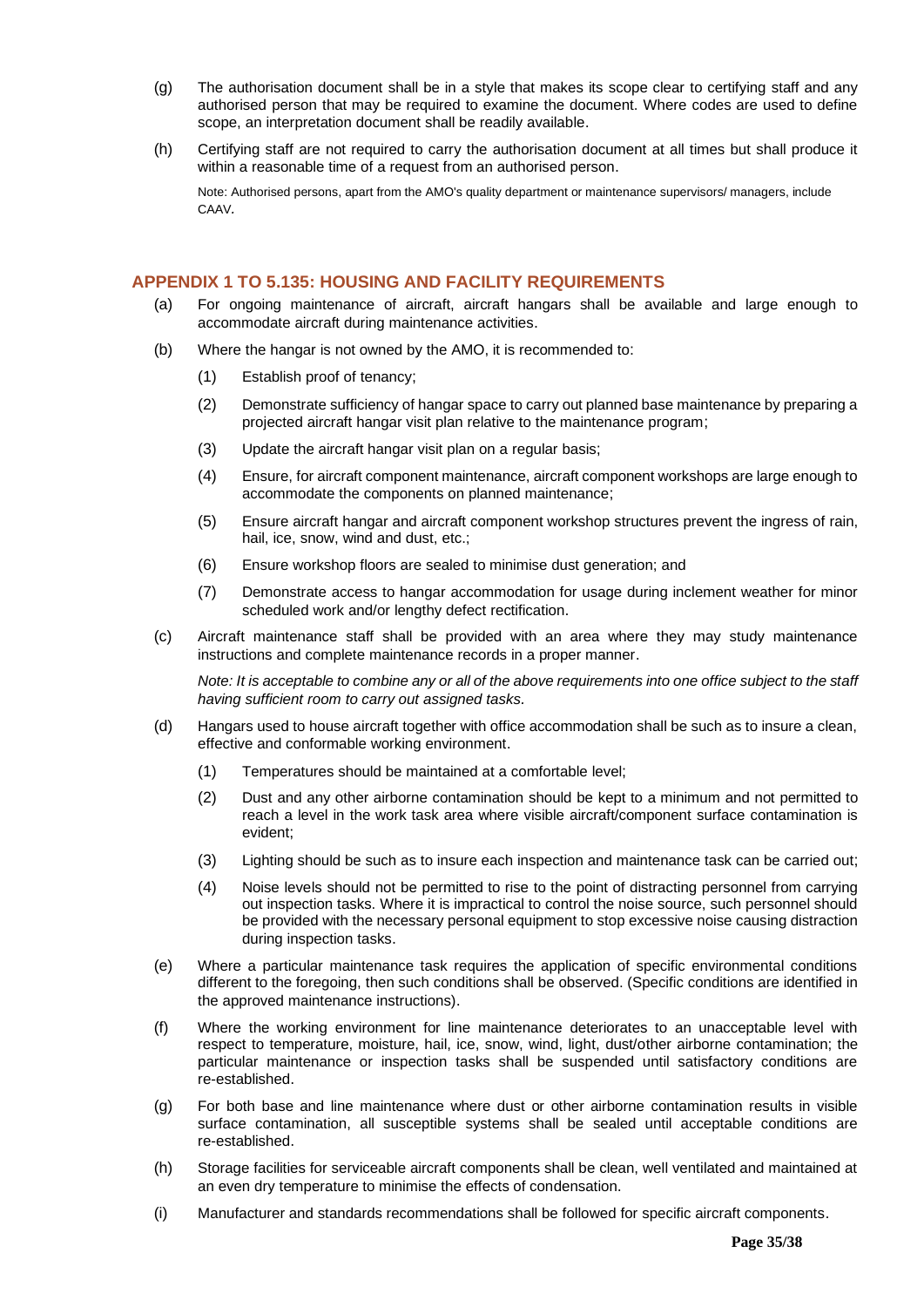- (j) Storage racks shall provide sufficient support for large aircraft components such that the component is not distorted.
- (k) All aircraft components, wherever practicable, shall remain packaged in protective material to minimise damage and corrosion during storage.

# <span id="page-35-0"></span>**APPENDIX 1 TO 5.137: EQUIPMENT, TOOLS, AND MATERIAL**

- (a) All applicable tools, equipment, and test equipment used for product acceptance and/or for making a finding of airworthiness shall be traceable to the Standards of the manufaturers to be approved by CAAV.<sup>46</sup>
- (b) Except as provided in paragraph (a), in the case of foreign manufactured tools, equipment, and test equipment, the standard provided by the county of manufacture may be used if approved by CAAV.
- (c) Where the manufacturer specifies a particular tool, equipment, or test equipment then that tool, equipment, or test equipment shall be used unless the manufacturer has identified the use of an equivalent.
- (d) Except as provided in paragraph (c), tools, equipment, or test equipment other than that recommended by the manufacturer will be acceptable based on at least the following:
	- (1) The AMO shall have a procedure in the Maintenance Procedure Manual if it intends to use equivalent tools, equipment, or test equipment other than that recommended by the manufacturer;
	- (2) The AMO shall have a program to include:
		- (i) A description of the procedures used to establish the competence of personnel that make the determination of equivalency to tools, equipment, or test equipment;
		- (ii) Conducting and documenting the comparison made between the specification of the tool, equipment or test equipment recommended by the manufacturer and the equivalent tool, equipment, or test equipment proposed;
		- (iii) Ensuring that the limitations, parameters, and reliability of the proposed tool, equipment, or test equipment are equivalent to the manufacturer's recommended tools, equipment, or test equipment;
		- (iv) Ensuring that the equivalent tool, equipment, or test equipment is capable of performing the appropriate maintenance function, all normal tests, or calibrations, and checking all parameters of the aircraft or aircraft component undergoing maintenance or calibration.
	- (3) The AMO shall have full control of the equivalent tool, equipment, or test equipment (i.e. ownership, lease, etc.);
- (e) An AMO approved for base maintenance shall have sufficient aircraft access equipment and inspection platforms/docking such that the aircraft may be properly inspected.
- (f) The AMO shall have a procedure to inspect/service and, where appropriate, calibrate tools, equipment, and test equipment on a regular basis and indicate to users that an item is within any inspection or service or calibration time limit.
- (g) The AMO shall have a procedure if it uses a standard (primary, secondary or transfer standards) for performing calibration, that standard cannot be used to perform maintenance.
- (h) A clear system of labelling all tooling, equipment and test equipment shall be used to give information on when the next inspection or service or calibration is due, and if the item is unserviceable for any other reason where it may not be obvious.
- (i) A clear system of labelling all tooling, equipment, and test equipment shall be used to give information on when such tooling, equipment, and test equipment is not used for product acceptance and/or for making a finding of airworthiness.
- (j) A register shall be maintained for all calibrated tools, equipment and test equipment together with a record of calibrations and standards used.
- (k) Inspection, service, or calibration on a regular basis shall be in accordance with the equipment manufacturers' instructions except where the AMO can show by results that a different time period is appropriate in a particular case and is acceptable to CAAV.

<sup>46</sup> This content is revised according to Appendix IV to Circular 03/2016/TT-BGTVT dated 31 March 2016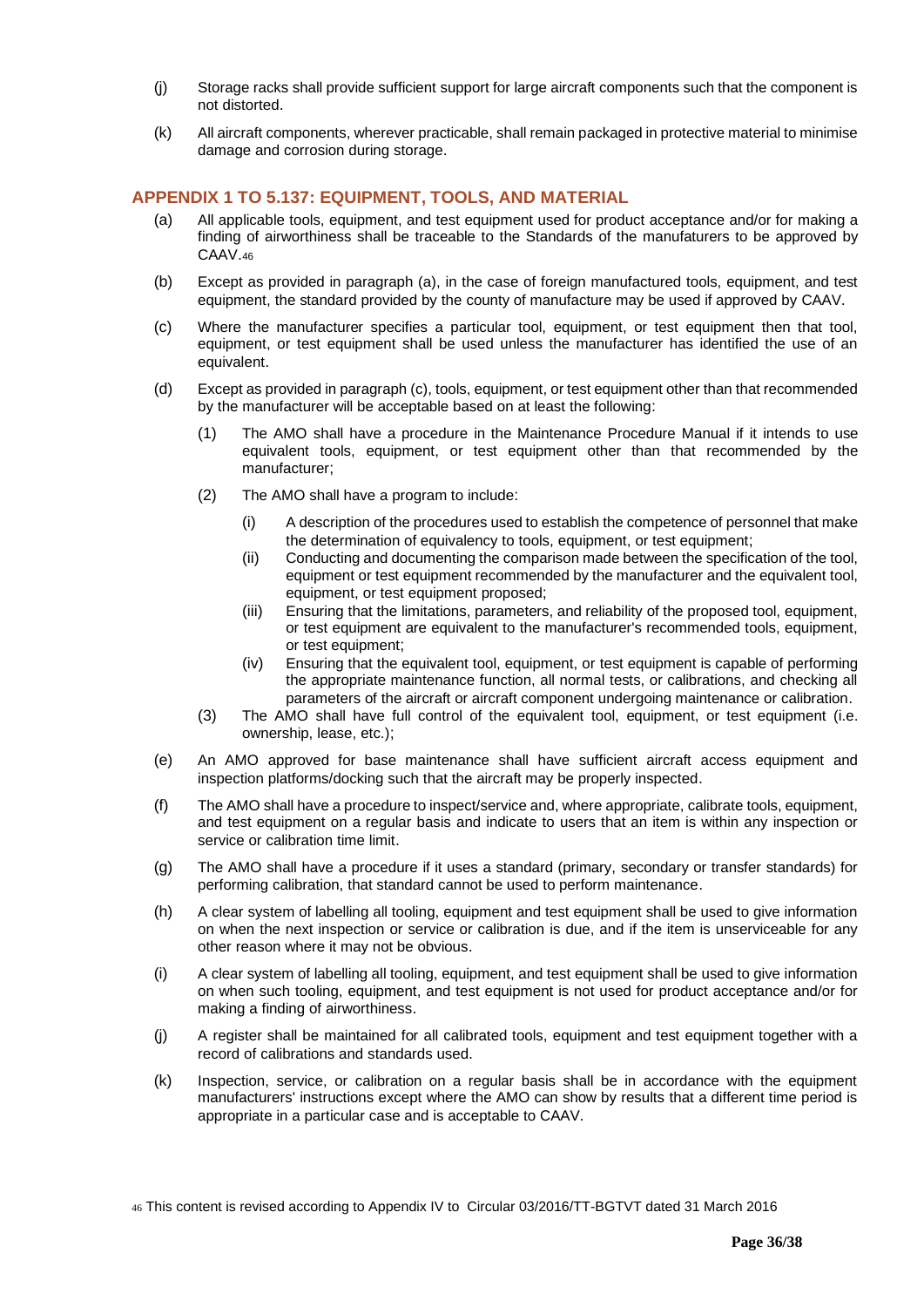# <span id="page-36-0"></span>**APPENDIX 1 TO 5.140: AIRWORTHINESS DATA**

- (a) The AMO shall be in receipt of all airworthiness data appropriate to support the work performed from CAAV, the aircraft or aircraft component design organization, and any other approved design organization in the State of Manufacture or State of Design, as appropriate. Some examples of maintenance-related documents are:
	- (1) Civil Aviation Regulations and relevant documents detail the requirements of the Vietnam Civil Aviation Regulations;<sup>47</sup>
	- (2) Associated advisory material;
	- (3) Airworthiness directives;
	- (4) Manufacturers' maintenance manuals;
	- (5) Repair manuals;
	- (6) Supplementary structural inspection documents;
	- (7) Service bulletins;
	- (8) Service letters;
	- (9) Service instructions;
	- (10) Modification leaflets,
	- (11) Aircraft maintenance programme;
	- (12) NDT Manual, etc.

*Note: Paragraph (a) primarily refers to maintenance data that has been transcribed from CAAV and all Type Certificate (TC) holders into the AMO's format, such as customised maintenance cards or computer base data.*

*Note: To obtain acceptance from CAAV, it is important that accuracy of transcription is assured.*

- (b) A procedure shall be established to monitor the amendment status of all data and maintain a check that all amendments are being received by being a subscriber to any document amendment scheme.
- (c) Airworthiness data shall be made available in the work area in close proximity to the aircraft or aircraft component being maintained and for supervisors, mechanics, and certifying staff to study. <sup>48</sup>
- (d) Where computer systems are used to maintain airworthiness data, the number of computer terminals shall be sufficient in relation to the size of the work programme to enable easy access, unless the computer system can produce paper copies. Where microfilm or microfiche readers/printers are used, a similar requirement is applicable.

#### <span id="page-36-1"></span>**APPENDIX 1 TO 5.150: CERTIFICATION OF MAINTENANCE RELEASE**

- (a) A maintenance release is required for the following:
	- (1) Before flight at the completion of any package of maintenance scheduled by the approved aircraft maintenance programme on the aircraft, whether such maintenance took place as base or line maintenance;

*Note: Only in exceptional cases may scheduled maintenance be deferred and then only in accordance with procedures specified in the AMO's procedures manual. In all cases, the AMO must provide the owner/operator with a list of any uncorrected defects that may exist.*

- (2) Before flight at the completion of any defect rectification, while the aircraft operates between scheduled maintenance;
- (3) At the completion of any maintenance on an aircraft component when off the aircraft.

47 This content is revised according to Appendix IV to Circular 03/2016/TT-BGTVT dated 31 March 2016

48 This content is revised according to Appendix IV to Circular 03/2016/TT-BGTVT dated 31 March 2016